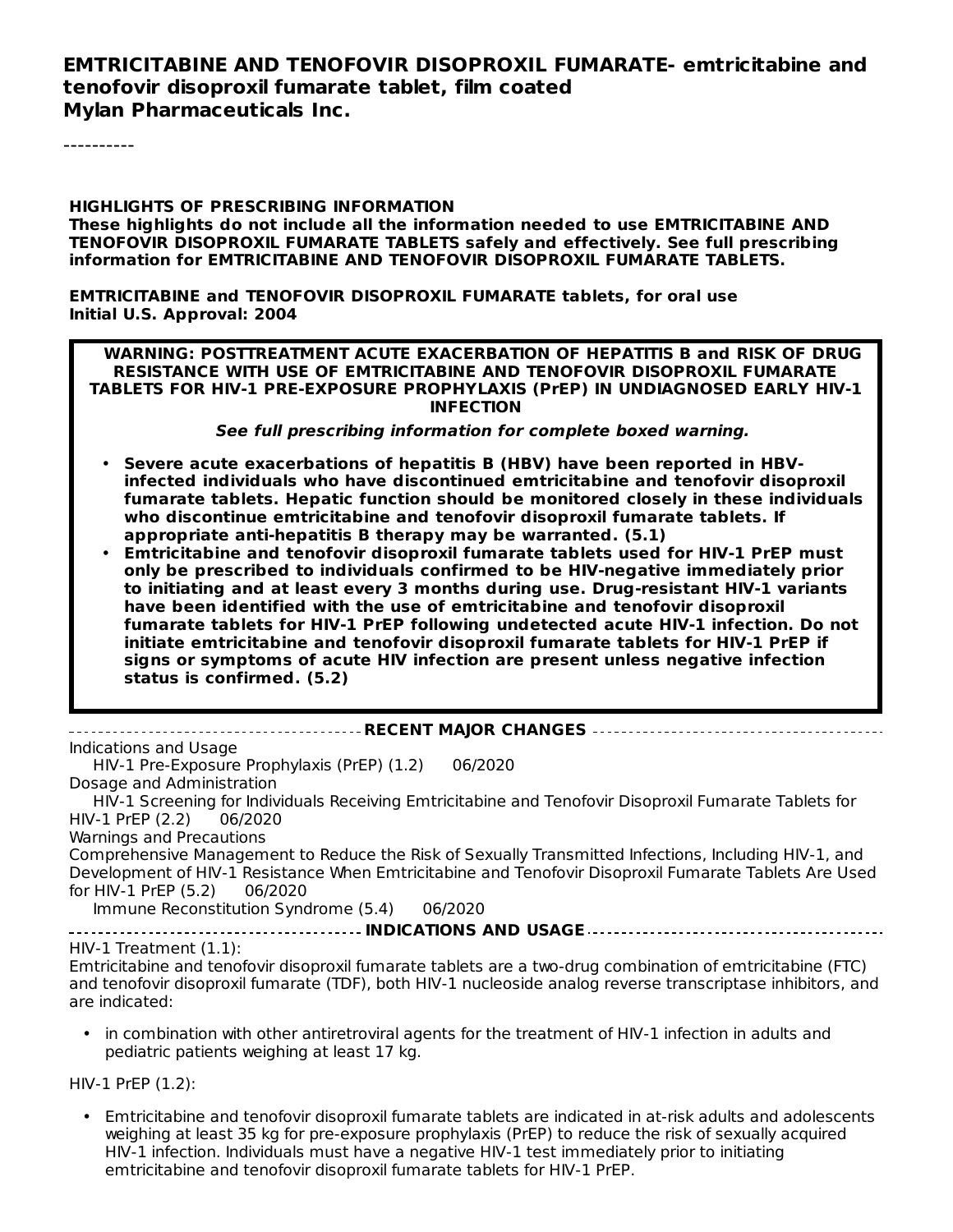#### **DOSAGE AND ADMINISTRATION**

- Testing: Prior to or when initiating emtricitabine and tenofovir disoproxil fumarate tablets test for hepatitis B virus infection. Prior to initiation and during use of emtricitabine and tenofovir disoproxil fumarate tablets, on a clinically appropriate schedule, assess serum creatinine, estimated creatinine clearance, urine glucose, and urine protein in all individuals. In individuals with chronic kidney disease, also assess serum phosphorus. (2.1)
- HIV-1 Screening: Screen all individuals for HIV-1 infection immediately prior to initiating emtricitabine and tenofovir disoproxil fumarate tablets for HIV-1 PrEP and at least once every 3 months while taking emtricitabine and tenofovir disoproxil fumarate tablets, and upon diagnosis of any other sexually transmitted infections (STIs). (2.2)

#### Treatment of HIV-1 Infection

- Recommended dosage in adults and pediatric patients weighing at least 35 kg: One emtricitabine and tenofovir disoproxil fumarate tablet (containing 200 mg of FTC and 300 mg of TDF) once daily taken orally with or without food. (2.3)
- Recommended dosage in pediatric patients weighing at least 17 kg: One emtricitabine and tenofovir disoproxil fumarate low-strength tablet (100 mg/150 mg, 133 mg/200 mg, or 167 mg/250 mg based on body weight) once daily taken orally with or without food. (2.4)
- Recommended dosage in renally impaired HIV-1 infected adult patients:
	- o Creatinine clearance (CrCl) 30−49 mL/min: 1 tablet every 48 hours. (2.6)
	- o CrCl below 30 mL/min or hemodialysis: Emtricitabine and tenofovir disoproxil fumarate tablets are not recommended. (2.6)

#### HIV-1 Pre-Exposure Prophylaxis (PrEP)

- Recommended dosage in HIV-1 uninfected adults and adolescents weighing at least 35 kg: One emtricitabine and tenofovir disoproxil fumarate tablet (containing 200 mg of FTC and 300 mg of TDF) once daily taken orally with or without food. (2.5)
- Recommended dosage in renally impaired HIV-uninfected individuals: Emtricitabine and tenofovir disoproxil fumarate tablets are not recommended in HIV-uninfected individuals if CrCl is below 60 mL/min. (2.6)

**DOSAGE FORMS AND STRENGTHS** Tablets: 200 mg/300 mg of emtricitabine and tenofovir disoproxil fumarate, respectively. (3) **CONTRAINDICATIONS** Emtricitabine and tenofovir disoproxil fumarate tablets for HIV-1 PrEP are contraindicated in individuals

with unknown or positive HIV-1 status. (4)

**WARNINGS AND PRECAUTIONS**

- Comprehensive management to reduce the risk of acquiring HIV-1 when emtricitabine and tenofovir disoproxil fumarate tablets are used for HIV-1 PrEP: Use as part of a comprehensive prevention strategy including other prevention measures; strictly adhere to dosing schedule. (5.2)
- Management to reduce the risk of acquiring HIV-1 drug resistance when emtricitabine and tenofovir disoproxil fumarate tablets are used for HIV-1 PrEP: refer to full prescribing information for additional detail. (5.2)
- New onset or worsening renal impairment: Can include acute renal failure and Fanconi syndrome. Avoid administering emtricitabine and tenofovir disoproxil fumarate tablets with concurrent or recent use of nephrotoxic drugs. (5.3)
- Immune reconstitution syndrome during treatment of HIV-1 infection: May necessitate further evaluation and treatment. (5.4)
- Decreases in bone mineral density (BMD): Consider assessment of BMD in individuals with a history of pathologic fracture or other risk factors for osteoporosis or bone loss. (5.5)
- Lactic acidosis/severe hepatomegaly with steatosis: Discontinue emtricitabine and tenofovir disoproxil fumarate tablets in individuals who develop symptoms or laboratory findings suggestive of lactic acidosis or pronounced hepatotoxicity. (5.6)

|--|

• In HIV-1 infected patients, the most common adverse reactions (incidence greater than or equal to 10%) are diarrhea, nausea, fatigue, headache, dizziness, depression, insomnia, abnormal dreams, and rash. (6.1)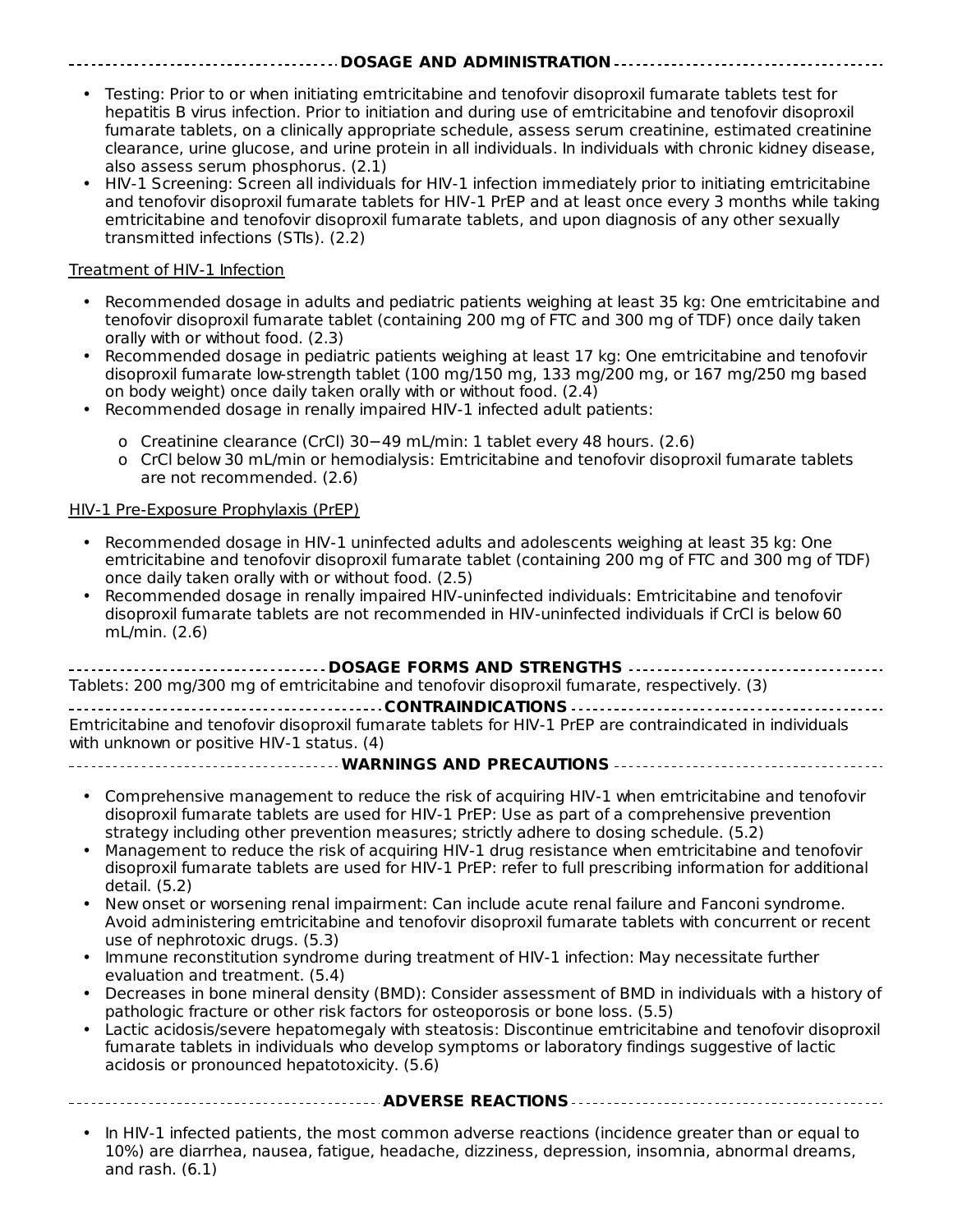• and rash. (6.1) In HIV-1 uninfected adults in PrEP trials, adverse reactions that were reported by more than 2% of emtricitabine and tenofovir disoproxil fumarate tablet participants and more frequently than by placebo participants were headache, abdominal pain, and weight decreased. (6.1)

#### **To report SUSPECTED ADVERSE REACTIONS, contact Mylan at 1-877-446-3679 (1-877-4-INFO-RX) or FDA at 1-800-FDA-1088 or www.fda.gov/medwatch.**

**DRUG INTERACTIONS**

- Tenofovir disoproxil fumarate increases didanosine concentrations. Dose reduction and close monitoring for didanosine toxicity are warranted. (7.2)
- Coadministration decreases atazanavir concentrations. When coadministered with emtricitabine and tenofovir disoproxil fumarate tablets, use atazanavir given with ritonavir. (7.2)
- Coadministration of emtricitabine and tenofovir disoproxil fumarate tablets with certain HIV-1 protease inhibitors or certain drugs to treat HCV increases tenofovir concentrations. Monitor for evidence of tenofovir toxicity.  $(7.2)$
- Consult Full Prescribing Information prior to and during treatment for important drug interactions. (7.2)

**USE IN SPECIFIC POPULATIONS** Lactation: Mothers infected with HIV-1 or suspected of having acquired HIV-1 infection should be instructed not to breastfeed due to the potential for HIV transmission. (8.2)

#### **See 17 for PATIENT COUNSELING INFORMATION and Medication Guide.**

**Revised: 12/2020**

## **FULL PRESCRIBING INFORMATION: CONTENTS\***

#### **WARNING: POSTTREATMENT ACUTE EXACERBATION OF HEPATITIS B and RISK OF DRUG RESISTANCE WITH USE OF EMTRICITABINE AND TENOFOVIR DISOPROXIL FUMARATE TABLETS FOR HIV-1 PRE-EXPOSURE PROPHYLAXIS (PrEP) IN UNDIAGNOSED EARLY HIV-1 INFECTION**

## **1 INDICATIONS AND USAGE**

- 1.1 Treatment of HIV-1 Infection
- 1.2 HIV-1 Pre-Exposure Prophylaxis (PrEP)

## **2 DOSAGE AND ADMINISTRATION**

2.1 Testing Prior to Initiation of Emtricitabine and Tenofovir Disoproxil Fumarate Tablets for Treatment of HIV-1 Infection or for HIV-1 PrEP

2.2 HIV-1 Screening for Individuals Receiving Emtricitabine and Tenofovir Disoproxil Fumarate Tablets for HIV-1 PrEP

2.3 Recommended Dosage for Treatment of HIV-1 Infection in Adults and Pediatric Patients Weighing at Least 35 kg

2.4 Recommended Dosage for Treatment of HIV-1 Infection in Pediatric Patients Weighing at Least 17 kg and Able to Swallow a Tablet

2.5 Recommended Dosage for HIV-1 PrEP in Adults and Adolescents Weighing at Least 35 kg

2.6 Dosage Adjustment in Individuals with Renal Impairment

### **3 DOSAGE FORMS AND STRENGTHS**

### **4 CONTRAINDICATIONS**

## **5 WARNINGS AND PRECAUTIONS**

5.1 Severe Acute Exacerbation of Hepatitis B in Individuals with HBV Infection 5.2 Comprehensive Management to Reduce the Risk of Sexually Transmitted Infections, Including HIV-1, and Development of HIV-1 Resistance When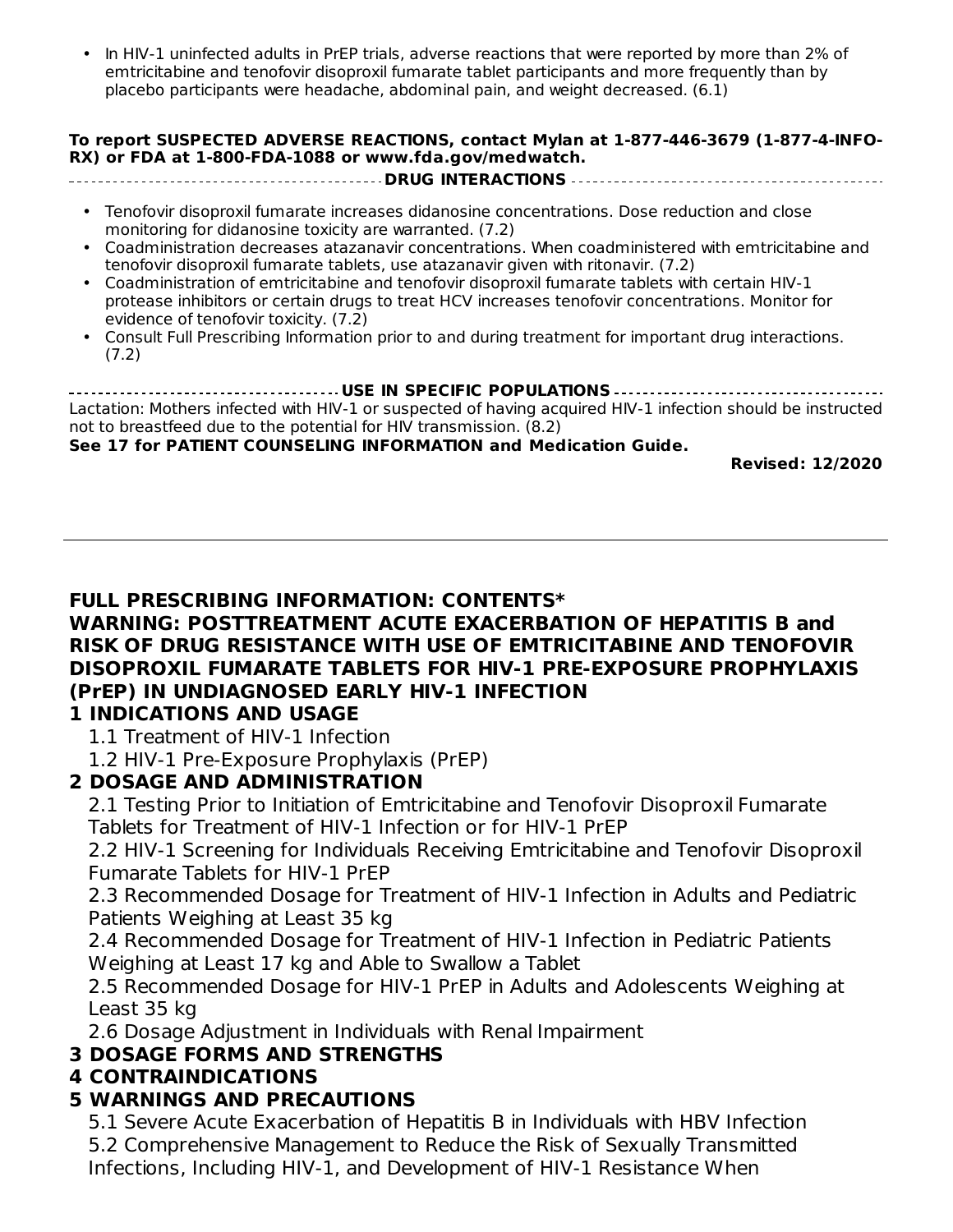Emtricitabine and Tenofovir Disoproxil Fumarate Tablets Are Used for HIV-1 PrEP

- 5.3 New Onset or Worsening Renal Impairment
- 5.4 Immune Reconstitution Syndrome
- 5.5 Bone Loss and Mineralization Defects
- 5.6 Lactic Acidosis/Severe Hepatomegaly with Steatosis
- 5.7 Risk of Adverse Reactions Due to Drug Interactions

# **6 ADVERSE REACTIONS**

- 6.1 Clinical Trials Experience
- 6.2 Postmarketing Experience

# **7 DRUG INTERACTIONS**

- 7.1 Drugs Affecting Renal Function
- 7.2 Established and Significant Interactions

# **8 USE IN SPECIFIC POPULATIONS**

- 8.1 Pregnancy
- 8.2 Lactation
- 8.4 Pediatric Use
- 8.5 Geriatric Use
- 8.6 Renal Impairment

# **10 OVERDOSAGE**

# **11 DESCRIPTION**

# **12 CLINICAL PHARMACOLOGY**

- 12.1 Mechanism of Action
- 12.3 Pharmacokinetics
- 12.4 Microbiology

# **13 NONCLINICAL TOXICOLOGY**

- 13.1 Carcinogenesis, Mutagenesis, Impairment of Fertility
- 13.2 Animal Toxicology and/or Pharmacology

# **14 CLINICAL STUDIES**

- 14.1 Overview of Clinical Trials
- 14.2 Clinical Trial Results for Treatment of HIV-1: Study 934
- 14.3 Clinical Trial Results for HIV-1 PrEP: iPrEx
- 14.4 Clinical Trial Results for HIV-1 PrEP: Partners PrEP

# **16 HOW SUPPLIED/STORAGE AND HANDLING**

## **17 PATIENT COUNSELING INFORMATION**

 $\ast$  Sections or subsections omitted from the full prescribing information are not listed.

# **FULL PRESCRIBING INFORMATION**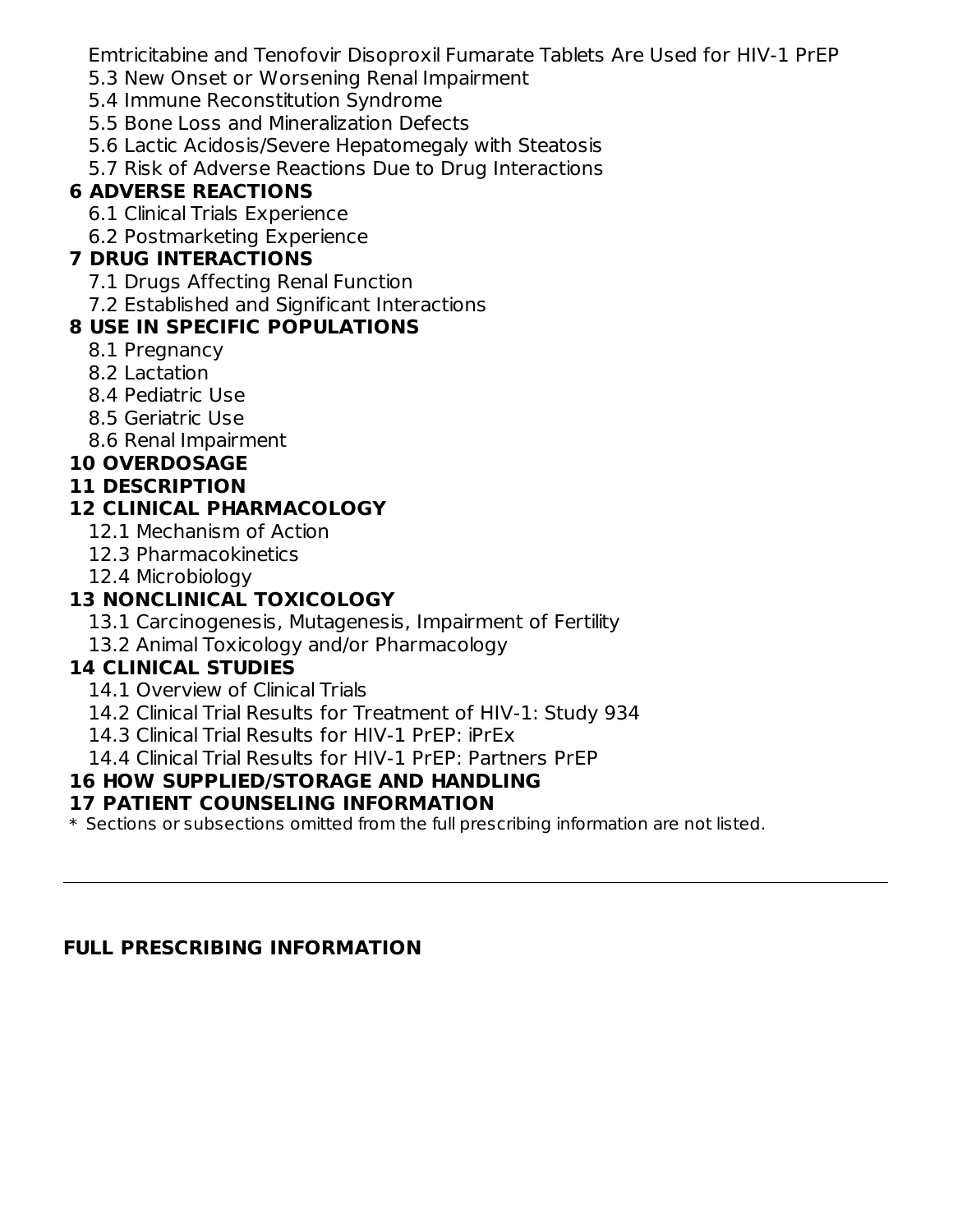#### **WARNING: POSTTREATMENT ACUTE EXACERBATION OF HEPATITIS B and RISK OF DRUG RESISTANCE WITH USE OF EMTRICITABINE AND TENOFOVIR DISOPROXIL FUMARATE TABLETS FOR HIV-1 PRE-EXPOSURE PROPHYLAXIS (PrEP) IN UNDIAGNOSED EARLY HIV-1 INFECTION**

**Severe acute exacerbations of hepatitis B (HBV) have been reported in HBV-infected individuals who have discontinued emtricitabine and tenofovir disoproxil fumarate tablets. Hepatic function should be monitored closely with both clinical and laboratory follow-up for at least several months in individuals who are infected with HBV and discontinue emtricitabine and tenofovir disoproxil fumarate tablets. If appropriate, anti-hepatitis B therapy may be warranted [see Warnings and Precautions (5.1)].**

**Emtricitabine and tenofovir disoproxil fumarate tablets used for HIV-1 PrEP must only be prescribed to individuals confirmed to be HIVnegative immediately prior to initiating and at least every 3 months during use. Drug-resistant HIV-1 variants have been identified with use of emtricitabine and tenofovir disoproxil fumarate tablets for HIV-1 PrEP following undetected acute HIV-1 infection. Do not initiate emtricitabine and tenofovir disoproxil fumarate tablets for HIV-1 PrEP if signs or symptoms of acute HIV-1 infection are present unless negative infection status is confirmed [see Warnings and Precautions (5.2)].**

## **1 INDICATIONS AND USAGE**

## **1.1 Treatment of HIV-1 Infection**

Emtricitabine and tenofovir disoproxil fumarate tablets are indicated in combination with other antiretroviral agents for the treatment of HIV-1 infection in adults and pediatric patients weighing at least 17 kg [see Clinical Studies (14)].

# **1.2 HIV-1 Pre-Exposure Prophylaxis (PrEP)**

Emtricitabine and tenofovir disoproxil fumarate tablets are indicated in at-risk adults and adolescents weighing at least 35 kg for pre-exposure prophylaxis (PrEP) to reduce the risk of sexually acquired HIV-1 infection. Individuals must have a negative HIV-1 test immediately prior to initiating emtricitabine and tenofovir disoproxil fumarate tablets for HIV-1 PrEP [see Dosage and Administration (2.2), Warnings and Precautions (5.2)].

## **2 DOSAGE AND ADMINISTRATION**

#### **2.1 Testing Prior to Initiation of Emtricitabine and Tenofovir Disoproxil Fumarate Tablets for Treatment of HIV-1 Infection or for HIV-1 PrEP**

Prior to or when initiating emtricitabine and tenofovir disoproxil fumarate tablets, test individuals for hepatitis B virus infection [see Warnings and Precautions (5.1)].

Prior to initiation, and during use of emtricitabine and tenofovir disoproxil fumarate tablets, on a clinically appropriate schedule, assess serum creatinine, estimated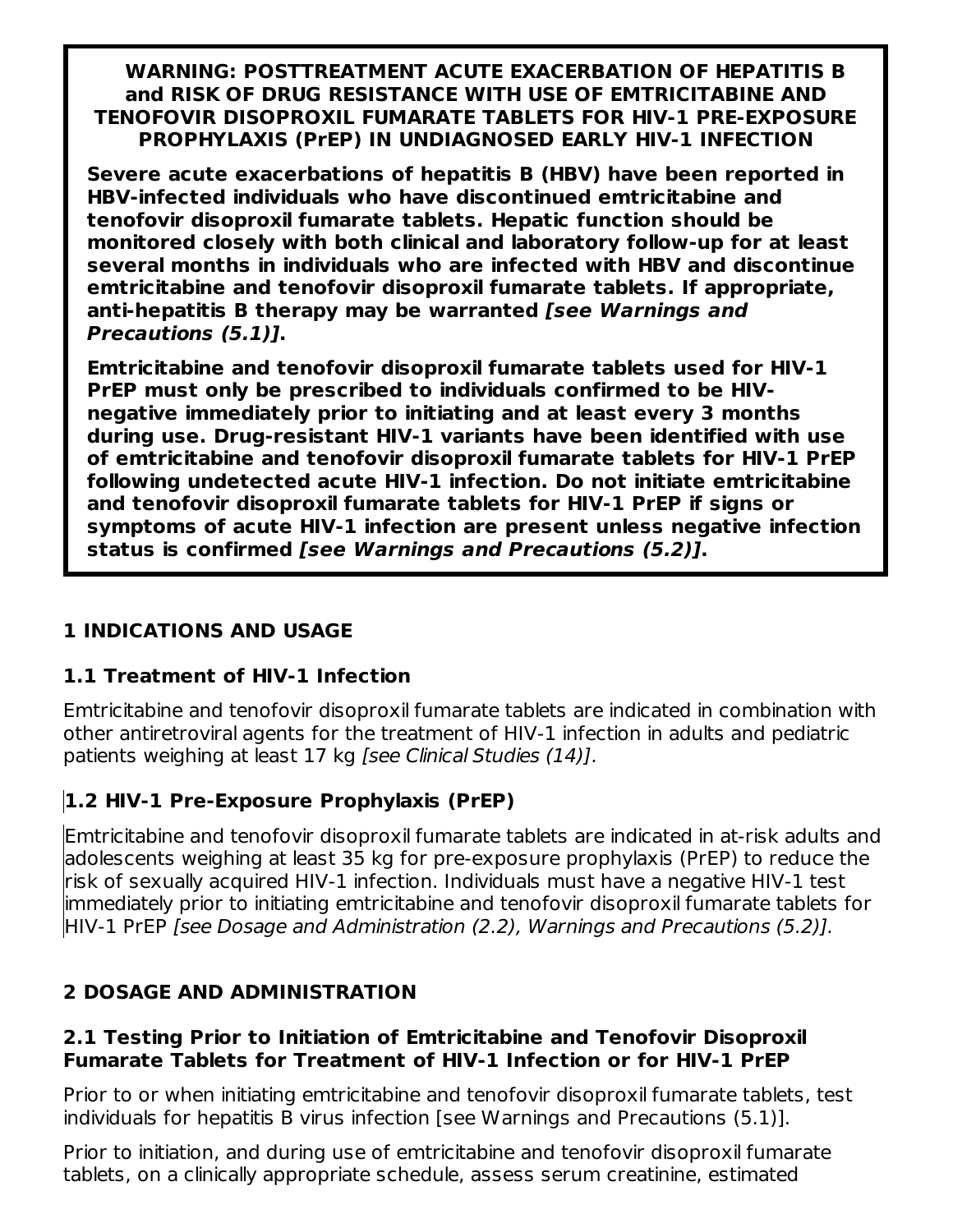creatinine clearance, urine glucose, and urine protein in all individuals. In individuals with chronic kidney disease, also assess serum phosphorus [see Warnings and Precautions (5.3)].

### **2.2 HIV-1 Screening for Individuals Receiving Emtricitabine and Tenofovir Disoproxil Fumarate Tablets for HIV-1 PrEP**

Screen all individuals for HIV-1 infection immediately prior to initiating emtricitabine and tenofovir disoproxil fumarate tablets for HIV-1 PrEP and at least once every 3 months while taking emtricitabine and tenofovir disoproxil fumarate tablets, and upon diagnosis of any other sexually transmitted infections (STIs) [see Indications and Usage (1.2), Contraindications (4), and Warnings and Precautions (5.2)].

If recent (< 1 month) exposures to HIV-1 are suspected or clinical symptoms consistent with acute HIV-1 infection are present, use a test approved or cleared by the FDA as an aid in the diagnosis of acute or primary HIV-1 infection [see Warnings and Precautions (5.2), Use in Specific Populations (8.4), and Clinical Studies (14.3 and 14.4)].

#### **2.3 Recommended Dosage for Treatment of HIV-1 Infection in Adults and Pediatric Patients Weighing at Least 35 kg**

Emtricitabine and tenofovir disoproxil fumarate tablets are a two-drug fixed dose combination product containing emtricitabine (FTC) and tenofovir disoproxil fumarate (TDF). The recommended dosage of emtricitabine and tenofovir disoproxil fumarate tablets in adults and in pediatric patients weighing at least 35 kg is one tablet (containing 200 mg of FTC and 300 mg of TDF) once daily taken orally with or without food [see Clinical Pharmacology (12.3)].

#### **2.4 Recommended Dosage for Treatment of HIV-1 Infection in Pediatric Patients Weighing at Least 17 kg and Able to Swallow a Tablet**

The recommended oral dosage of emtricitabine and tenofovir disoproxil fumarate tablets for pediatric patients weighing at least 17 kg and who can swallow a tablet is presented in Table 1. Tablets should be taken once daily with or without food. Weight should be monitored periodically and the emtricitabine and tenofovir disoproxil fumarate tablet dose adjusted accordingly.

| <b>Body Weight (kg)</b> | Dosing of Emtricitabine and Tenofovir<br>Disoproxil Fumarate Tablets (FTC/TDF) |
|-------------------------|--------------------------------------------------------------------------------|
| 17 to less than 22      | one 100 mg/150 mg tablet once daily                                            |
| 22 to less than 28      | one 133 mg/200 mg tablet once daily                                            |
| 28 to less than 35      | one 167 mg/250 mg tablet once daily                                            |

## **Table 1. Dosing for Treatment of HIV-1 Infection in Pediatric Patients Weighing 17 kg to Less Than 35 kg**

## **2.5 Recommended Dosage for HIV-1 PrEP in Adults and Adolescents Weighing at Least 35 kg**

The dosage of emtricitabine and tenofovir disoproxil fumarate tablets for HIV-1 PrEP is one tablet (containing 200 mg of FTC and 300 mg of TDF) once daily taken orally with or without food in HIV-1 uninfected adults and adolescents weighing at least 35 kg *[see*]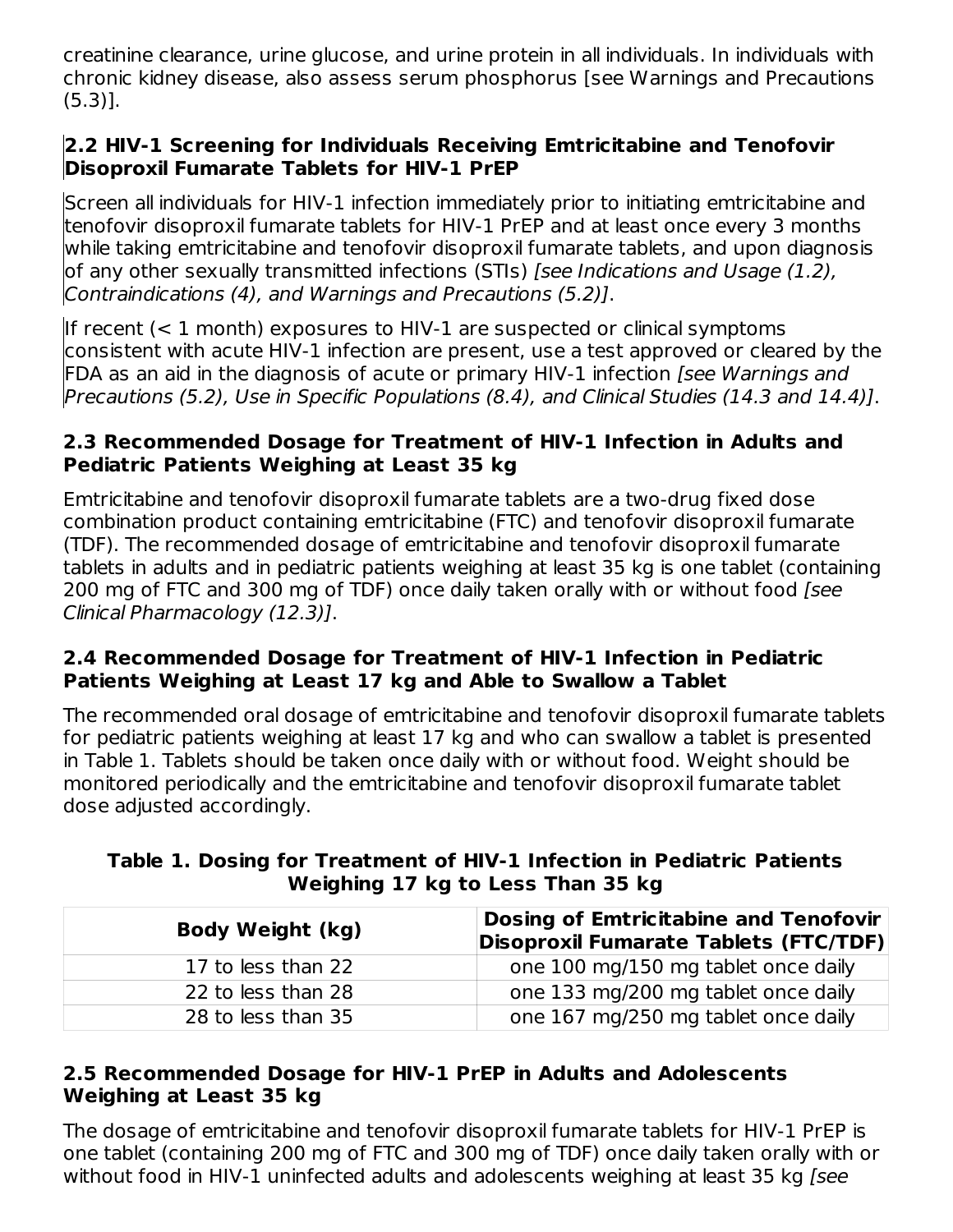# **2.6 Dosage Adjustment in Individuals with Renal Impairment**

## **Treatment of HIV-1 Infection**

Table 2 provides dosage interval adjustment for patients with renal impairment. No dosage adjustment is necessary for HIV-1 infected patients with mild renal impairment (creatinine clearance 50-80 mL/min). The safety and effectiveness of the dosing interval adjustment recommendations in patients with moderate renal impairment (creatinine clearance 30-49 mL/min) have not been clinically evaluated; therefore, clinical response to treatment and renal function should be closely monitored in these patients *[see*] Warnings and Precautions (5.3)].

No data are available to make dosage recommendations in pediatric patients with renal impairment.

## **Table 2. Dosage Interval Adjustment for HIV-1 Infected Adult Patients with Altered Creatinine Clearance**

|                                       | <b>Creatinine Clearance (mL/min)*</b> |                |                                                                                       |
|---------------------------------------|---------------------------------------|----------------|---------------------------------------------------------------------------------------|
|                                       | $\geq 50$                             | $30-49$        | $<$ 30<br>(Including Patients<br><b>Requiring</b><br><b>Hemodialysis)</b>             |
| Recommended<br><b>Dosing Interval</b> | Every 24 hours                        | Every 48 hours | Emtricitabine and<br>tenofovir disoproxil<br>fumarate tablets are<br>not recommended. |

 $\ast$  Calculated using ideal (lean) body weight

# **HIV-1 PrEP**

Emtricitabine and tenofovir disoproxil fumarate tablets for HIV-1 PrEP are not recommended in HIV-1 uninfected individuals with estimated creatinine clearance below 60 mL/min [see Warnings and Precautions (5.3)].

If a decrease in estimated creatinine clearance is observed in uninfected individuals while using emtricitabine and tenofovir disoproxil fumarate tablets for HIV-1 PrEP, evaluate potential causes and re-assess potential risks and benefits of continued use [see Warnings and Precautions (5.3)].

# **3 DOSAGE FORMS AND STRENGTHS**

Emtricitabine and Tenofovir Disoproxil Fumarate Tablets are available containing 200 mg of emtricitabine and 300 mg of tenofovir disoproxil fumarate, which is equivalent to 245 mg of tenofovir disoproxil.

• The 200 mg/300 mg tablets are light green, film-coated, capsule shaped, unscored tablets debossed with **M** on one side of the tablet and **ET 23** on the other side.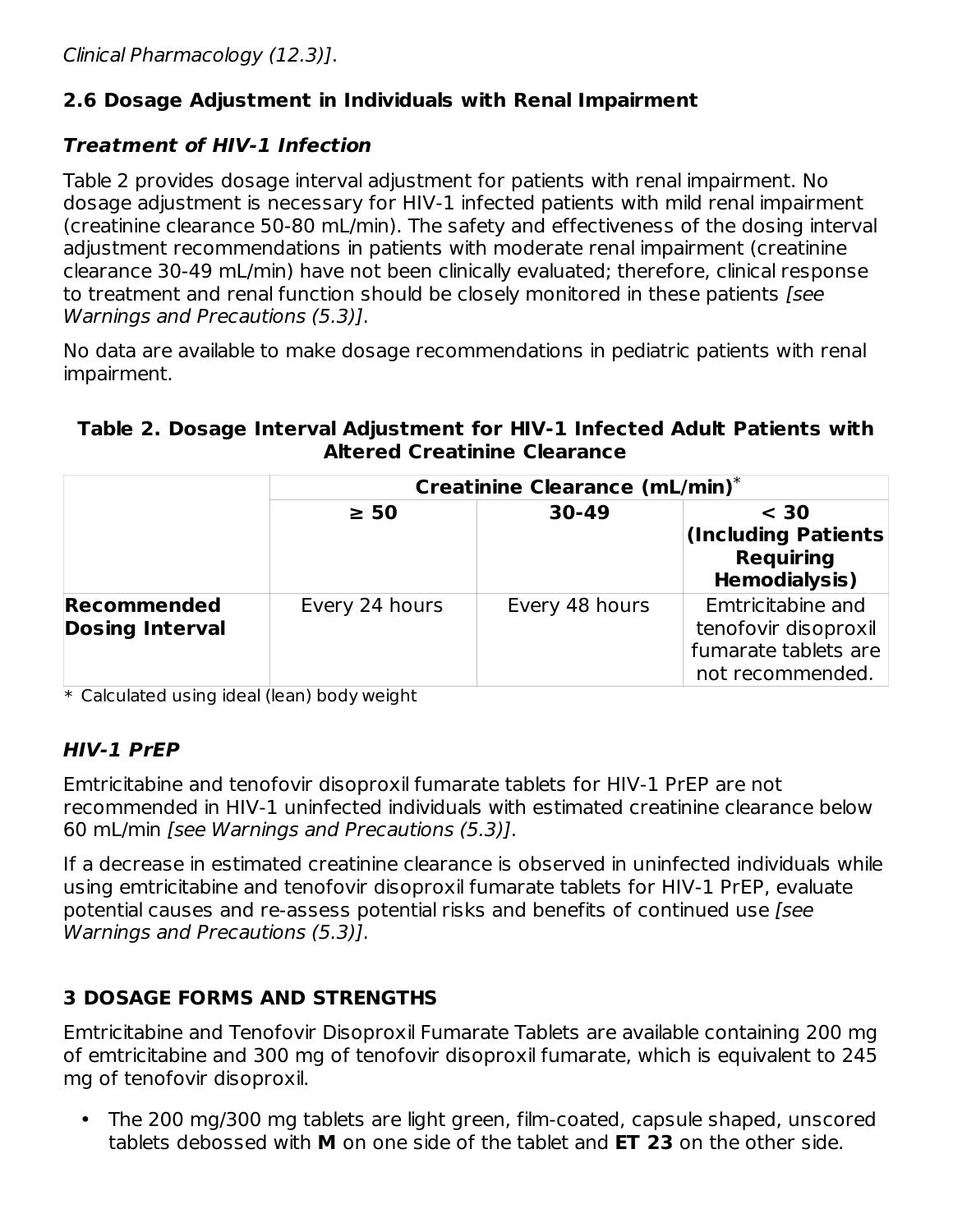## **4 CONTRAINDICATIONS**

Emtricitabine and tenofovir disoproxil fumarate tablets for HIV-1 PrEP are contraindicated in individuals with unknown or positive HIV-1 status [see Warnings and Precautions (5.2)].

# **5 WARNINGS AND PRECAUTIONS**

# **5.1 Severe Acute Exacerbation of Hepatitis B in Individuals with HBV Infection**

All individuals should be tested for the presence of chronic hepatitis B virus (HBV) before or when initiating emtricitabine and tenofovir disoproxil fumarate tablets [see Dosage] and Administration (2.1)].

Severe acute exacerbations of hepatitis B (e.g., liver decompensation and liver failure) have been reported in HBV-infected individuals who have discontinued emtricitabine and tenofovir disoproxil fumarate tablets. Individuals infected with HBV who discontinue emtricitabine and tenofovir disoproxil fumarate tablets should be closely monitored with both clinical and laboratory follow-up for at least several months after stopping treatment. If appropriate, anti-hepatitis B therapy may be warranted, especially in individuals with advanced liver disease or cirrhosis, since posttreatment exacerbation of hepatitis may lead to hepatic decompensation and liver failure. HBV-uninfected individuals should be offered vaccination.

#### **5.2 Comprehensive Management to Reduce the Risk of Sexually Transmitted Infections, Including HIV-1, and Development of HIV-1 Resistance When Emtricitabine and Tenofovir Disoproxil Fumarate Tablets Are Used for HIV-1 PrEP**

Use emtricitabine and tenofovir disoproxil fumarate tablets for HIV-1 PrEP to reduce the risk of HIV-1 infection as part of a comprehensive prevention strategy that includes other prevention measures, including adherence to daily administration and safer sex practices, including condoms, to reduce the risk of sexually transmitted infections (STIs). The time from initiation of emtricitabine and tenofovir disoproxil fumarate tablets for HIV-1 PrEP to maximal protection against HIV-1 infection is unknown.

Risk for HIV-1 acquisition includes behavioral, biological, or epidemiologic factors including but not limited to condomless sex, past or current STIs, self-identified HIV risk, having sexual partners of unknown HIV-1 viremic status, or sexual activity in a high prevalence area or network.

Counsel individuals on the use of other prevention measures (e.g., consistent and correct condom use, knowledge of partner(s)' HIV-1 status, including viral suppression status, regular testing for STIs that can facilitate HIV-1 transmission). Inform uninfected individuals about and support their efforts in reducing sexual risk behavior.

Use emtricitabine and tenofovir disoproxil fumarate tablets to reduce the risk of acquiring HIV-1 only in individuals confirmed to be HIV-negative. HIV-1 resistance substitutions may emerge in individuals with undetected HIV-1 infection who are taking only emtricitabine and tenofovir disoproxil fumarate tablets, because emtricitabine and tenofovir disoproxil fumarate tablets alone do not constitute a complete regimen for HIV-1 treatment *[see Microbiology (12.4)]*; therefore, care should be taken to minimize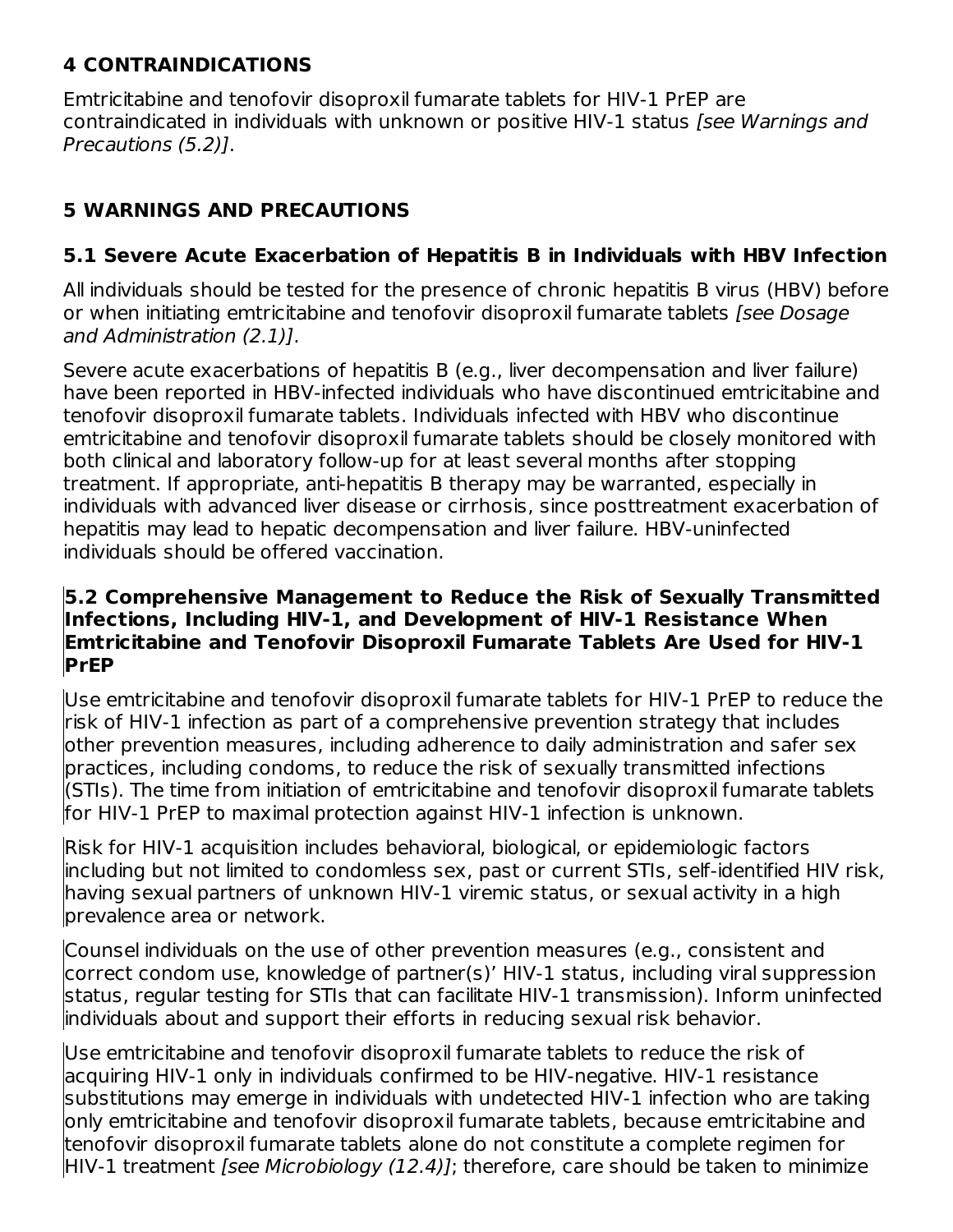the risk of initiating or continuing emtricitabine and tenofovir disoproxil fumarate tablets before confirming the individual is HIV-1 negative.

- Some HIV-1 tests only detect anti-HIV antibodies and may not identify HIV-1 during the acute stage of infection. Prior to initiating emtricitabine and tenofovir disoproxil fumarate tablets for HIV-1 PrEP, ask seronegative individuals about recent (in past month) potential exposure events (e.g., condomless sex or condom breaking during sex with a partner of unknown HIV-1 status or unknown viremic status, or a recent STI), and evaluate for current or recent signs or symptoms consistent with acute HIV-1 infection (e.g., fever, fatigue, myalgia, skin rash).
- If recent (< 1 month) exposures to HIV-1 are suspected or clinical symptoms consistent with acute HIV-1 infection are present, use a test approved or cleared by the FDA as an aid in the diagnosis of acute or primary HIV-1 infection.

While using emtricitabine and tenofovir disoproxil fumarate tablets for HIV-1 PrEP, HIV-1 testing should be repeated at least every 3 months, and upon diagnosis of any other STIs.

• If an HIV-1 test indicates possible HIV-1 infection, or if symptoms consistent with acute HIV-1 infection develop following a potential exposure event, convert the HIV-1 PrEP regimen to an HIV treatment regimen until negative infection status is confirmed using a test approved or cleared by the FDA as an aid in the diagnosis of acute or primary HIV-1 infection.

Counsel HIV-1 uninfected individuals to strictly adhere to the once daily emtricitabine and tenofovir disoproxil fumarate tablets dosing schedule. The effectiveness of emtricitabine and tenofovir disoproxil fumarate tablets in reducing the risk of acquiring HIV-1 is strongly correlated with adherence, as demonstrated by measurable drug levels in clinical trials of emtricitabine and tenofovir disoproxil fumarate tablets for HIV-1 PrEP. Some individuals, such as adolescents, may benefit from more frequent visits and counseling to support adherence [see Use in Specific Populations (8.4), Microbiology (12.4), and Clinical Studies (14.3 and 14.4)].

## **5.3 New Onset or Worsening Renal Impairment**

Emtricitabine and tenofovir are principally eliminated by the kidney. Renal impairment, including cases of acute renal failure and Fanconi syndrome (renal tubular injury with severe hypophosphatemia), has been reported with the use of TDF, a component of emtricitabine and tenofovir disoproxil fumarate tablets [see Adverse Reactions (6.2)].

Prior to initiation and during use of emtricitabine and tenofovir disoproxil fumarate tablets, on a clinically appropriate schedule, assess serum creatinine, estimated creatinine clearance, urine glucose, and urine protein in all individuals. In individuals with chronic kidney disease, also assess serum phosphorus.

Emtricitabine and tenofovir disoproxil fumarate tablets should be avoided with concurrent or recent use of a nephrotoxic agent (e.g., high-dose or multiple nonsteroidal anti-inflammatory drugs [NSAIDs]) [see Drug Interactions (7.1)]. Cases of acute renal failure after initiation of high-dose or multiple NSAIDs have been reported in HIV-infected patients with risk factors for renal dysfunction who appeared stable on TDF. Some patients required hospitalization and renal replacement therapy. Alternatives to NSAIDs should be considered, if needed, in patients at risk for renal dysfunction.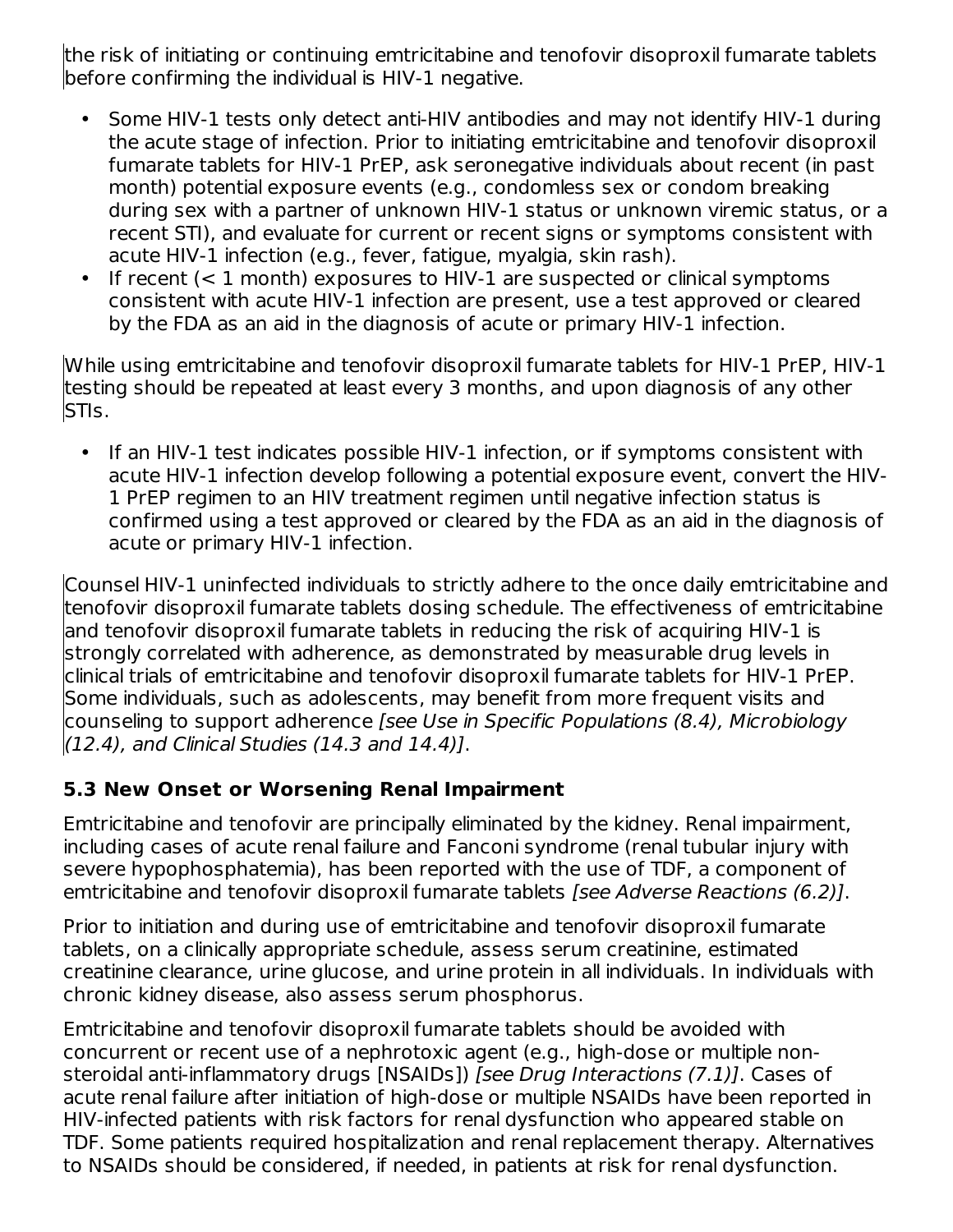Persistent or worsening bone pain, pain in extremities, fractures, and/or muscular pain or weakness may be manifestations of proximal renal tubulopathy and should prompt an evaluation of renal function in individuals at risk of renal dysfunction.

# **Treatment of HIV-1 Infection**

Dosing interval adjustment of emtricitabine and tenofovir disoproxil fumarate tablets and close monitoring of renal function are recommended in all patients with estimated creatinine clearance 30-49 mL/min [see Dosage and Administration (2.6)]. No safety or efficacy data are available in patients with renal impairment who received emtricitabine and tenofovir disoproxil fumarate tablets using these dosing guidelines, so the potential benefit of emtricitabine and tenofovir disoproxil fumarate tablet therapy should be assessed against the potential risk of renal toxicity. Emtricitabine and tenofovir disoproxil fumarate tablets are not recommended in patients with estimated creatinine clearance below 30 mL/min or patients requiring hemodialysis.

# **HIV-1 PrEP**

Emtricitabine and tenofovir disoproxil fumarate tablets for HIV-1 PrEP are not recommended in uninfected individuals with estimated creatinine clearance less than 60 mL/min. If a decrease in estimated creatinine clearance is observed while using emtricitabine and tenofovir disoproxil fumarate tablets for HIV-1 PrEP, evaluate potential causes and re-assess potential risks and benefits of continued use [see Dosage and Administration (2.6)].

# **5.4 Immune Reconstitution Syndrome**

Immune reconstitution syndrome has been reported in HIV-1 infected patients treated with combination antiretroviral therapy, including emtricitabine and tenofovir disoproxil fumarate tablets. During the initial phase of combination antiretroviral treatment, HIV-1 infected patients whose immune system responds may develop an inflammatory response to indolent or residual opportunistic infections (such as Mycobacterium avium infection, cytomegalovirus, Pneumocystis jirovecii pneumonia [PCP], or tuberculosis), which may necessitate further evaluation and treatment.

Autoimmune disorders (such as Graves' disease, polymyositis, Guillain-Barré syndrome, and autoimmune hepatitis) have also been reported to occur in the setting of immune reconstitution; however, the time to onset is more variable and can occur many months after initiation of treatment.

# **5.5 Bone Loss and Mineralization Defects**

# **Bone Mineral Density**

In clinical trials in HIV-1 infected adults and in a clinical trial of HIV-1 uninfected individuals, TDF (a component of emtricitabine and tenofovir disoproxil fumarate tablets) was associated with slightly greater decreases in bone mineral density (BMD) and increases in biochemical markers of bone metabolism, suggesting increased bone turnover relative to comparators [see Adverse Reactions (6.1)]. Serum parathyroid hormone levels and 1,25 Vitamin D levels were also higher in subjects receiving TDF.

Clinical trials evaluating TDF in pediatric and adolescent subjects were conducted. Under normal circumstances, BMD increases rapidly in pediatric patients. In HIV-1 infected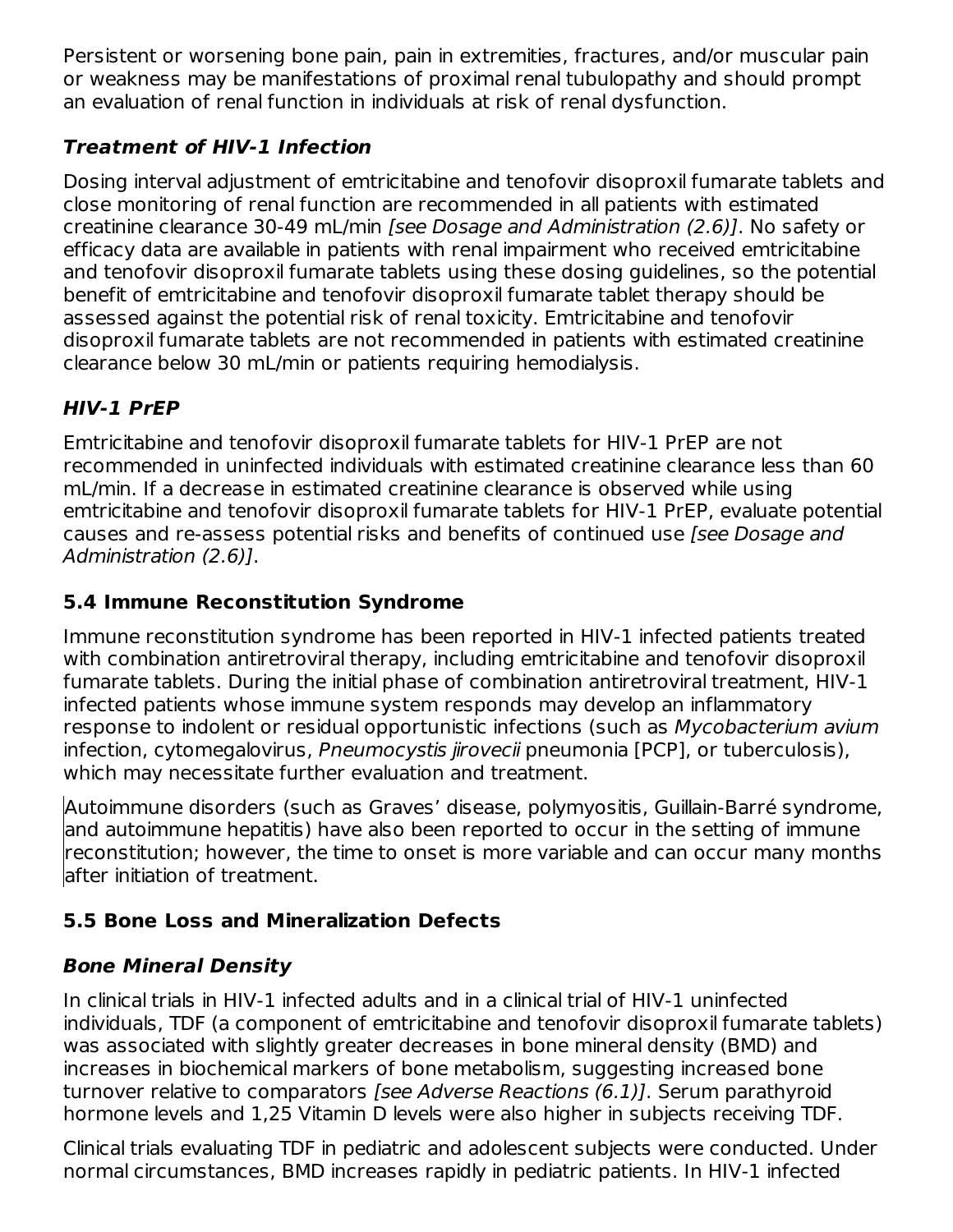subjects aged 2 years to less than 18 years, bone effects were similar to those observed in adult subjects and suggest increased bone turnover. Total body BMD gain was less in the TDF-treated HIV-1 infected pediatric subjects as compared to the control groups. Similar trends were observed in adolescent subjects aged 12 years to less than 18 years treated for chronic hepatitis B. In all pediatric trials, skeletal growth (height) appeared to be unaffected.

The effects of TDF-associated changes in BMD and biochemical markers on long-term bone health and future fracture risk are unknown. Assessment of BMD should be considered for adult and pediatric patients who have a history of pathologic bone fracture or other risk factors for osteoporosis or bone loss. Although the effect of supplementation with calcium and vitamin D was not studied, such supplementation may be beneficial. If bone abnormalities are suspected, appropriate consultation should be obtained.

# **Mineralization Defects**

Cases of osteomalacia associated with proximal renal tubulopathy, manifested as bone pain or pain in extremities and which may contribute to fractures, have been reported in association with TDF use [see Adverse Reactions (6.1)]. Arthralgia and muscle pain or weakness have also been reported in cases of proximal renal tubulopathy. Hypophosphatemia and osteomalacia secondary to proximal renal tubulopathy should be considered in patients at risk of renal dysfunction who present with persistent or worsening bone or muscle symptoms while receiving TDF-containing products [see Warnings and Precautions (5.3)].

# **5.6 Lactic Acidosis/Severe Hepatomegaly with Steatosis**

Lactic acidosis and severe hepatomegaly with steatosis, including fatal cases, have been reported with the use of nucleoside analogs, including FTC and TDF, components of emtricitabine and tenofovir disoproxil fumarate tablets, alone or in combination with other antiretrovirals. Treatment with emtricitabine and tenofovir disoproxil fumarate tablets should be suspended in any individual who develops clinical or laboratory findings suggestive of lactic acidosis or pronounced hepatotoxicity (which may include hepatomegaly and steatosis even in the absence of marked transaminase elevations).

# **5.7 Risk of Adverse Reactions Due to Drug Interactions**

The concomitant use of emtricitabine and tenofovir disoproxil fumarate tablets and other drugs may result in known or potentially significant drug interactions, some of which may lead to possible clinically significant adverse reactions from greater exposures of concomitant drugs [see Drug Interactions (7.2)].

See Table 7 for steps to prevent or manage these possible and known significant drug interactions, including dosing recommendations. Consider the potential for drug interactions prior to and during therapy with emtricitabine and tenofovir disoproxil fumarate tablets; review concomitant medications during therapy with emtricitabine and tenofovir disoproxil fumarate tablets; and monitor for adverse reactions associated with the concomitant drugs.

## **6 ADVERSE REACTIONS**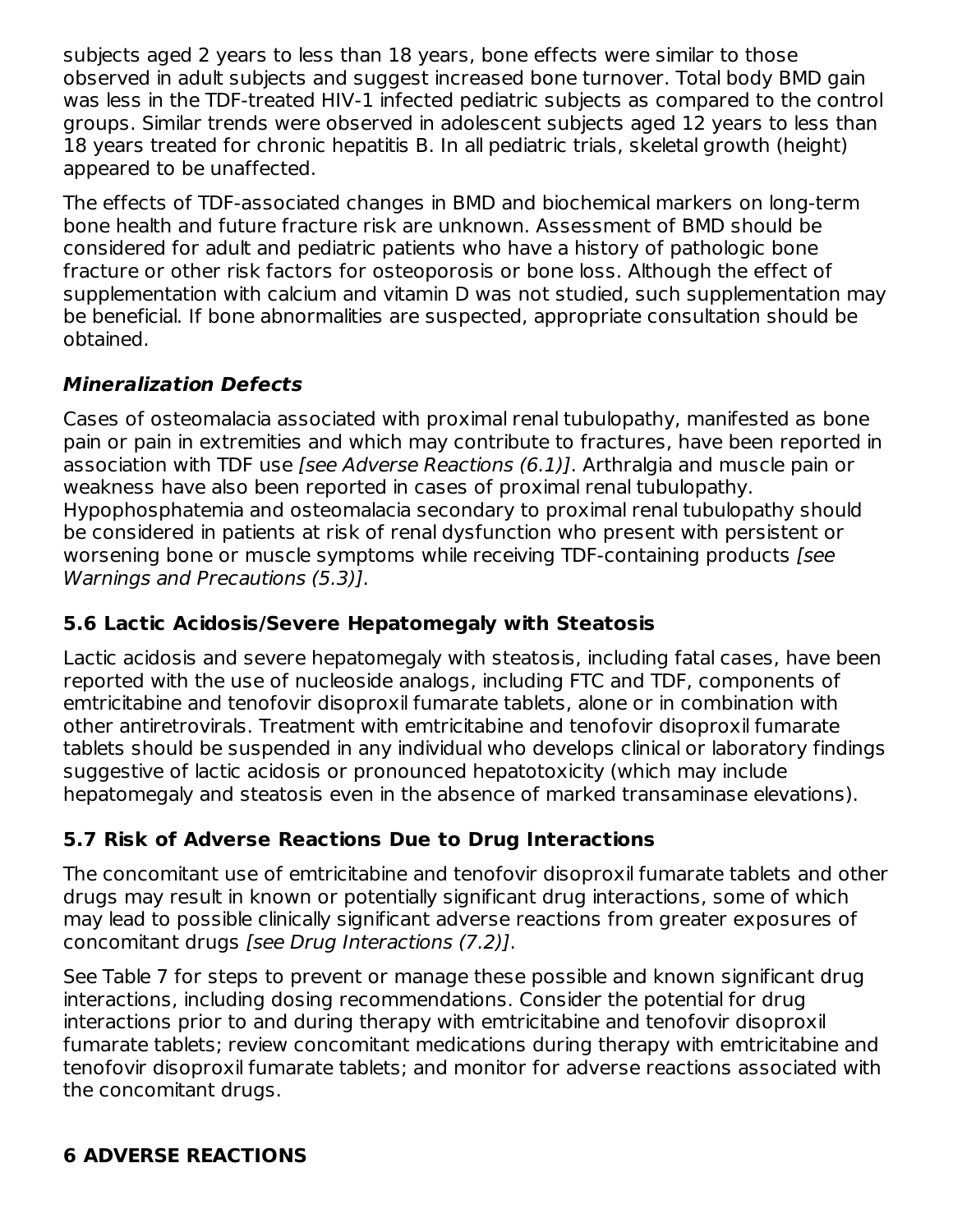The following adverse reactions are discussed in other sections of the labeling:

- Severe Acute Exacerbations of Hepatitis B in Patients with HBV Infection [see Warnings and Precautions (5.1)].
- New Onset or Worsening Renal Impairment [see Warnings and Precautions (5.3)].
- Immune Reconstitution Syndrome [see Warnings and Precautions (5.4)].
- Bone Loss and Mineralization Defects [see Warnings and Precautions (5.5)].
- Lactic Acidosis/Severe Hepatomegaly with Steatosis [see Warnings and Precautions (5.6)].

# **6.1 Clinical Trials Experience**

Because clinical trials are conducted under widely varying conditions, adverse reaction rates observed in the clinical trials of a drug cannot be directly compared to rates in the clinical trials of another drug and may not reflect the rates observed in practice.

# **Adverse Reactions from Clinical Trials Experience in HIV-1 Infected Subjects**

## Clinical Trials in Adult Subjects

In Study 934, 511 antiretroviral-naïve subjects received efavirenz (EFV) administered in combination with either FTC + TDF ( $N = 257$ ) or zidovudine (AZT)/lamivudine (3TC) ( $N =$ 254) for 144 weeks. The most common adverse reactions (incidence greater than or equal to 10%, all grades) included diarrhea, nausea, fatigue, headache, dizziness, depression, insomnia, abnormal dreams, and rash. Table 3 provides the treatmentemergent adverse reactions (Grades 2-4) occurring in greater than or equal to 5% of subjects treated in any treatment group.

Skin discoloration, manifested by hyperpigmentation, occurred in 3% of subjects taking FTC + TDF, and was generally mild and asymptomatic. The mechanism and clinical significance are unknown.

|                                                                      | $FTC + TDF + EFV^{\dagger}$                                                                 | AZT/3TC + EFV |
|----------------------------------------------------------------------|---------------------------------------------------------------------------------------------|---------------|
|                                                                      | $N = 257$                                                                                   | $N = 254$     |
| Fatigue                                                              | 9%                                                                                          | 8%            |
| Depression                                                           | 9%                                                                                          | 7%            |
| Nausea                                                               | 9%                                                                                          | 7%            |
| Diarrhea                                                             | 9%                                                                                          | 5%            |
| <b>Dizziness</b>                                                     | 8%                                                                                          | 7%            |
| Upper respiratory tract infections                                   | 8%                                                                                          | 5%            |
| Sinusitis                                                            | 8%                                                                                          | 4%            |
| Rash event <sup>#</sup>                                              | 7%                                                                                          | 9%            |
| Headache                                                             | 6%                                                                                          | 5%            |
| Insomnia                                                             | 5%                                                                                          | 7%            |
| Nasopharyngitis                                                      | 5%                                                                                          | 3%            |
| Vomiting<br>also Francisco de Alemania de Alemania e estadounidense. | 2%<br>والمتحالي والمستحدث والمتحاول والمتحدث وللمناسب المتحال المتحارب والمتحدث والمتحاولات | 5%            |

## **Table 3. Selected Adverse Reactions (Grades 2-4) Reported in ≥ 5% in Any \* Treatment Group in Study 934 (0-144 Weeks)**

 $\ast$  Frequencies of adverse reactions are based on all treatment-emergent adverse events,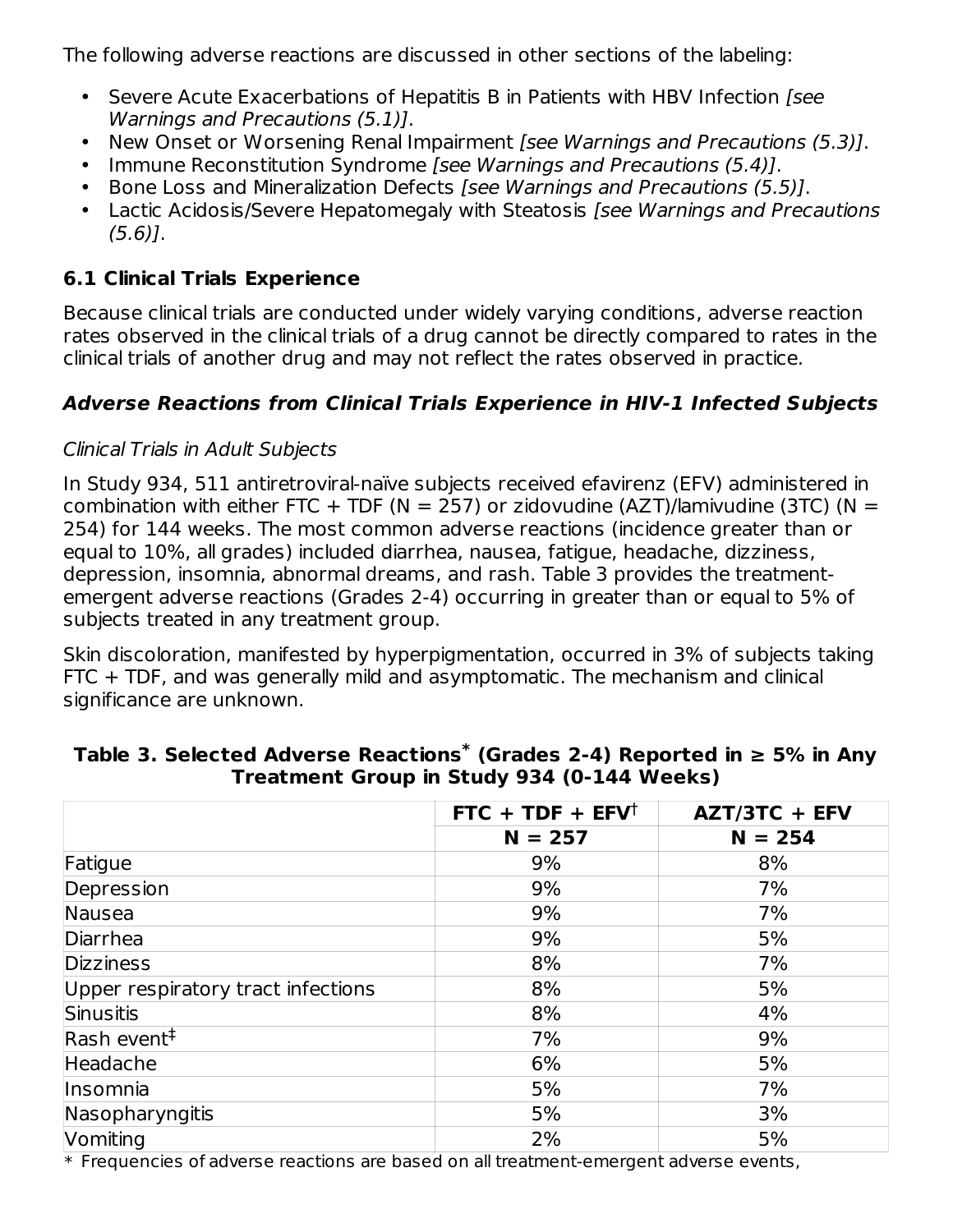regardless of relationship to study drug.

- † From Weeks 96 to 144 of the trial, subjects received emtricitabine and tenofovir disoproxil fumarate tablets with efavirenz in place of FTC + TDF with efavirenz.
- ‡ Rash event includes rash, exfoliative rash, rash generalized, rash macular, rash maculo-papular, rash pruritic, and rash vesicular.

#### **Laboratory Abnormalities**

Laboratory abnormalities observed in this trial were generally consistent with those seen in other trials of TDF and/or FTC (Table 4).

#### **Table 4. Significant Laboratory Abnormalities Reported in ≥ 1% of Subjects in Any Treatment Group in Study 934 (0-144 Weeks)**

|                                                                      | $FTC + TDF + EFV^*$ | AZT/3TC + EFV |
|----------------------------------------------------------------------|---------------------|---------------|
|                                                                      | $N = 257$           | $N = 254$     |
| Any $\geq$ Grade 3 Laboratory<br>Abnormality                         | 30%                 | 26%           |
| Fasting Cholesterol (> 240 mg/dL)                                    | 22%                 | 24%           |
| <b>Creatine Kinase</b><br>(M: > 990 U/L)<br>$(F: > 845 \text{ U/L})$ | 9%                  | 7%            |
| Serum Amylase (> 175 U/L)                                            | 8%                  | 4%            |
| Alkaline Phosphatase (> 550 U/L)                                     | 1%                  | $0\%$         |
| <b>AST</b><br>$(M: > 180 \text{ U/L})$<br>$(F: > 170 \text{ U/L})$   | 3%                  | 3%            |
| <b>ALT</b><br>$(M: > 215 \text{ U/L})$<br>(F: > 170 U/L)             | 2%                  | 3%            |
| Hemoglobin $(< 8.0$ mg/dL)                                           | $0\%$               | 4%            |
| Hyperglycemia ( $> 250$ mg/dL)                                       | 2%                  | $1\%$         |
| Hematuria (> 75 RBC/HPF)                                             | 3%                  | 2%            |
| Glycosuria ( $\geq$ 3+)                                              | $< 1\%$             | 1%            |
| Neutrophils $(< 750/mm3)$                                            | 3%                  | 5%            |
| Fasting Triglycerides $(> 750$<br>mg/dL)                             | 4%                  | 2%            |

\* From Weeks 96 to 144 of the trial, subjects received emtricitabine and tenofovir disoproxil fumarate tablets with efavirenz in place of FTC + TDF with efavirenz.

Clinical Trials in Pediatric Subjects

#### **Emtricitabine**

In addition to the adverse reactions reported in adults, anemia and hyperpigmentation were observed in 7% and 32%, respectively, of pediatric subjects (3 months to less than 18 years of age) who received treatment with FTC in the larger of two open-label,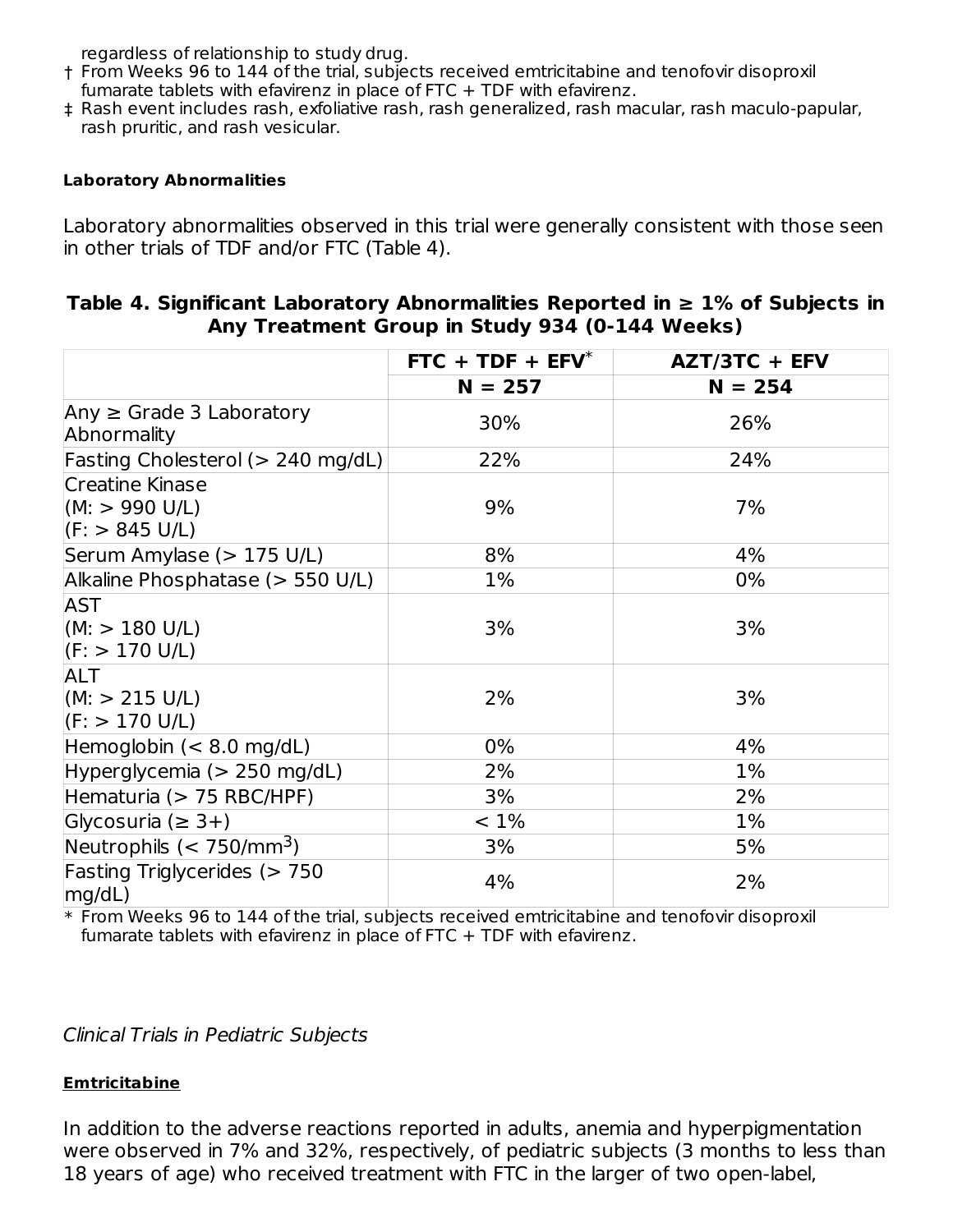uncontrolled pediatric trials  $(N = 116)$ .

#### **Tenofovir Disoproxil Fumarate**

In pediatric clinical trials (Studies 352 and 321) conducted in 184 HIV-1 infected subjects 2 to less than 18 years of age, the adverse reactions observed in pediatric subjects who received treatment with TDF were consistent with those observed in clinical trials of TDF in adults.

In Study 352 (2 to less than 12 years of age), 89 pediatric subjects received TDF for a median exposure of 104 weeks. Of these, 4 subjects discontinued from the trial due to adverse reactions consistent with proximal renal tubulopathy. Three of these 4 subjects presented with hypophosphatemia and had decreases in total body or spine BMD Zscore [see Warnings and Precautions (5.5)]. Total body BMD gain at Week 48 was less in the TDF group compared to the stavudine (d4T) or zidovudine (AZT) treatment groups. The mean rate of BMD gain in lumbar spine was similar between treatment groups. One TDF-treated subject and none of the d4T- or AZT-treated subjects experienced significant (greater than 4%) lumbar spine BMD loss at Week 48. Changes from baseline in BMD Z-scores were -0.012 for lumbar spine and -0.338 for total body in the 64 subjects who were treated with TDF for 96 weeks.

In Study 321 (12 to less than 18 years of age), the mean rate of BMD gain at Week 48 was less in the TDF compared to the placebo treatment group. Six TDF-treated subjects and one placebo-treated subject had significant (greater than 4%) lumbar spine BMD loss at Week 48. Changes from baseline BMD Z-scores were -0.341 for lumbar spine and -0.458 for total body in the 28 subjects who were treated with TDF for 96 weeks.

In both trials, skeletal growth (height) appeared to be unaffected.

#### **Adverse Reactions from Clinical Trial Experience in Uninfected Subjects Taking Emtricitabine and Tenofovir Disoproxil Fumarate Tablets for HIV-1 PrEP**

### Clinical Trials in Adult Subjects

The safety profile of emtricitabine and tenofovir disoproxil fumarate tablets for HIV-1 PrEP was comparable to that observed in clinical trials of HIV-infected subjects based on two randomized placebo-controlled clinical trials (iPrEx, Partners PrEP) in which 2,830 HIV-1 uninfected adults received emtricitabine and tenofovir disoproxil fumarate tablets once daily for HIV-1 PrEP. Subjects were followed for a median of 71 weeks and 87 weeks, respectively. Table 5 provides a list of selected adverse events that occurred in 2% or more of subjects in any treatment group in the iPrEx trial, with an incidence greater than placebo.

**Table 5. Selected Adverse Events (All Grades) Reported in ≥ 2% in Any Treatment Group in the iPrEx Trial and Greater than Placebo**

|                  | <b>FTC/TDF</b> | <b>Placebo</b> |
|------------------|----------------|----------------|
|                  | $(N = 1251)$   | $(N = 1248)$   |
| Headache         | 7%             | 6%             |
| Abdominal pain   | 4%             | 2%             |
| Weight decreased | 3%             | 2%             |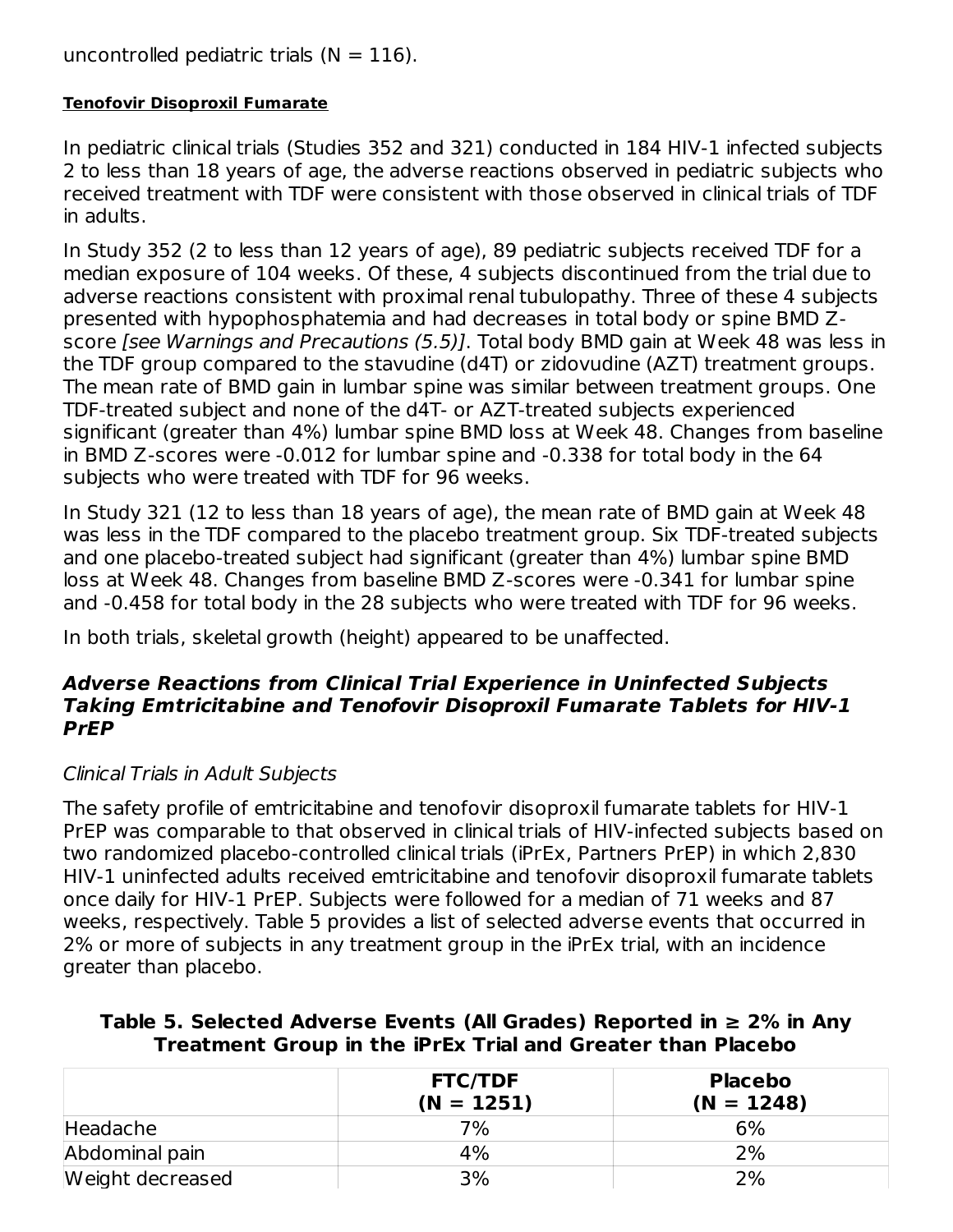In the Partners PrEP trial, the frequency of adverse events in the emtricitabine and tenofovir disoproxil fumarate tablets treatment group was generally either less than or the same as in the placebo group.

Weight decreased 3% 2%

#### **Laboratory Abnormalities**

Table 6 provides a list of Grade 2-4 laboratory abnormalities observed in the iPrEx and Partners PrEP trials. Six subjects in the TDF-containing arms of the Partners PrEP trial discontinued from the trial due to an increase in serum creatinine compared with no discontinuations in the placebo group. One subject in the emtricitabine and tenofovir disoproxil fumarate tablets arm of the iPrEx trial discontinued from the trial due to an increase in serum creatinine and another subject discontinued due to low serum phosphorus. Grades 2−3 proteinuria (2-4+) and/or glycosuria (3+) occurred in less than 1% of subjects treated with emtricitabine and tenofovir disoproxil fumarate tablets in the iPrEx trial and Partners PrEP trial.

| Table 6. Laboratory Abnormalities (Highest Toxicity Grade Reported for Each |  |  |
|-----------------------------------------------------------------------------|--|--|
| Subject) in the iPrEx Trial and Partners PrEP Trial                         |  |  |

|                                   | <b>iPrEx Trial</b>             |                                | <b>Partners PrEP Trial</b>                  |                |
|-----------------------------------|--------------------------------|--------------------------------|---------------------------------------------|----------------|
| Grade $2-4$ <sup>*</sup>          | <b>FTC/TDF</b><br>$(N = 1251)$ | <b>Placebo</b><br>$(N = 1248)$ | <b>FTC/TDF</b><br>$(N = 1579)$ $(N = 1584)$ | <b>Placebo</b> |
| Creatinine ( $> 1.4 \times$ ULN)  | $< 1\%$                        | $< 1\%$                        | $< 1\%$                                     | $< 1\%$        |
| Phosphorus $(< 2.0$ mg/dL)        | 10%                            | 8%                             | 9%                                          | 9%             |
| $AST (> 2.6 \times ULN)$          | 5%                             | 5%                             | $< 1\%$                                     | $< 1\%$        |
| $ALT (> 2.6 \times ULN)$          | 7%                             | 7%                             | $< 1\%$                                     | $< 1\%$        |
| Hemoglobin $(< 9.4$ mg/dL)        | $1\%$                          | 2%                             | 2%                                          | 2%             |
| Neutrophils $(< 750/\text{mm}^3)$ | $< 1\%$                        | $< 1\%$                        | 5%                                          | 3%             |

\* Grading is per DAIDS criteria.

#### **Changes in Bone Mineral Density**

In clinical trials of HIV-1 uninfected individuals, decreases in BMD were observed. In the iPrEx trial, a substudy of 503 subjects found mean changes from baseline in BMD ranging from -0.4% to -1.0% across total hip, spine, femoral neck, and trochanter in the emtricitabine and tenofovir disoproxil fumarate tablets group compared with the placebo group, which returned toward baseline after discontinuation of treatment. Thirteen percent of emtricitabine and tenofovir disoproxil fumarate tablet-treated subjects versus 6% of placebo-treated subjects lost at least 5% of BMD at the spine during treatment. Bone fractures were reported in 1.7% of the emtricitabine and tenofovir disoproxil fumarate tablets group compared with 1.4% in the placebo group. No correlation between BMD and fractures was noted [see Clinical Studies (14.3)]. The Partners PrEP trial found similar fracture rates between the treatment and placebo groups (0.8% and 0.6%, respectively); no BMD evaluations were performed in this trial [see Clinical Studies  $(14.4)$ ].

Clinical Trials in Adolescent Subjects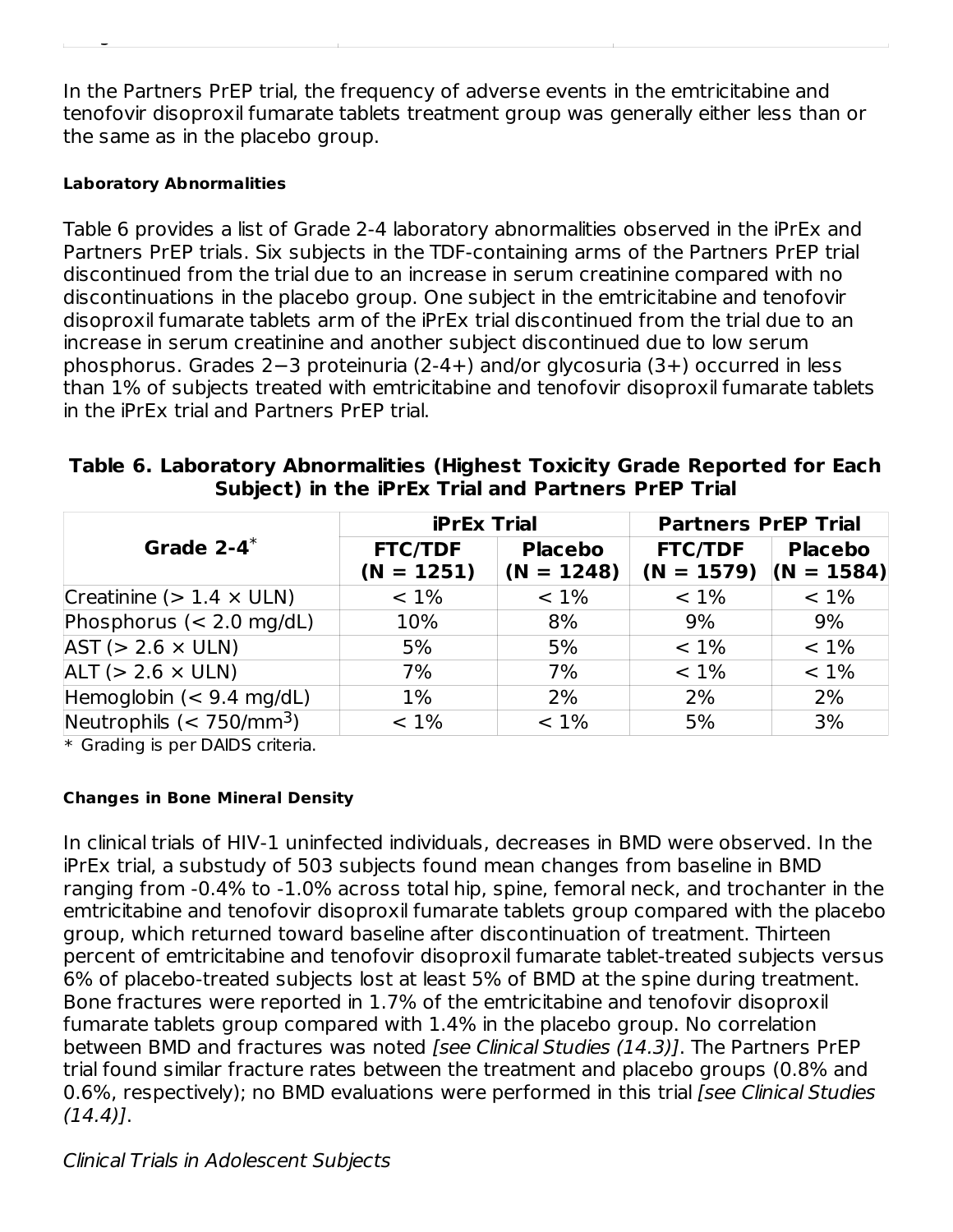In a single-arm, open-label clinical trial (ATN113), in which 67 HIV-1 uninfected adolescent (15 to 18 years of age) men who have sex with men received emtricitabine and tenofovir disoproxil fumarate tablets once daily for HIV-1 PrEP, the safety profile of emtricitabine and tenofovir disoproxil fumarate tablets was similar to that observed in adults. Median duration to exposure of emtricitabine and tenofovir disoproxil fumarate tablets was 47 weeks [see Use in Specific Populations (8.4)].

In the ATN113 trial, median BMD increased from baseline to Week 48, +2.58% for lumbar spine and +0.72% for total body. One subject had significant (greater than or equal to 4%) total body BMD loss at Week 24. Median changes from baseline BMD Zscores were 0.0 for lumbar spine and −0.2 for total body at Week 48. Three subjects showed a worsening (change from > -2 to ≤ -2) from baseline in their lumbar spine or total body BMD Z-scores at Week 24 or 48. Interpretation of these data, however, may be limited by the low rate of adherence to emtricitabine and tenofovir disoproxil fumarate tablets by Week 48.

# **6.2 Postmarketing Experience**

The following adverse reactions have been identified during postapproval use of TDF. No additional adverse reactions have been identified during postapproval use of FTC. Because postmarketing reactions are reported voluntarily from a population of uncertain size, it is not always possible to reliably estimate their frequency or establish a causal relationship to drug exposure.

**Immune System Disorders:** allergic reaction, including angioedema

**Metabolism and Nutrition Disorders:** lactic acidosis, hypokalemia, hypophosphatemia

**Respiratory, Thoracic, and Mediastinal Disorders:** dyspnea

**Gastrointestinal Disorders:** pancreatitis, increased amylase, abdominal pain

**Hepatobiliary Disorders:** hepatic steatosis, hepatitis, increased liver enzymes (most commonly AST, ALT gamma GT)

# **Skin and Subcutaneous Tissue Disorders:** rash

**Musculoskeletal and Connective Tissue Disorders:** rhabdomyolysis, osteomalacia (manifested as bone pain and which may contribute to fractures), muscular weakness, myopathy

**Renal and Urinary Disorders:** acute renal failure, renal failure, acute tubular necrosis, Fanconi syndrome, proximal renal tubulopathy, interstitial nephritis (including acute cases), nephrogenic diabetes insipidus, renal insufficiency, increased creatinine, proteinuria, polyuria

# **General Disorders and Administration Site Conditions:** asthenia

The following adverse reactions, listed under the body system headings above, may occur as a consequence of proximal renal tubulopathy: rhabdomyolysis, osteomalacia, hypokalemia, muscular weakness, myopathy, hypophosphatemia.

# **7 DRUG INTERACTIONS**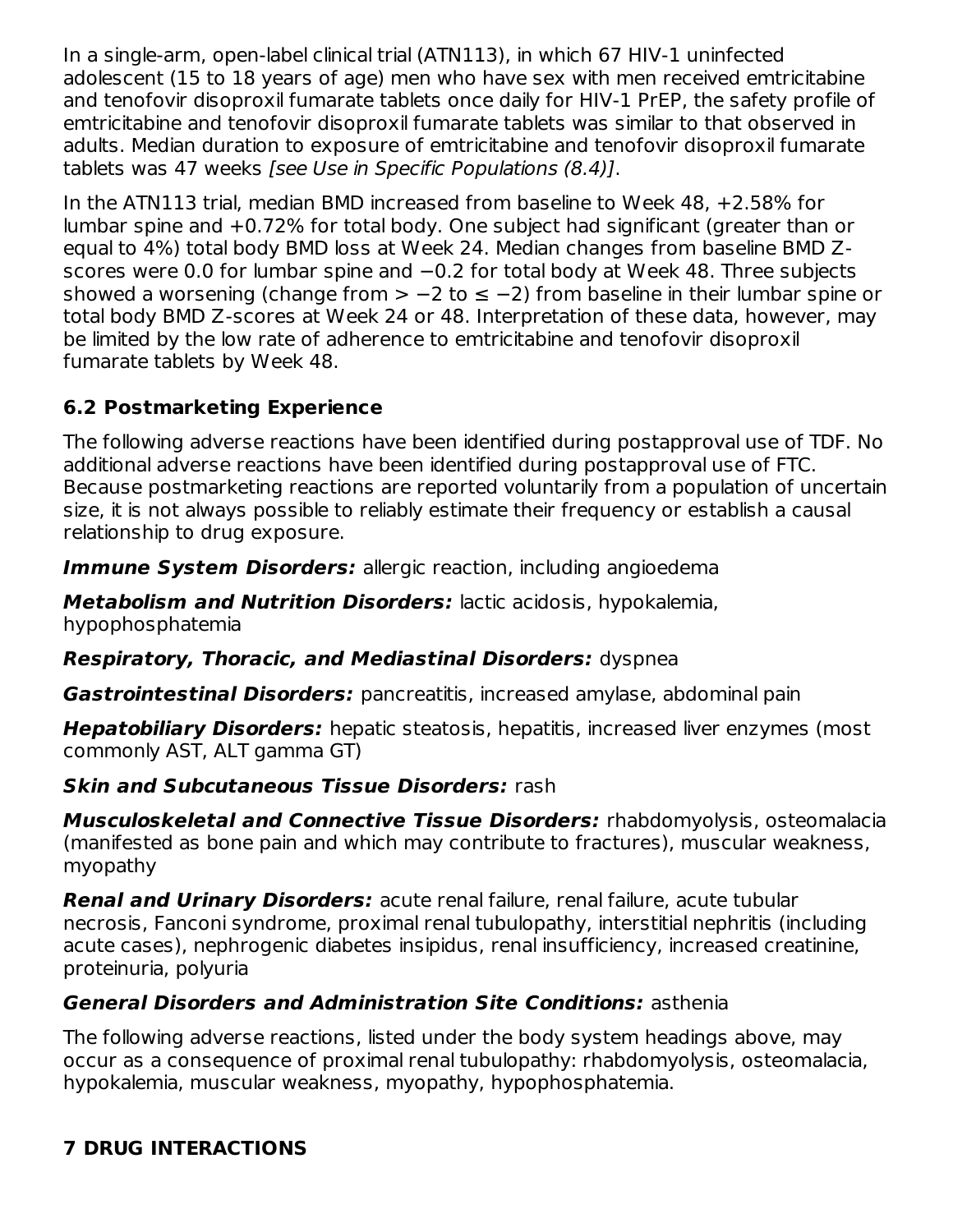# **7.1 Drugs Affecting Renal Function**

FTC and tenofovir are primarily excreted by the kidneys by a combination of glomerular filtration and active tubular secretion [see Clinical Pharmacology (12.3)]. No drug-drug interactions due to competition for renal excretion have been observed; however, coadministration of emtricitabine and tenofovir disoproxil fumarate tablets with drugs that are eliminated by active tubular secretion may increase concentrations of FTC, tenofovir, and/or the coadministered drug. Some examples include, but are not limited to, acyclovir, adefovir dipivoxil, cidofovir, ganciclovir, valacyclovir, valganciclovir, aminoglycosides (e.g., gentamicin), and high-dose or multiple NSAIDs [see Warnings and Precautions (5.3)]. Drugs that decrease renal function may increase concentrations of FTC and/or tenofovir.

# **7.2 Established and Significant Interactions**

Table 7 provides a listing of established or clinically significant drug interactions. The drug interactions described are based on studies conducted with either emtricitabine and tenofovir disoproxil fumarate tablets, the components of emtricitabine and tenofovir disoproxil fumarate tablets (FTC and TDF) as individual agents and/or in combination, or are predicted drug interactions that may occur with emtricitabine and tenofovir disoproxil fumarate tablets [see Clinical Pharmacology (12.3)].

| <b>Effect on</b>               | <b>Clinical Comment</b>                                                                                                                                                                                                                                                                                                                                                                                                                                                                                                                                                                                                                                                                                                                                                                                                                                                                                                                                                                                                                  |
|--------------------------------|------------------------------------------------------------------------------------------------------------------------------------------------------------------------------------------------------------------------------------------------------------------------------------------------------------------------------------------------------------------------------------------------------------------------------------------------------------------------------------------------------------------------------------------------------------------------------------------------------------------------------------------------------------------------------------------------------------------------------------------------------------------------------------------------------------------------------------------------------------------------------------------------------------------------------------------------------------------------------------------------------------------------------------------|
| $\sf{Concentration^{\dagger}}$ |                                                                                                                                                                                                                                                                                                                                                                                                                                                                                                                                                                                                                                                                                                                                                                                                                                                                                                                                                                                                                                          |
| 1 didanosine                   | Patients receiving emtricitabine and tenofovir<br>disoproxil fumarate tablets and didanosine<br>should be monitored closely for didanosine-<br>associated adverse reactions. Discontinue<br>didanosine in patients who develop didanosine-<br>associated adverse reactions. Higher<br>didanosine concentrations could potentiate<br>didanosine-associated adverse reactions,<br>including pancreatitis, and neuropathy.<br>Suppression of CD4+ cell counts has been<br>observed in patients receiving TDF with<br>didanosine 400 mg daily.<br>In patients weighing greater than 60 kg, reduce<br>the didanosine dose to 250 mg when it is<br>coadministered with emtricitabine and tenofovir<br>disoproxil fumarate tablets. Data are not<br>available to recommend a dose adjustment of<br>didanosine for adult or pediatric patients<br>weighing less than 60 kg. When<br>coadministered, emtricitabine and tenofovir<br>disoproxil fumarate tablets and Videx $^\circledR$ EC may<br>be taken under fasted conditions or with a light |
|                                |                                                                                                                                                                                                                                                                                                                                                                                                                                                                                                                                                                                                                                                                                                                                                                                                                                                                                                                                                                                                                                          |

**Table 7. Established and Significant Drug Interactions: Alteration in Dose or \* Regimen May Be Recommended Based on Drug Interaction Trials**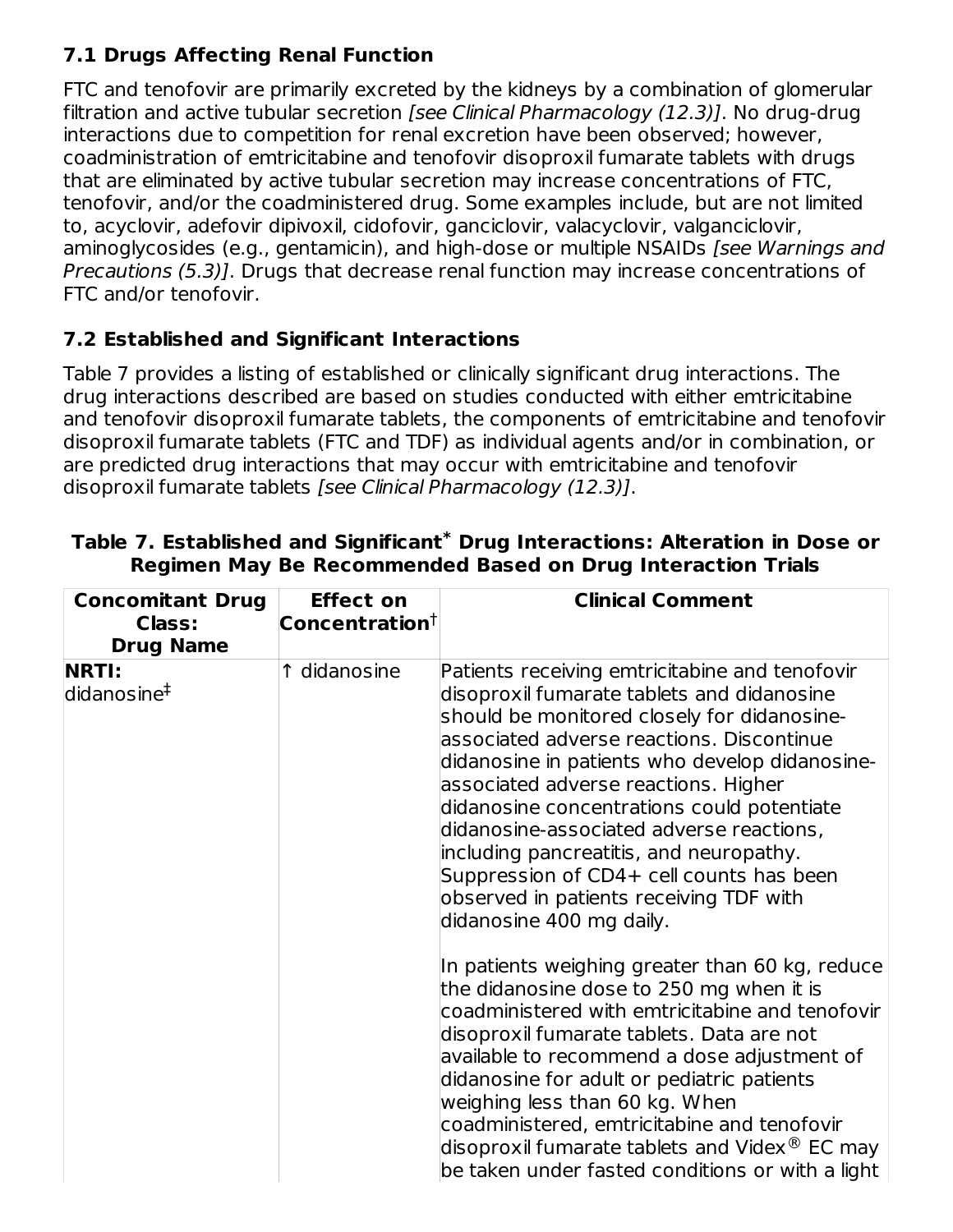|                                                                                                                                                    |                         | $ $ meal (less than 400 kcal, 20% fat).                                                                                                                                                                                                                                                                                                                                                                                                                                                                                                                                                                                                                                                                                                                                                                 |
|----------------------------------------------------------------------------------------------------------------------------------------------------|-------------------------|---------------------------------------------------------------------------------------------------------------------------------------------------------------------------------------------------------------------------------------------------------------------------------------------------------------------------------------------------------------------------------------------------------------------------------------------------------------------------------------------------------------------------------------------------------------------------------------------------------------------------------------------------------------------------------------------------------------------------------------------------------------------------------------------------------|
| <b>HIV-1 Protease</b><br>Inhibitors:<br>atazanavir‡                                                                                                | $\downarrow$ atazanavir | When coadministered with emtricitabine and<br>tenofovir disoproxil fumarate tablets, atazanavir<br>300 mg should be given with ritonavir 100 mg.                                                                                                                                                                                                                                                                                                                                                                                                                                                                                                                                                                                                                                                        |
| lopinavir/ritonavir <sup>‡</sup><br>atazanavir/ritonavir‡<br>darunavir/ritonavir <sup>‡</sup>                                                      | ↑ tenofovir             | Monitor patients receiving emtricitabine and<br>tenofovir disoproxil fumarate tablets<br>concomitantly with lopinavir/ritonavir, ritonavir-<br>boosted atazanavir, or ritonavir-boosted<br>darunavir for TDF-associated adverse<br>reactions. Discontinue emtricitabine and<br>tenofovir disoproxil fumarate tablets in patients<br>who develop TDF-associated adverse reactions.                                                                                                                                                                                                                                                                                                                                                                                                                       |
| Hepatitis C Antiviral 1 tenofovir<br><b>Agents:</b><br>sofosbuvir/velpatasvir <sup>‡</sup><br>sofosbuvir/velpatasvir/<br>voxilaprevir <sup>‡</sup> |                         | Monitor patients receiving emtricitabine and<br>tenofovir disoproxil fumarate tablets<br>concomitantly with EPCLUSA $^{\circledR}$<br>(sofosbuvir/velpatasvir) or VOSEVI®<br>(sofosbuvir/velpatasvir/voxilaprevir) for adverse<br>reactions associated with TDF.                                                                                                                                                                                                                                                                                                                                                                                                                                                                                                                                        |
| ledipasvir/sofosbuvir <sup>‡</sup>                                                                                                                 |                         | Monitor patients receiving emtricitabine and<br>tenofovir disoproxil fumarate tablets<br>concomitantly with HARVONI $^{\circledR}$<br>(ledipasvir/sofosbuvir) without an HIV-1<br>protease inhibitor/ritonavir or an HIV-1 protease<br>inhibitor/cobicistat combination for adverse<br>reactions associated with TDF. In patients<br>receiving emtricitabine and tenofovir disoproxil<br>fumarate tablets concomitantly with HARVONI<br>and an HIV-1 protease inhibitor/ritonavir or an<br>HIV-1 protease inhibitor/cobicistat combination,<br>consider an alternative HCV or antiretroviral<br>therapy, as the safety of increased tenofovir<br>concentrations in this setting has not been<br>established. If coadministration is necessary,<br>monitor for adverse reactions associated with<br>TDF. |

 $\ast$  This table is not all inclusive.

† ↑ = Increase, ↓ = Decrease

‡ Indicates that a drug-drug interaction trial was conducted.

### **8 USE IN SPECIFIC POPULATIONS**

### **8.1 Pregnancy**

### **Pregnancy Exposure Registry**

There is a pregnancy exposure registry that monitors pregnancy outcomes in women exposed to emtricitabine and tenofovir disoproxil fumarate tablets during pregnancy. Healthcare providers are encouraged to register patients by calling the Antiretroviral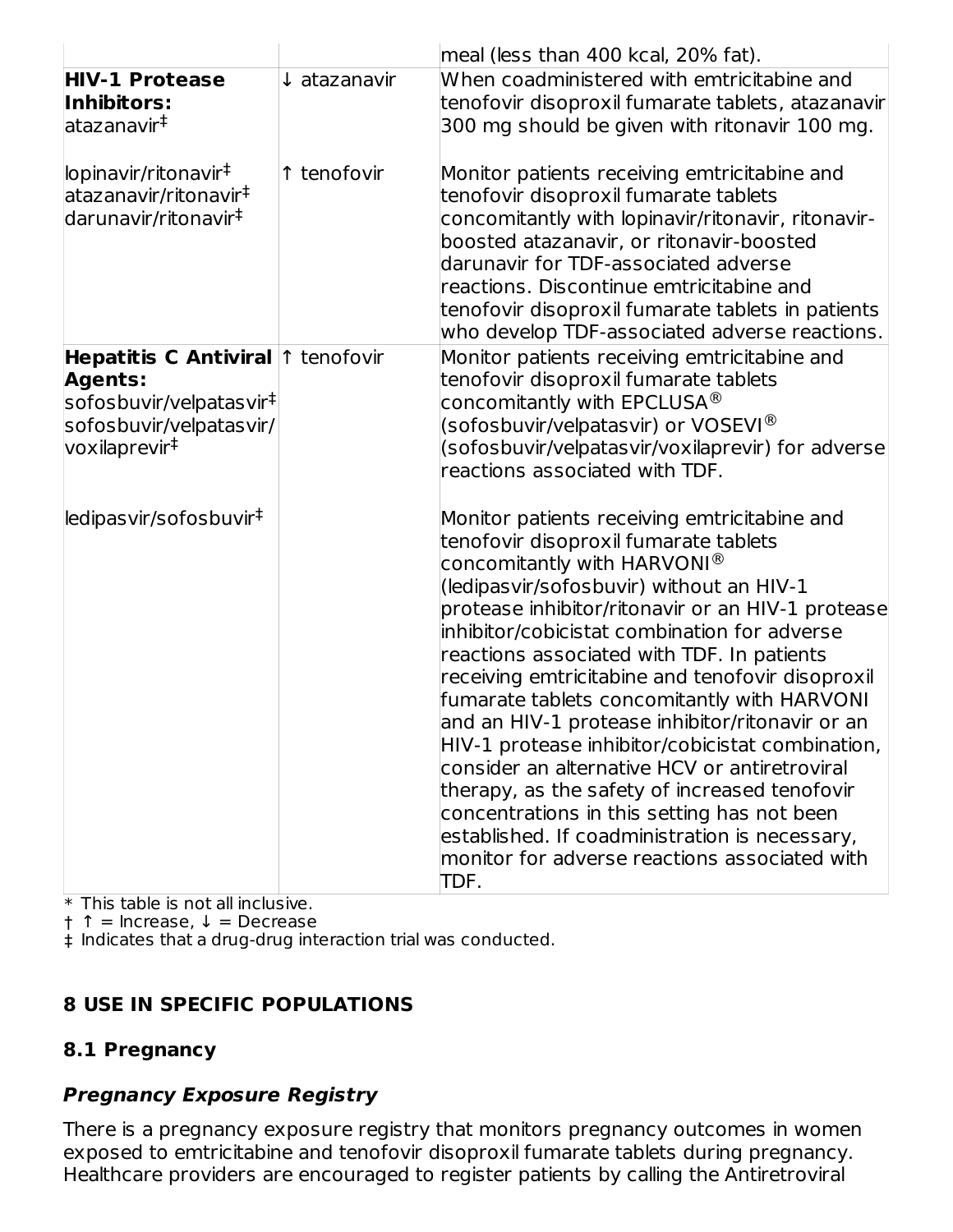Pregnancy Registry (APR) at 1-800-258-4263.

## **Risk Summary**

Data on the use of emtricitabine and tenofovir disoproxil fumarate tablets during pregnancy from observational studies have shown no increased risk of major birth defects. Available data from the APR show no significant difference in the overall risk of major birth defects with first trimester exposure for emtricitabine (FTC) (2.3%) or tenofovir disoproxil fumarate (TDF) (2.1%) compared with the background rate for major birth defects of 2.7% in a U.S. reference population of the Metropolitan Atlanta Congenital Defects Program (MACDP) (see Data). The rate of miscarriage for individual drugs is not reported in the APR. In the U.S. general population, the estimated background risk of miscarriage in clinically recognized pregnancies is 15-20%.

In animal reproduction studies, no adverse developmental effects were observed when the components of emtricitabine and tenofovir disoproxil fumarate tablets were administered separately at doses/exposures  $\geq 60$  (FTC),  $\geq 14$  (TDF) and 2.7 (tenofovir) times those of the recommended daily dose of emtricitabine and tenofovir disoproxil fumarate tablets (see Data).

## **Clinical Considerations**

Disease-associated Maternal and/or Embryo/Fetal Risk

## **HIV-1 PrEP**

Published studies indicate an increased risk of HIV-1 infection during pregnancy and an increased risk of mother to child transmission during acute HIV-1 infection. In women at risk of acquiring HIV-1, consideration should be given to methods to prevent acquisition of HIV, including continuing or initiating emtricitabine and tenofovir disoproxil fumarate tablets for HIV-1 PrEP, during pregnancy.

# **Data**

Human Data

## **Emtricitabine and Tenofovir Disoproxil Fumarate Tablets for HIV-1 PrEP**

In an observational study based on prospective reports to the APR, 78 HIV-seronegative women exposed to emtricitabine and tenofovir disoproxil fumarate tablets during pregnancy delivered live-born infants with no major malformations. All but one were first trimester exposures, and the median duration of exposure was 10.5 weeks. There were no new safety findings in the women receiving emtricitabine and tenofovir disoproxil fumarate tablets for HIV-1 PrEP compared with HIV-1 infected women treated with other antiretroviral medications.

### **Emtricitabine**

Based on prospective reports to the APR of exposures to FTC-containing regimens during pregnancy resulting in live births (including over 3,300 exposed in the first trimester and over 1,300 exposed in the second/third trimester), the prevalence of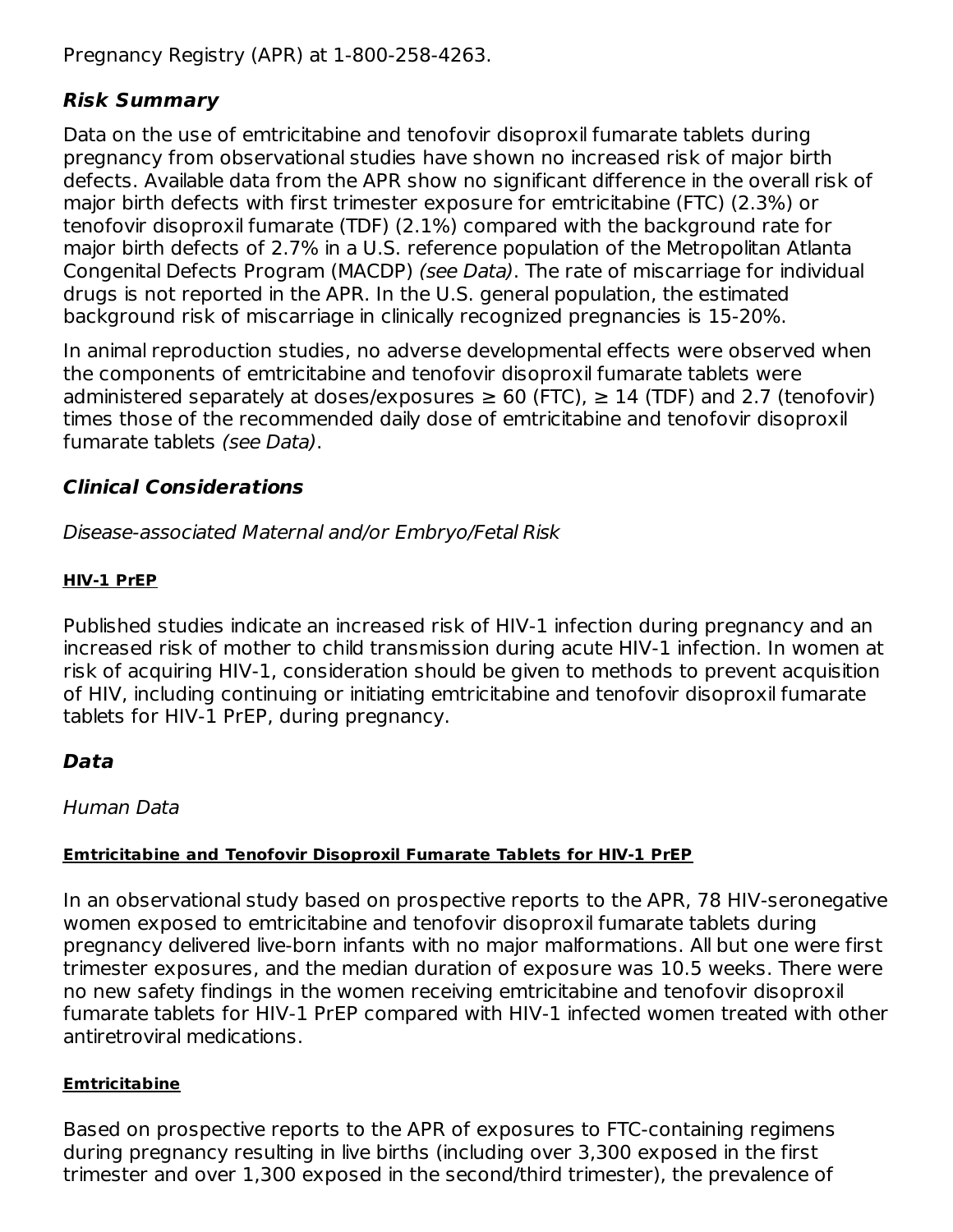major birth defects in live births was 2.6% (95% CI: 2.1% to 3.2%) and 2.3% (95% CI: 1.6% to 3.3%) following first and second/third trimester exposure, respectively, to FTCcontaining regimens.

#### **Tenofovir Disoproxil Fumarate**

Based on prospective reports to the APR of exposures to TDF-containing regimens during pregnancy resulting in live births (including over 4,000 exposed in the first trimester and over 1,700 exposed in the second/third trimester), the prevalence of major birth defects in live births was 2.4% (95% CI: 2.0% to 2.9%) and 2.4% (95% CI: 1.7% to 3.2%) following first and second/third trimester exposure, respectively, to TDFcontaining regimens.

Methodologic limitations of the APR include the use of MACDP as the external comparator group. The MACDP population is not disease-specific, evaluates women and infants from a limited geographic area, and does not include outcomes for births that occurred at < 20 weeks gestation.

Additionally, published observational studies on emtricitabine and tenofovir exposure in pregnancy have not shown an increased risk for major malformations.

## Animal Data

### **Emtricitabine**

FTC was administered orally to pregnant mice (at 0, 250, 500, or 1,000 mg/kg/day), and rabbits (at 0, 100, 300, or 1,000 mg/kg/day) through organogenesis (on gestation days 6 through 15, and 7 through 19, respectively). No significant toxicological effects were observed in embryo-fetal toxicity studies performed with FTC in mice at exposures (AUC) approximately 60 times higher and in rabbits at approximately 120 times higher than human exposures at the recommended daily dose. In a pre/postnatal development study in mice, FTC was administered orally at doses up to 1,000 mg/kg/day; no significant adverse effects directly related to drug were observed in the offspring exposed daily from before birth (in utero) through sexual maturity at daily exposures (AUC) of approximately 60 times higher than human exposures at the recommended daily dose.

#### **Tenofovir Disoproxil Fumarate**

TDF was administered orally to pregnant rats (at 0, 50, 150, or 450 mg/kg/day) and rabbits (at 0, 30, 100, or 300 mg/kg/day) through organogenesis (on gestation days 7 through 17, and 6 through 18, respectively). No significant toxicological effects were observed in embryo-fetal toxicity studies performed with TDF in rats at doses up to 14 times the human dose based on body surface area comparisons and in rabbits at doses up to 19 times the human dose based on body surface area comparisons. In a pre/postnatal development study in rats, TDF was administered orally through lactation at doses up to 600 mg/kg/day; no adverse effects were observed in the offspring at tenofovir exposures of approximately 2.7 times higher than human exposures at the recommended daily dose of emtricitabine and tenofovir disoproxil fumarate tablets.

## **8.2 Lactation**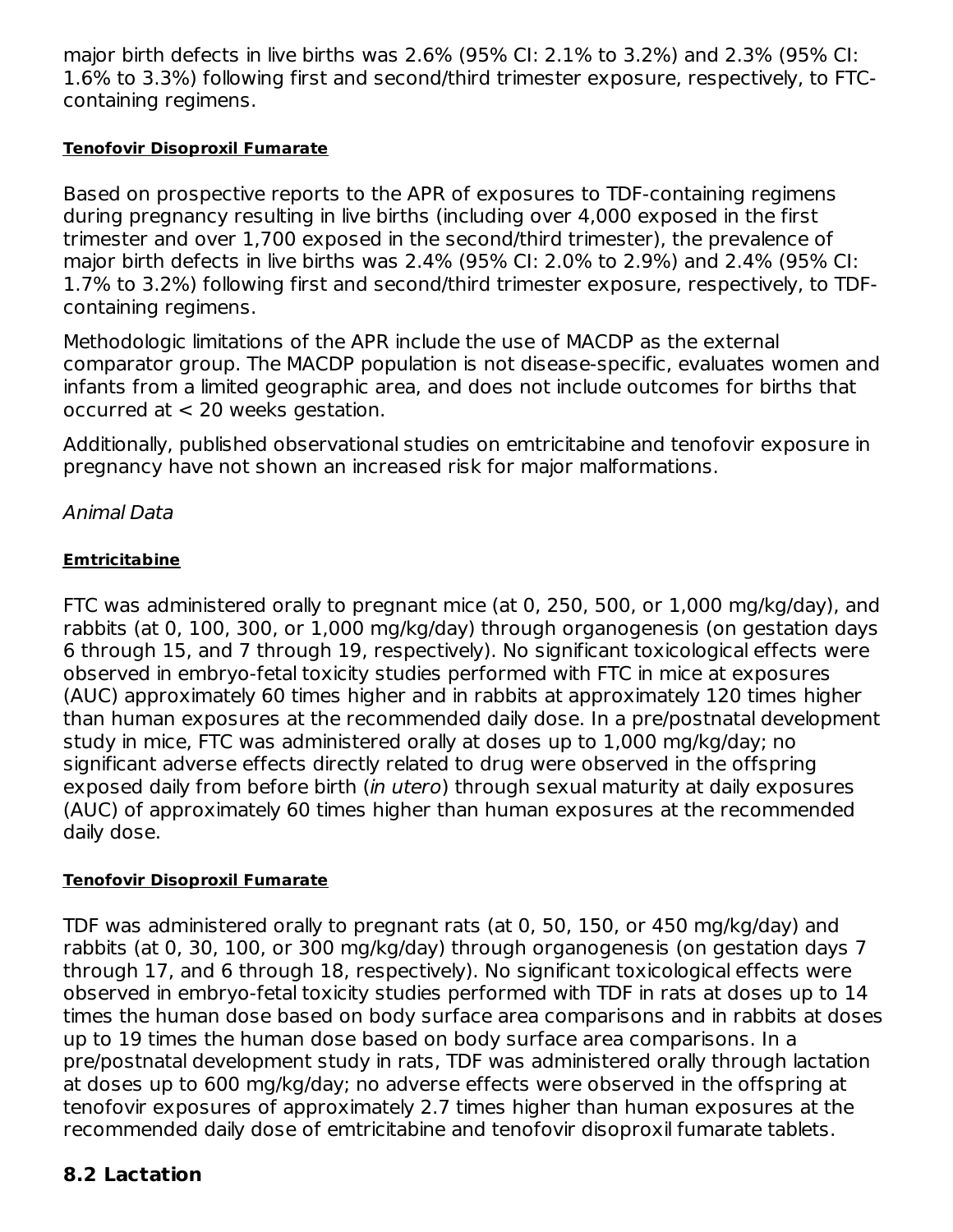## **Risk Summary**

Based on published data, FTC and tenofovir have been shown to be present in human breast milk (see Data). It is not known if the components of emtricitabine and tenofovir disoproxil fumarate tablets affect milk production or have effects on the breastfed child.

### Treatment of HIV-1 Infection

The Centers for Disease Control and Prevention recommend that HIV-1 infected mothers not breastfeed their infants to avoid risking postnatal transmission of HIV-1.

Because of the potential for: (1) HIV transmission (in HIV-negative infants); (2) developing viral resistance (in HIV-positive infants); and (3) adverse reactions in a breastfed infant similar to those seen in adults, instruct mothers not to breastfeed if they are taking emtricitabine and tenofovir disoproxil fumarate tablets for the treatment of HIV-1.

#### HIV-1 PrEP

In HIV-uninfected women, the developmental and health benefits of breastfeeding and the mother's clinical need for emtricitabine and tenofovir disoproxil fumarate tablets for HIV-1 PrEP should be considered along with any potential adverse effects on the breastfed child from emtricitabine and tenofovir disoproxil fumarate tablets and the risk of HIV-1 acquisition due to nonadherence and subsequent mother to child transmission.

Women should not breastfeed if acute HIV-1 infection is suspected because of the risk of HIV-1 transmission to the infant.

### **Data**

### HIV-1 PrEP

In a study of 50 breastfeeding women who received emtricitabine and tenofovir disoproxil fumarate tablets for HIV-1 PrEP between 1 and 24 weeks postpartum (median 13 weeks), after 7 days of treatment, tenofovir was undetectable but FTC was detectable in the plasma of most infants. In these infants, the average FTC plasma concentration was less than 1% of the FTC C<sub>max</sub> observed in HIV-infected infants (up to 3 months of age) receiving the therapeutic dose of FTC (3 mg/kg/day). There were no serious adverse events. Two infants (4%) had an adverse event of mild diarrhea which resolved.

### **8.4 Pediatric Use**

### **Treatment of HIV-1 Infection**

No pediatric clinical trial was conducted to evaluate the safety and efficacy of emtricitabine and tenofovir disoproxil fumarate tablets in patients with HIV-1 infection. Data from previously conducted trials with the individual drug products, FTC and TDF, were relied upon to support dosage recommendations for emtricitabine and tenofovir disoproxil fumarate tablets. For additional information, consult the prescribing information for EMTRIVA $^\circledR$  and VIREAD $^\circledR$  .

Emtricitabine and tenofovir disoproxil fumarate tablets should only be administered to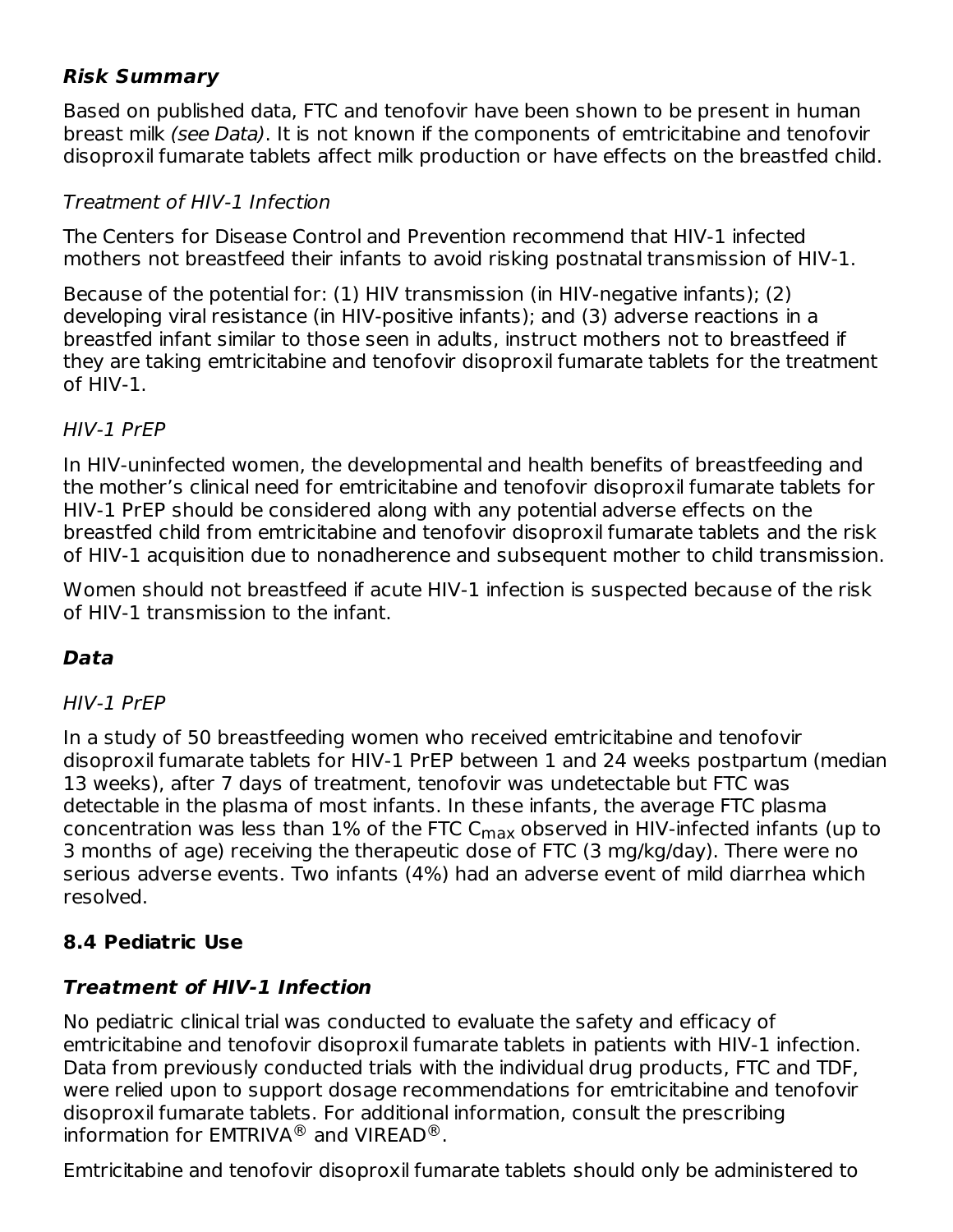HIV-1 infected pediatric patients with body weight greater than or equal to 17 kg and who are able to swallow a tablet. Because they are fixed-dose combination tablets, emtricitabine and tenofovir disoproxil fumarate tablets cannot be adjusted for patients of lower weight [see Warnings and Precautions (5.5), Adverse Reactions (6.1) and Clinical Pharmacology (12.3)]. Emtricitabine and tenofovir disoproxil fumarate tablets are not approved for use in pediatric patients weighing less than 17 kg.

# **HIV-1 PrEP**

The safety and effectiveness of emtricitabine and tenofovir disoproxil fumarate tablets for HIV-1 PrEP in at-risk adolescents weighing at least 35 kg is supported by data from adequate and well-controlled studies of emtricitabine and tenofovir disoproxil fumarate tablets for HIV-1 PrEP in adults with additional data from safety and pharmacokinetic studies in previously conducted trials with the individual drug products, FTC and TDF, in HIV-1 infected adults and pediatric subjects [see Dosage and Administration (2.5), Adverse Reactions (6.1), Clinical Pharmacology (12.3 and 12.4), and Clinical Studies (14.3 and 14.4)].

Safety, adherence, and resistance were evaluated in a single-arm, open-label clinical trial (ATN113) in which 67 HIV-1 uninfected at-risk adolescent men who have sex with men received emtricitabine and tenofovir disoproxil fumarate tablets once daily for HIV-1 PrEP. The mean age of subjects was 17 years (range 15 to 18 years); 46% were Hispanic, 52% Black, and 37% White. The safety profile of emtricitabine and tenofovir disoproxil fumarate tablets in ATN113 was similar to that observed in the adult HIV-1 PrEP trials [see Adverse Reactions (6.1)].

In the ATN113 trial, HIV-1 seroconversion occurred in 3 subjects. Tenofovir diphosphate levels in dried blood spot assays indicate that these subjects had poor adherence. No tenofovir- or FTC-associated HIV-1 resistance substitutions were detected in virus isolated from the 3 subjects who seroconverted [see Microbiology (12.4)].

Adherence to study drug, as demonstrated by tenofovir diphosphate levels in dried blood spot assays, declined markedly after Week 12 once subjects switched from monthly to quarterly visits, suggesting that adolescents may benefit from more frequent visits and counseling [see Warnings and Precautions (5.2)].

Safety and effectiveness of emtricitabine and tenofovir disoproxil fumarate tablets for HIV-1 PrEP in pediatric patients weighing less than 35 kg have not been established.

## **8.5 Geriatric Use**

Clinical trials of FTC, TDF, or emtricitabine and tenofovir disoproxil fumarate tablets did not include sufficient numbers of subjects aged 65 and over to determine whether they respond differently from younger subjects.

### **8.6 Renal Impairment**

## **Treatment of HIV-1 Infection**

The dosing interval for emtricitabine and tenofovir disoproxil fumarate tablets should be modified in HIV-infected adult individuals with estimated creatinine clearance of 30-49 mL/min. Emtricitabine and tenofovir disoproxil fumarate tablets are not recommended in individuals with estimated creatinine clearance below 30 mL/min and in individuals with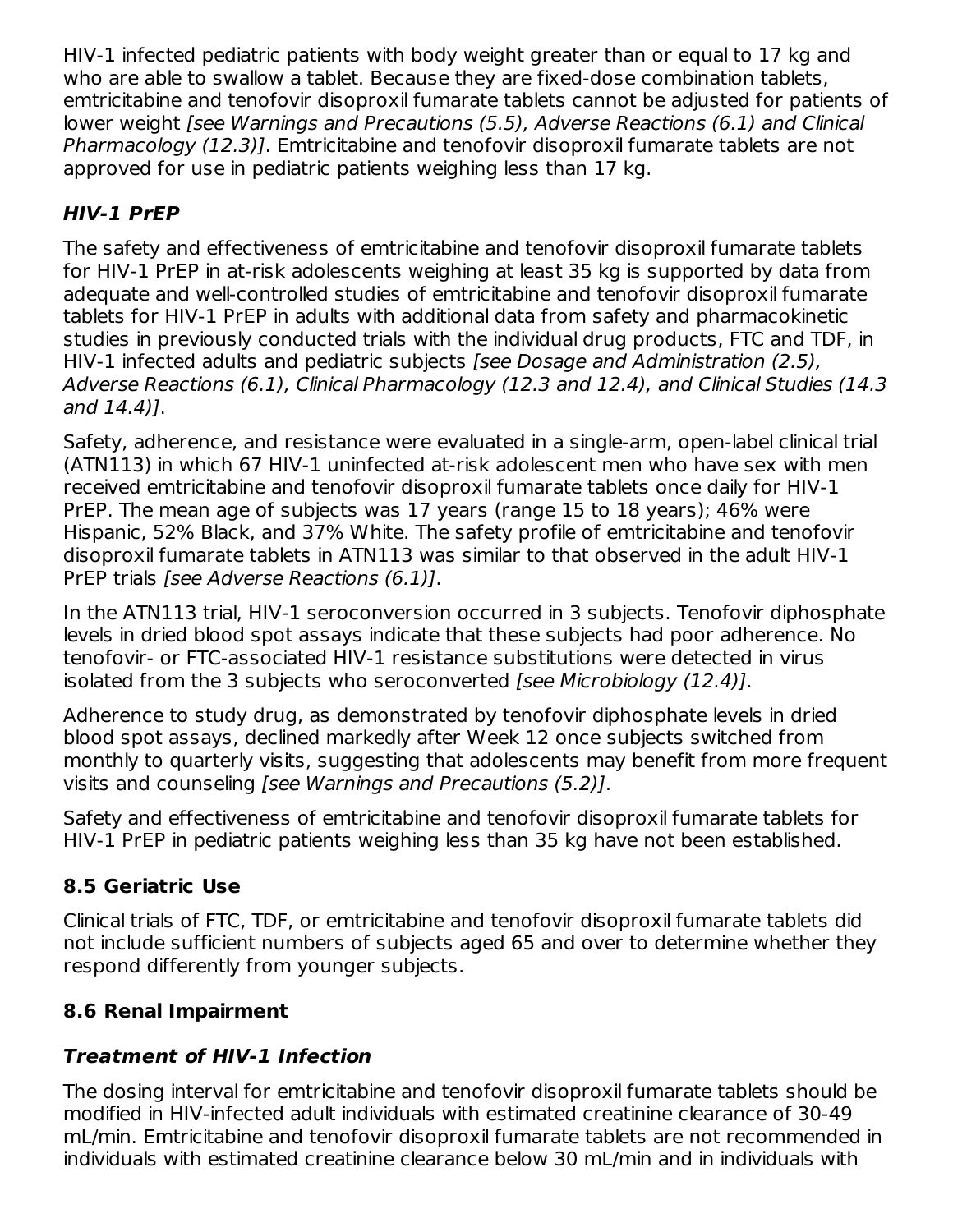end-stage renal disease requiring dialysis [see Dosage and Administration (2.6)].

## **HIV-1 PrEP**

Emtricitabine and tenofovir disoproxil fumarate tablets for HIV-1 PrEP are not recommended in HIV-1 uninfected individuals with estimated creatinine clearance below 60 mL/min. If a decrease in estimated creatinine clearance is observed in uninfected individuals while using emtricitabine and tenofovir disoproxil fumarate tablets for HIV-1 PrEP, evaluate potential causes and re-assess potential risks and benefits of continued use [see Dosage and Administration (2.6)].

# **10 OVERDOSAGE**

If overdose occurs, the patient must be monitored for evidence of toxicity, and standard supportive treatment applied as necessary.

**Emtricitabine:** Hemodialysis treatment removes approximately 30% of the FTC dose over a 3-hour dialysis period starting within 1.5 hours of FTC dosing (blood flow rate of 400 mL/min and a dialysate flow rate of 600 mL/min). It is not known whether FTC can be removed by peritoneal dialysis.

**Tenofovir Disoproxil Fumarate:** Tenofovir is efficiently removed by hemodialysis with an extraction coefficient of approximately 54%. Following a single 300 mg dose of TDF, a four-hour hemodialysis session removed approximately 10% of the administered tenofovir dose.

# **11 DESCRIPTION**

Emtricitabine and tenofovir disoproxil fumarate tablets are fixed-dose combination tablets containing emtricitabine (FTC) and tenofovir disoproxil fumarate (TDF). FTC is a synthetic nucleoside analog of cytidine. TDF is converted in vivo to tenofovir, an acyclic nucleoside phosphonate (nucleotide) analog of adenosine 5′-monophosphate. Both FTC and tenofovir exhibit inhibitory activity against HIV-1 reverse transcriptase.

**Emtricitabine:** The chemical name of FTC is 5-fluoro-1-[(2R,5S)-2-(hydroxymethyl)-1,3oxathiolan-5-yl]cytosine. FTC is the (-) enantiomer of a thio analog of cytidine, which differs from other cytidine analogs in that it has a fluorine in the 5-position.

It has a molecular formula of  $\mathsf{C}_8\mathsf{H}_{10}\mathsf{FN}_3\mathsf{O}_3\mathsf{S}$  and a molecular weight of 247.25. It has the following structural formula: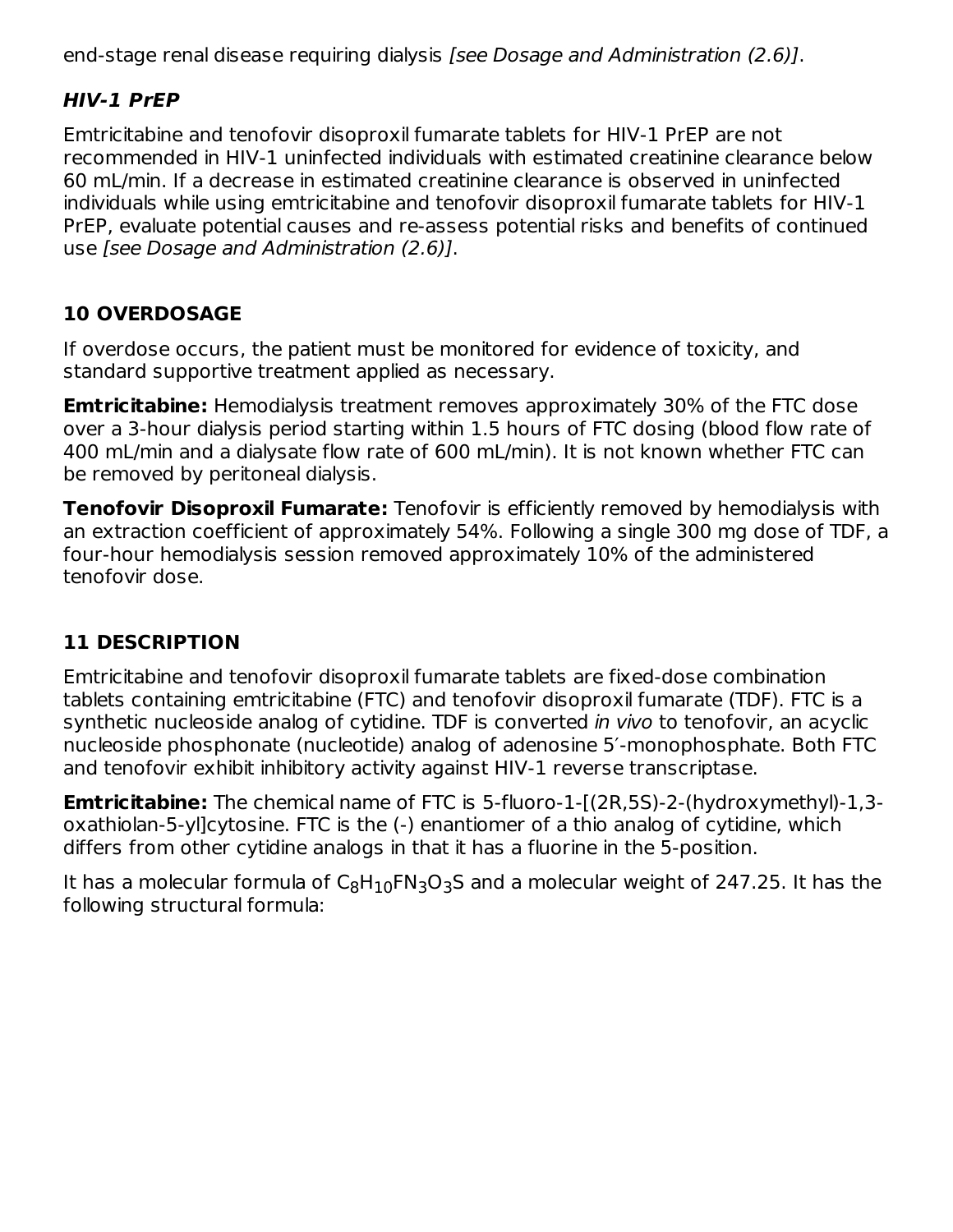

FTC is a white to off-white powder with a solubility of approximately 112 mg/mL in water at 25°C. The partition coefficient (log p) for emtricitabine is -0.43 and the pKa is 2.65.

**Tenofovir Disoproxil Fumarate:** TDF is a fumaric acid salt of the bisisopropoxycarbonyloxymethyl ester derivative of tenofovir. The chemical name of tenofovir DF is 9-[(R)-2-

[[bis[[(isopropoxycarbonyl)oxy]methoxy]phosphinyl]methoxy]propyl] adenine fumarate (1:1). It has a molecular formula of  $\mathsf{C}_1$ <sub>9</sub>H<sub>30</sub>N<sub>5</sub>O<sub>10</sub>P•C<sub>4</sub>H<sub>4</sub>O<sub>4</sub> and a molecular weight of 635.51. It has the following structural formula:



Tenofovir disoproxil fumarate is a white to off-white powder with a solubility of 13.4 mg/mL in water at 25°C. The partition coefficient (log p) for tenofovir disoproxil is 1.25 and the pKa is 3.75. All dosages are expressed in terms of TDF except where otherwise noted.

Emtricitabine and tenofovir disoproxil fumarate tablets are for oral administration, and are available in the following strength:

• Film-coated tablet containing 200 mg of FTC and 300 mg of TDF (which is equivalent to 245 mg of tenofovir disoproxil) as active ingredients.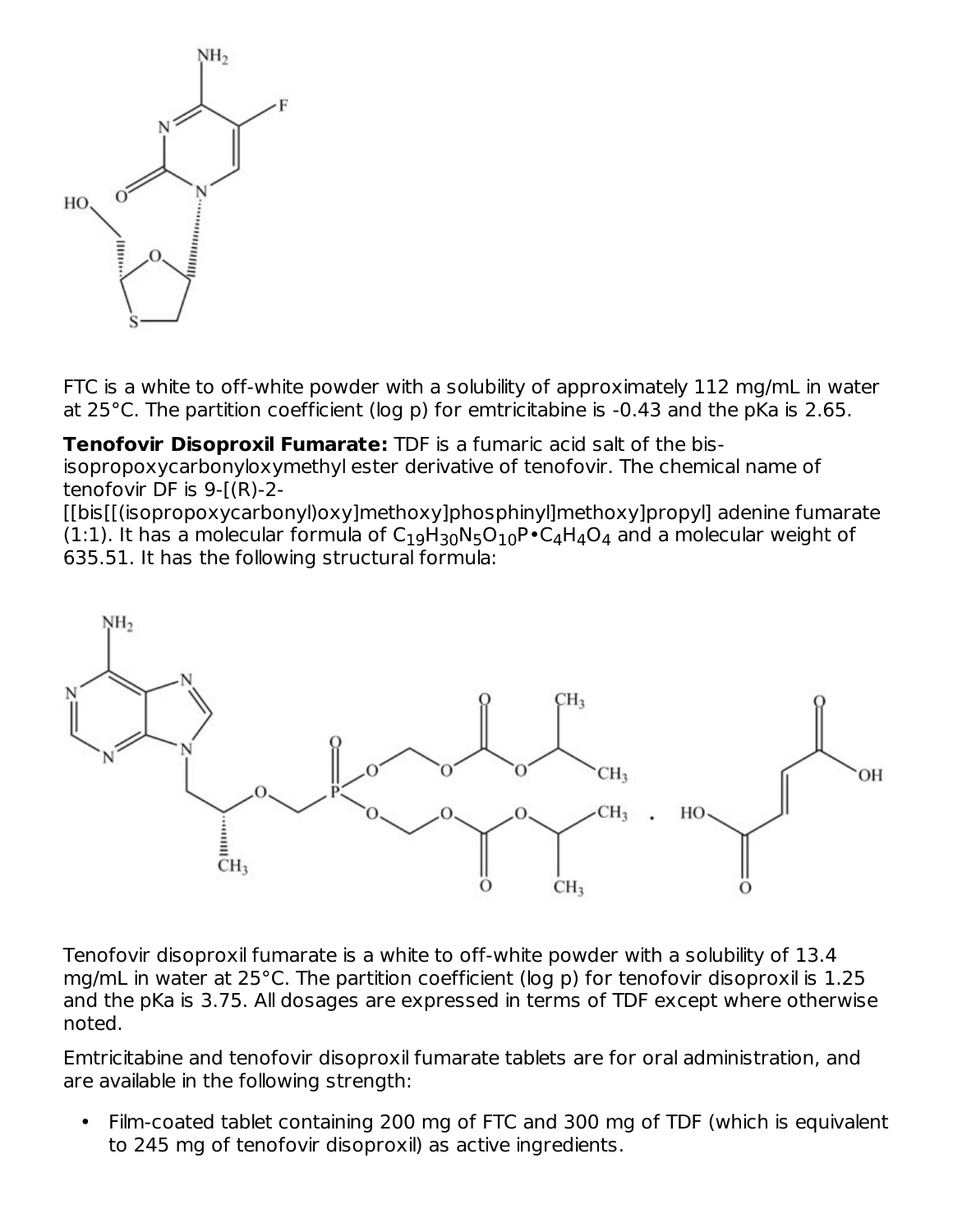This strength of emtricitabine and tenofovir disoproxil fumarate tablets also includes the following inactive ingredients: croscarmellose sodium, FD&C Blue No. 1 Aluminum Lake, hypromellose, lactose monohydrate, magnesium stearate, microcrystalline cellulose, titanium dioxide, triacetin and yellow iron oxide.

# **12 CLINICAL PHARMACOLOGY**

# **12.1 Mechanism of Action**

Emtricitabine and tenofovir disoproxil fumarate tablets are a fixed-dose combination of antiviral drugs FTC and TDF [see Microbiology (12.4)].

# **12.3 Pharmacokinetics**

# **Emtricitabine and Tenofovir Disoproxil Fumarate Tablets**

One emtricitabine and tenofovir disoproxil fumarate tablet was comparable to one FTC capsule (200 mg) plus one TDF tablet (300 mg) following single-dose administration to fasting healthy subjects  $(N = 39)$ .

# **Emtricitabine**

The pharmacokinetic properties of FTC are summarized in Table 8. Following oral administration of FTC, FTC is rapidly absorbed with peak plasma concentrations occurring at 1-2 hours postdose. Less than 4% of FTC binds to human plasma proteins in vitro, and the binding is independent of concentration over the range of 0.02-200 μg/mL. Following administration of radiolabelled FTC, approximately 86% is recovered in the urine and 13% is recovered as metabolites. The metabolites of FTC include 3′ sulfoxide diastereomers and their glucuronic acid conjugate. Emtricitabine is eliminated by a combination of glomerular filtration and active tubular secretion. Following a single oral dose of FTC, the plasma FTC half-life is approximately 10 hours.

# **Tenofovir Disoproxil Fumarate**

The pharmacokinetic properties of TDF are summarized in Table 8. Following oral administration of TDF, maximum tenofovir serum concentrations are achieved in  $1.0 \pm$ 0.4 hour. Less than 0.7% of tenofovir binds to human plasma proteins in vitro, and the binding is independent of concentration over the range of 0.01-25 µg/mL. Approximately 70-80% of the intravenous dose of tenofovir is recovered as unchanged drug in the urine. Tenofovir is eliminated by a combination of glomerular filtration and active tubular secretion. Following a single oral dose of TDF, the terminal elimination half-life of tenofovir is approximately 17 hours.

### **Table 8. Single Dose Pharmacokinetic Parameters for FTC and Tenofovir in Adults \***

|                                                         | <b>FTC</b>                    | <b>Tenofovir</b> |
|---------------------------------------------------------|-------------------------------|------------------|
| Fasted Oral Bioavailability <sup>†</sup> $(\%)$         | 92 (83.1-106.4)               | 25 (NC-45.0)     |
| Plasma Terminal Elimination Half-Life <sup>†</sup> (hr) | $10(7.4-18.0)$                | $17(12.0-25.7)$  |
| $ C_{\text{max}}^{\dagger}$ (µg/mL)                     | $1.8 \pm 0.72$ <sup>§</sup>   | $0.30 \pm 0.09$  |
| $AUC^{\dagger}$ (µg hr/mL)                              | $10.0 \pm 3.12^{\frac{5}{3}}$ | $2.29 \pm 0.69$  |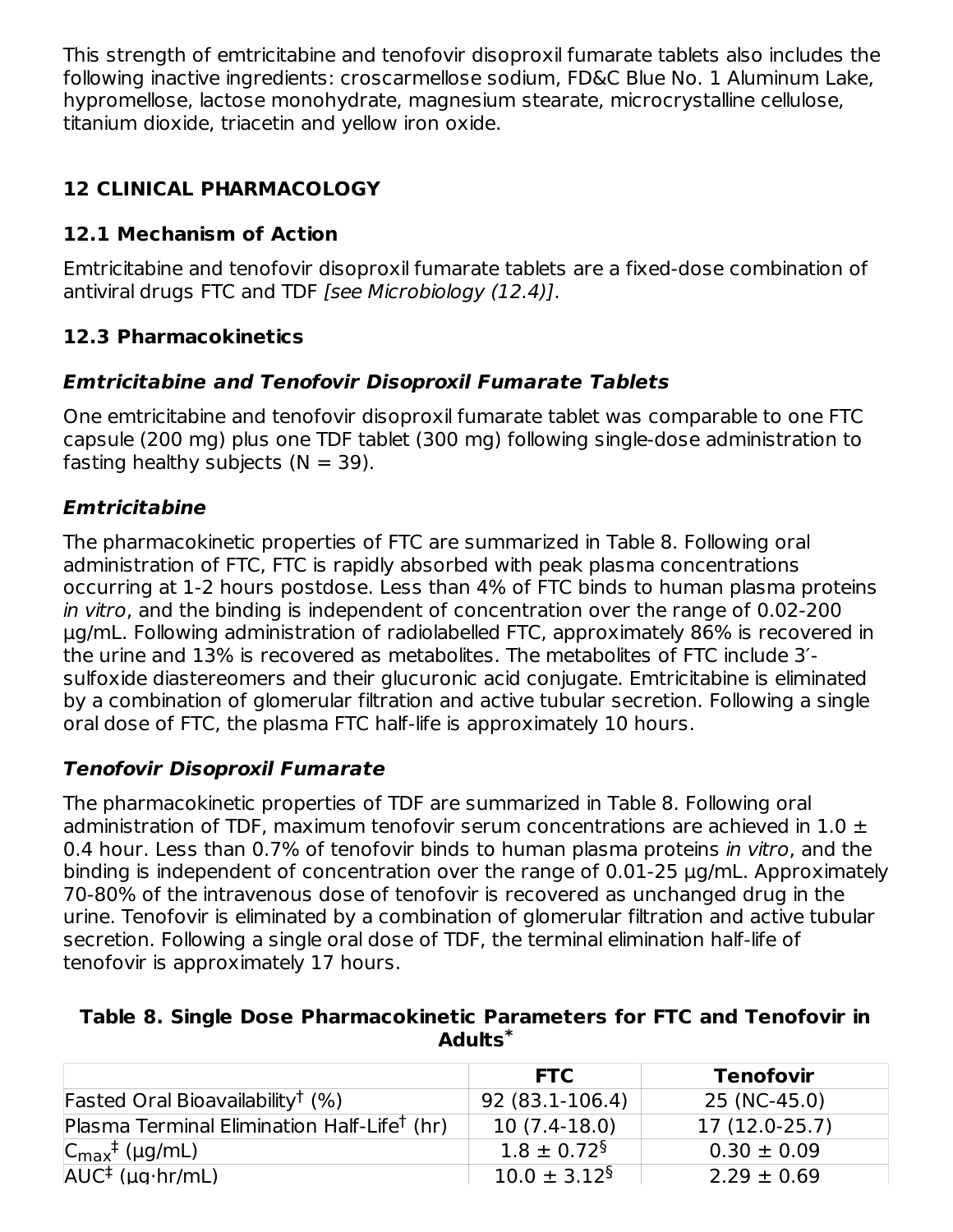| . .                                    |              |                |
|----------------------------------------|--------------|----------------|
| $CL/F^{\ddagger}$ (mL/min)             | $302 \pm 94$ | $1043 \pm 115$ |
| $ CL_{\text{real}}^{\dagger}$ (mL/min) | $213 \pm 89$ | $243 \pm 33$   |
| $* NC = Not calculated$                |              |                |

\* † Median (range)

‡ Mean (± SD)

§ Data presented as steady state values

## **Effects of Food on Oral Absorption**

Emtricitabine and tenofovir disoproxil fumarate tablets may be administered with or without food. Administration of emtricitabine and tenofovir disoproxil fumarate tablets following a high fat meal (784 kcal; 49 grams of fat) or a light meal (373 kcal; 8 grams of fat) delayed the time of tenofovir C $_{\sf max}$  by approximately 0.75 hour. The mean increases in tenofovir AUC and  $\mathsf{C}_{\mathsf{max}}$  were approximately 35% and 15%, respectively, when administered with a high fat or light meal, compared to administration in the fasted state. In previous safety and efficacy trials, TDF (tenofovir) was taken under fed conditions. FTC systemic exposures (AUC and C $_{\sf max}$ ) were unaffected when emtricitabine and tenofovir disoproxil fumarate tablets were administered with either a high fat or a light meal.

## **Specific Populations**

Race

#### **Emtricitabine**

No pharmacokinetic differences due to race have been identified following the administration of FTC.

### **Tenofovir Disoproxil Fumarate**

There were insufficient numbers from racial and ethnic groups other than Caucasian to adequately determine potential pharmacokinetic differences among these populations following the administration of TDF.

Gender

### **Emtricitabine and Tenofovir Disoproxil Fumarate**

FTC and tenofovir pharmacokinetics are similar in male and female subjects.

Pediatric Patients

### **Treatment of HIV-1 Infection**

The pharmacokinetic data for tenofovir and FTC following administration of emtricitabine and tenofovir disoproxil fumarate tablets in pediatric subjects weighing 17 kg and above are not available. The dosage recommendations of emtricitabine and tenofovir disoproxil fumarate tablets in this population are based on the dosage recommendations of FTC and TDF in this population. Refer to the EMTRIVA and VIREAD prescribing information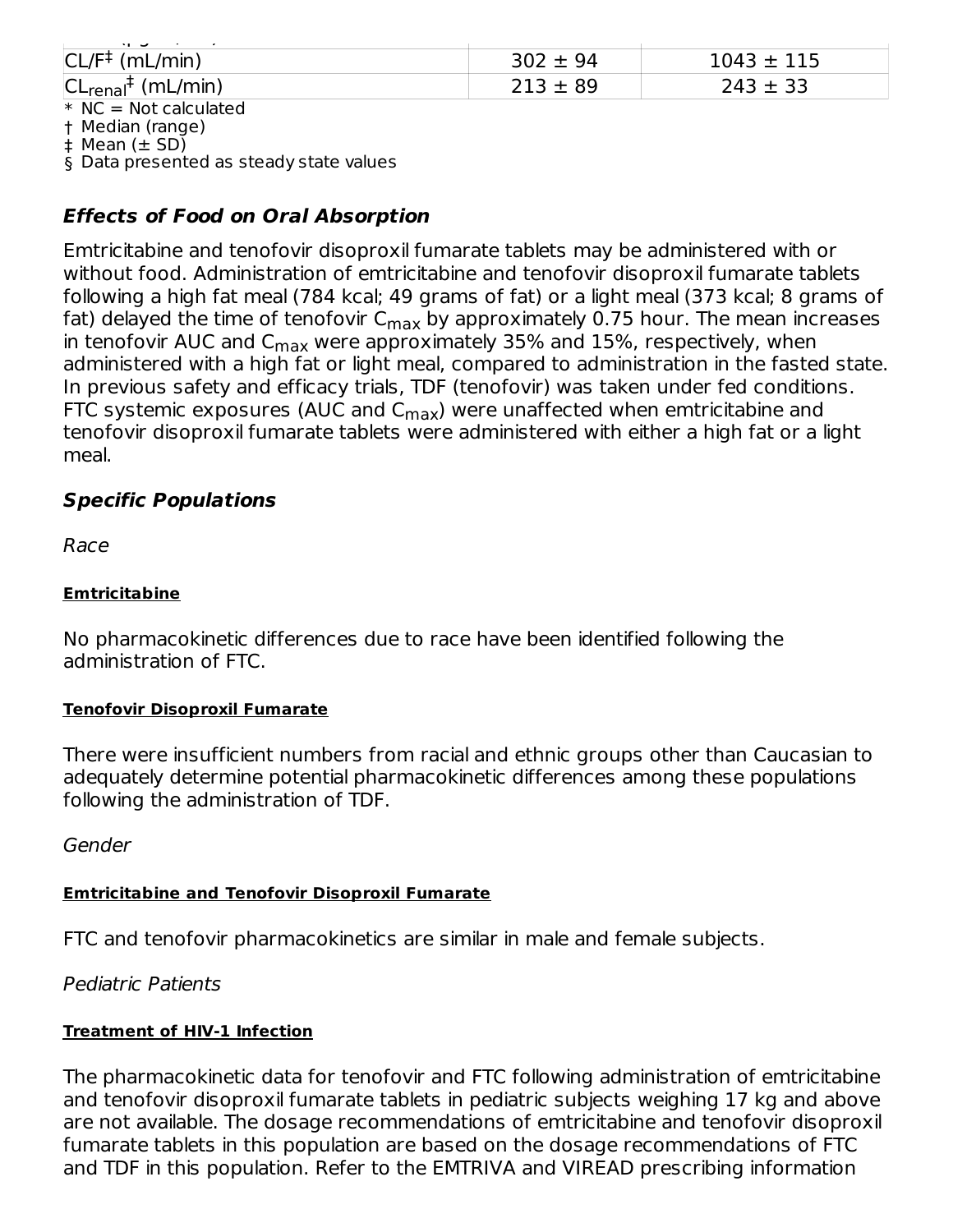for pharmacokinetic information on the individual products in pediatric patients.

#### **HIV-1 PrEP**

The pharmacokinetic data for tenofovir and FTC following administration of emtricitabine and tenofovir disoproxil fumarate tablets in HIV-1 uninfected adolescents weighing 35 kg and above are not available. The dosage recommendations of emtricitabine and tenofovir disoproxil fumarate tablets for HIV-1 PrEP in this population are based on safety and adherence data from the ATN113 trial [see Use in Specific Populations (8.4)] and known pharmacokinetic information in HIV-infected adolescents taking TDF and FTC for treatment.

### Geriatric Patients

Pharmacokinetics of FTC and tenofovir have not been fully evaluated in the elderly (65 years of age and older).

## Patients with Renal Impairment

The pharmacokinetics of FTC and tenofovir are altered in subjects with renal impairment [see Warnings and Precautions (5.3)]. In adult subjects with creatinine clearance below 50 mL/min, C<sub>max</sub> and AUC<sub>0-∞</sub> of FTC and tenofovir were increased. No data are available to make dosage recommendations in pediatric patients with renal impairment.

## Patients with Hepatic Impairment

The pharmacokinetics of tenofovir following a 300 mg dose of TDF have been studied in non-HIV infected subjects with moderate to severe hepatic impairment. There were no substantial alterations in tenofovir pharmacokinetics in subjects with hepatic impairment compared with unimpaired subjects. The pharmacokinetics of emtricitabine and tenofovir disoproxil fumarate tablets or FTC have not been studied in subjects with hepatic impairment; however, FTC is not significantly metabolized by liver enzymes, so the impact of liver impairment should be limited.

## Assessment of Drug Interactions

The steady state pharmacokinetics of FTC and tenofovir were unaffected when FTC and TDF were administered together versus each agent dosed alone.

In vitro studies and clinical pharmacokinetic drug-drug interaction trials have shown that the potential for CYP mediated interactions involving FTC and tenofovir with other medicinal products is low.

TDF is a substrate of P-glycoprotein (P-gp) and breast cancer resistance protein (BCRP) transporters. When TDF is coadministered with an inhibitor of these transporters, an increase in absorption may be observed.

No clinically significant drug interactions have been observed between FTC and famciclovir, indinavir, stavudine, TDF, and zidovudine (Tables 9 and 10). Similarly, no clinically significant drug interactions have been observed between TDF and efavirenz, methadone, nelfinavir, oral contraceptives, ribavirin, or sofosbuvir in trials conducted in healthy volunteers (Tables 11 and 12).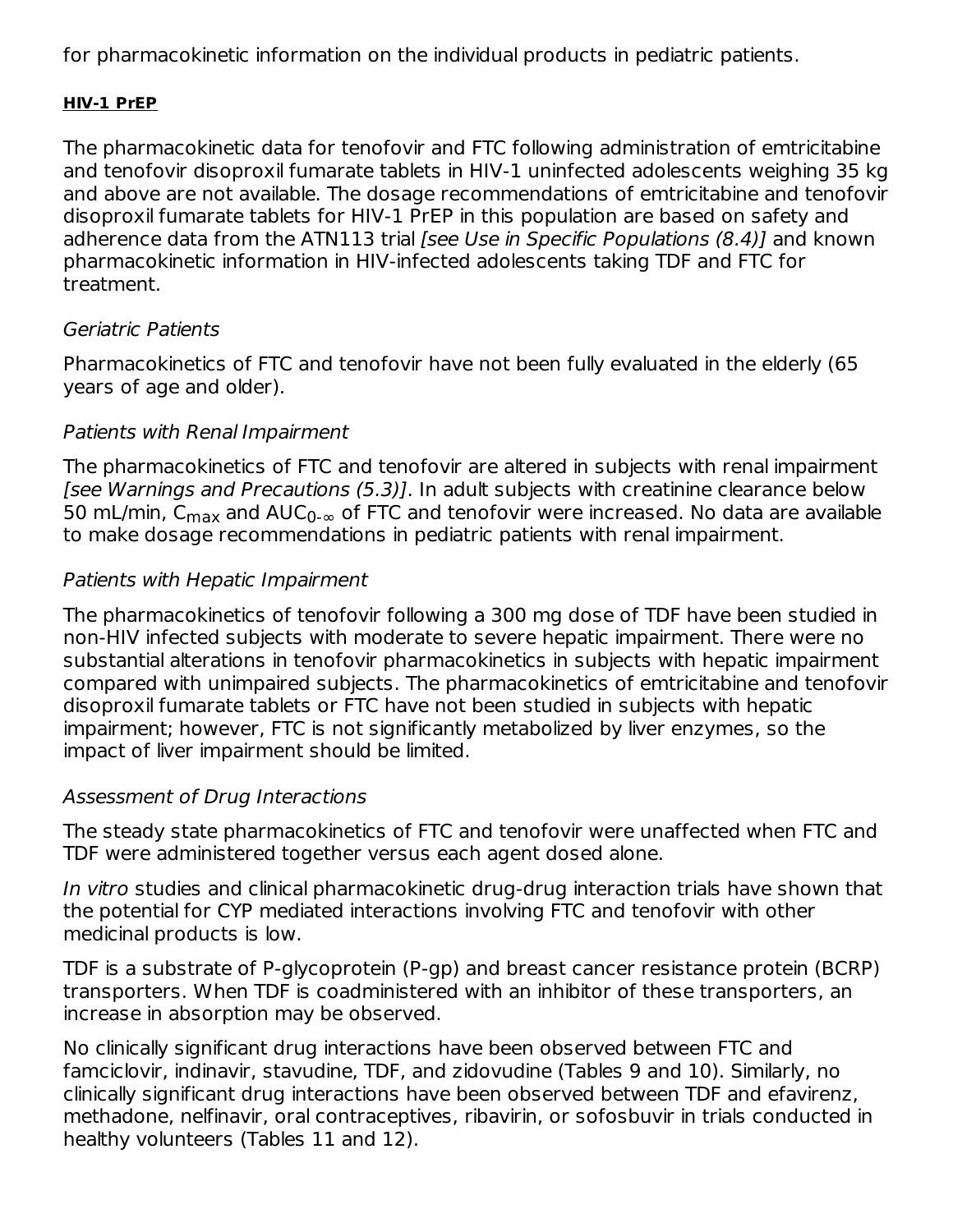**Table 9. Drug Interactions: Changes in Pharmacokinetic Parameters for FTC in the Presence of the Coadministered Drug \***

| <b>Drug</b> | Dose of<br>Coadministered Coadministered | <b>FTC Dose</b><br>(mg)              | N  | % Change of FTC<br>Pharmacokinetic Parameters <sup>†</sup><br>(90% CI) |                   |                          |  |
|-------------|------------------------------------------|--------------------------------------|----|------------------------------------------------------------------------|-------------------|--------------------------|--|
|             | Drug (mg)                                |                                      |    | $\mathsf{C}_{\mathsf{max}}$                                            | <b>AUC</b>        | $C_{\text{min}}$         |  |
| <b>TDF</b>  | 300 once daily $\times$<br>7 days        | 200 once<br>daily $\times$ 7<br>days | 17 | $\Leftrightarrow$                                                      | $\Leftrightarrow$ | 120<br>(↑ 12 to ↑<br>29) |  |
| Zidovudine  | 300 twice daily $\times$<br>7 days       | 200 once<br>daily $\times$ 7<br>days | 27 | $\Leftrightarrow$                                                      | $\Leftrightarrow$ | $\Leftrightarrow$        |  |
| Indinavir   | $800 \times 1$                           | $200 \times 1$                       | 12 | $\Leftrightarrow$                                                      | $\Leftrightarrow$ | <b>NA</b>                |  |
| Famciclovir | $500 \times 1$                           | $200 \times 1$                       | 12 | $\Leftrightarrow$                                                      | $\Leftrightarrow$ | <b>NA</b>                |  |
| Stavudine   | $40 \times 1$                            | $200 \times 1$                       | 6  | $\Leftrightarrow$                                                      | $\Leftrightarrow$ | <b>NA</b>                |  |

\* All interaction trials conducted in healthy volunteers

† ↑ = Increase; ⇔ = No Effect; NA = Not Applicable

| Table 10. Drug Interactions: Changes in Pharmacokinetic Parameters for |
|------------------------------------------------------------------------|
| Coadministered Drug in the Presence of FTC $^*$                        |

| <b>Drug</b> | Dose of<br> Coadministered <br> Coadministered<br>Drug (mg) | <b>FTC Dose</b><br>(mg)           | N  | % Change of<br><b>Coadministered Drug</b><br><b>Pharmacokinetic</b><br>Parameters <sup>†</sup> (90% CI) |                        |                   |  |
|-------------|-------------------------------------------------------------|-----------------------------------|----|---------------------------------------------------------------------------------------------------------|------------------------|-------------------|--|
|             |                                                             |                                   |    | $\mathsf{C}_{\mathsf{max}}$                                                                             | <b>AUC</b>             | $C_{\text{min}}$  |  |
| <b>TDF</b>  | 300 once daily $\times$<br>7 days                           | 200 once daily<br>$\times$ 7 days | 17 | $\Leftrightarrow$                                                                                       | $\Leftrightarrow$      | $\Leftrightarrow$ |  |
| Zidovudine  | 300 twice daily $\times$<br>7 days                          | 200 once daily<br>$\times$ 7 days | 27 | 17<br>$0$ to $\uparrow$<br>38)                                                                          | 13<br>(↑ 5 to ↑<br>20) | $\Leftrightarrow$ |  |
| Indinavir   | $800 \times 1$                                              | $200 \times 1$                    | 12 | $\Leftrightarrow$                                                                                       | $\Leftrightarrow$      | <b>NA</b>         |  |
| Famciclovir | $500 \times 1$                                              | $200 \times 1$                    | 12 | $\Leftrightarrow$                                                                                       | $\Leftrightarrow$      | <b>NA</b>         |  |
| Stavudine   | $40 \times 1$                                               | $200 \times 1$                    | 6  | $\Leftrightarrow$                                                                                       | $\Leftrightarrow$      | <b>NA</b>         |  |

\* All interaction trials conducted in healthy volunteers

† ↑ = Increase; ↔ = No Effect; NA = Not Applicable

| Table 11. Drug Interactions: Changes in Pharmacokinetic Parameters for |
|------------------------------------------------------------------------|
| Tenofovir $^\ast$ in the Presence of the Coadministered Drug           |

| <b>Drug</b>                    | Dose of<br>Coadministered Coadministered ▶<br>Drug (mg) |  | <b>% Change of Tenofovir Pharmacokinetic</b><br>Parameters <sup>†</sup> (90% CI) |            |                             |  |
|--------------------------------|---------------------------------------------------------|--|----------------------------------------------------------------------------------|------------|-----------------------------|--|
|                                |                                                         |  | $C_{\text{max}}$                                                                 | <b>AUC</b> | $\mathsf{c}_{\mathsf{min}}$ |  |
| $\Lambda$ tazanavir $\ddagger$ | 400 once daily $\times$ $\rightarrow$                   |  | $\uparrow$ 14                                                                    | 1 24       | 122                         |  |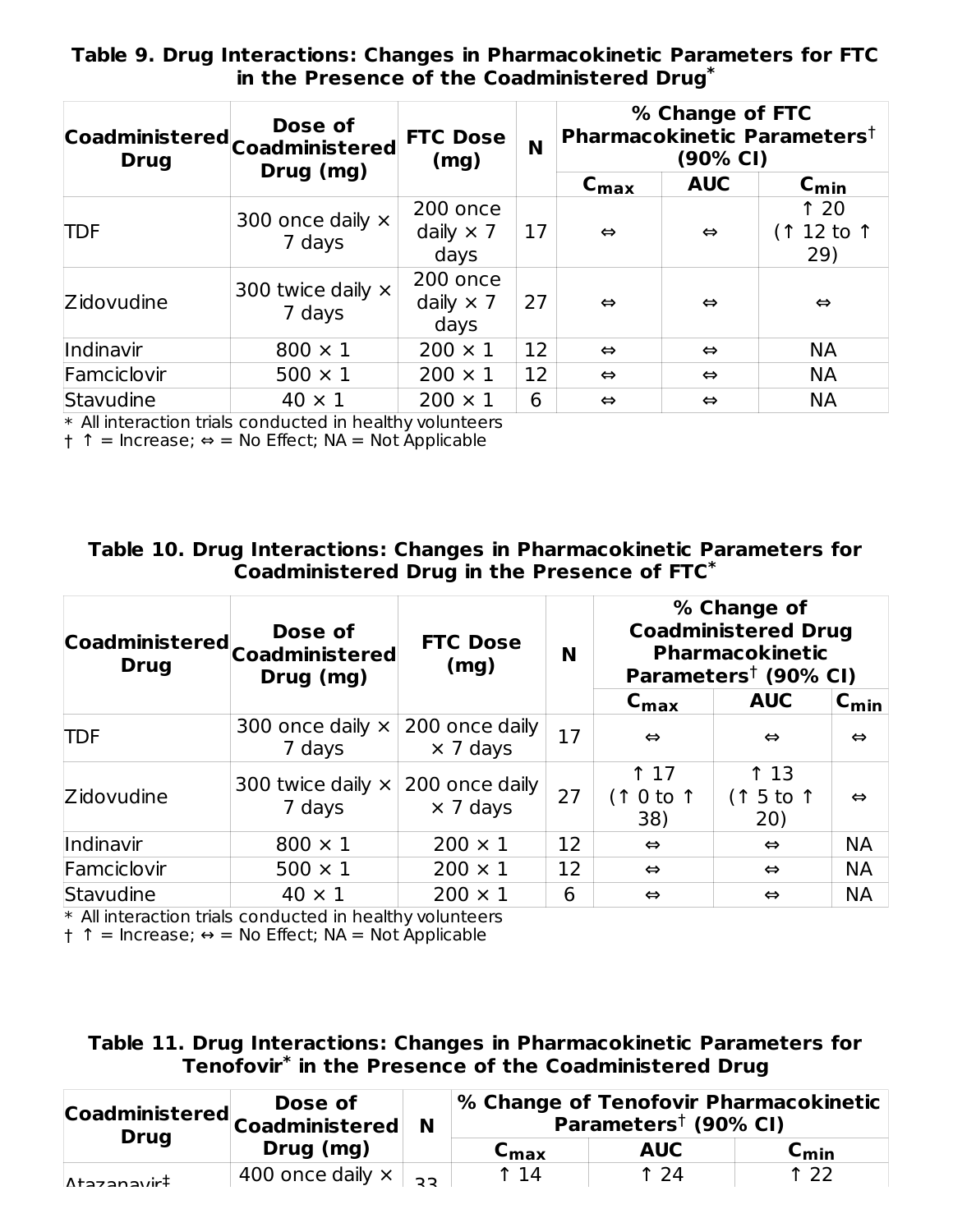| Alazanavir :                                             | 14 days                                                        |                   |                                                 |                                  | $($ ↑ 8 to ↑ 20) $ $ (↑ 21 to ↑ 28) $ $ (↑ 15 to ↑ 30) |
|----------------------------------------------------------|----------------------------------------------------------------|-------------------|-------------------------------------------------|----------------------------------|--------------------------------------------------------|
| Atazanavir/<br>Ritonavir <sup>‡</sup>                    | 300/100 once<br>daily                                          | $12 \overline{ }$ | 134<br>(1 20 to 1<br>51)                        | 137                              | ↑ 29<br>$(1\ 30 \text{ to } 1\ 45)$ (1 21 to 1 36)     |
| Darunavir/<br>Ritonavir <sup>§</sup>                     | 300/100 twice<br>daily                                         | 12                | 124<br>(18 to 142)                              | 122<br>$(110 \text{ to } 135)$   | ↑ 37<br>(119 to 157)                                   |
| Indinavir                                                | 800 three times<br>daily $\times$ 7 days                       | 13                | 14<br>(13 to 133)                               | $\Leftrightarrow$                | $\Leftrightarrow$                                      |
| Ledipasvir/<br>Sofosbuvir <sup>¶#</sup>                  | 90/400 once daily                                              | 24                | 147<br>(1 37 to 1<br>58)                        | 135                              | 147<br>$(1 29 to 1 42)$ (1 38 to 1 57)                 |
| Ledipas vir/<br>Sofosbuvir <sup>¶Þ</sup>                 | $\times$ 10 days                                               | 23                | 1 64<br>(1 54 to 1<br>74)                       | ↑ 50                             | ↑ 59<br>$(142 \text{ to } 59)$ (1 49 to 1 70)          |
| Ledipasvir/<br>Sofosbuvir <sup>ß</sup>                   | 90/400 once daily<br>$\times$ 14 days                          | 15                | <b>179</b><br>(1 56 to 1<br>104)                | <b>198</b><br>(1 77 to 1<br>123) | ↑ 163<br>(1 132 to 1<br>197)                           |
| Ledipasvir/<br>Sofosbuvirà                               | 90/400 once daily<br>$\times$ 10 days                          | 14                | 132<br>(1 25 to 1<br>39)                        | 140                              | <b>↑ 91</b><br>$($ ↑ 31 to ↑ 50) $($ ↑ 74 to ↑ 110)    |
| Ledipasvir/<br>Sofosbuvir <sup>è</sup>                   | 90/400 once daily<br>$\times$ 10 days                          | 29                | 1 61<br>$(151$ to 1<br>72)                      | 1 65<br>$(159 \text{ to } 171)$  | ↑ 115<br>(1 105 to 1<br>126)                           |
| Lopinavir/<br>Ritonavir                                  | 400/100 twice<br>daily $\times$ 14 days                        | 24                | $\Leftrightarrow$                               | 132<br>$(125 \text{ to } 138)$   | ↑ 51<br>$(137 \text{ to } 166)$                        |
| Saquinavir/<br>Ritonavir                                 | 1000/100 twice<br>daily $\times$ 14 days                       | 35                | $\Leftrightarrow$                               | $\Leftrightarrow$                | 123<br>$(116 \text{ to } 130)$                         |
| Sofosbuvir <sup>ð</sup>                                  | 400 single dose                                                | 16                | 125<br>(18 to 145)                              | $\Leftrightarrow$                | $\Leftrightarrow$                                      |
| Sofosbuvir/<br>Velpatas vir <sup>ø</sup>                 | 400/100 once<br>daily                                          | 24                | <b>144</b><br>(1 33 to 1<br>55)                 | 140                              | 184<br>$(134 \text{ to } 146)$ (1 76 to 1 92)          |
| Sofosbuvir/<br>Velpatas vir <sup>ý</sup>                 | 400/100 once<br>daily                                          | 30                | 146<br>(1 39 to 1<br>54)                        | 140                              | 1 70<br>$(134 \text{ to } 145)$ (161 to 179)           |
| Sofosbuvir/<br>Velpatasvir/<br>Voxilaprevir <sup>£</sup> | $400/100/100 +$<br>Voxilaprevir <sup>¥</sup> 100<br>once daily | 29                | 148<br>(1 36 to 1<br>61)                        | ↑ 39                             | 147<br>$(132 \text{ to } 146)$ (1 38 to 1 56)          |
| <b>Tacrolimus</b>                                        | 0.05 mg/kg twice<br>daily $\times$ 7 days                      | 21                | 13<br>(1 1 to 1 27)                             | $\Leftrightarrow$                | $\Leftrightarrow$                                      |
| Tipranavir/                                              | 500/100 twice<br>daily                                         | 22                | $\downarrow$ 23<br>$(132 \text{ to } 1)$<br>13) | $\downarrow$ 2<br>(19 to 15)     | $\uparrow$ 7<br>(1 2 to 17)                            |
| $\mathsf{R}$ itonavir $\mathsf{\Phi}$                    | 750/200 twice<br>daily (23 doses)                              | 20                | $\downarrow$ 38<br>(146t)<br>29)                | $\uparrow$ 2<br>(16 to 10)       | <b>14</b><br>(1 1 to 1 27)                             |

\* Subjects received VIREAD 300 mg once daily.

† Increase = 1; Decrease =  $\downarrow$ ; No Effect =  $\Leftrightarrow$ 

‡ Reyataz<sup>®</sup> Prescribing Information. Prezista® Prescribing Information.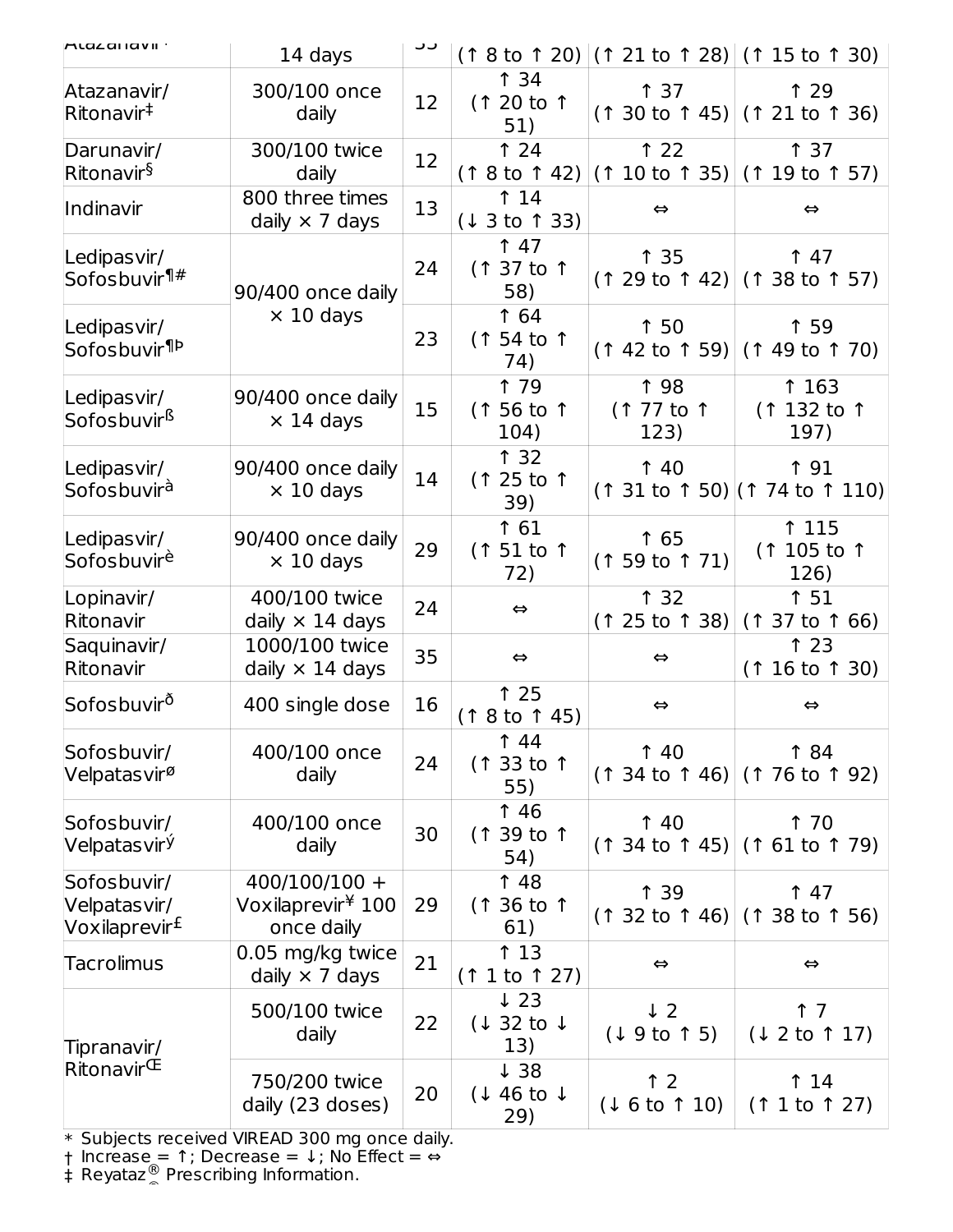- ‡ § Prezista® Prescribing Information.
- ¶ Data generated from simultaneous dosing with HARVONI (ledipasvir/sofosbuvir). Staggered administration (12 hours apart) provided similar results.
- # Comparison based on exposures when administered as atazanavir/ritonavir + FTC/TDF.
- Þ Comparison based on exposures when administered as darunavir/ritonavir + FTC/TDF.
- ß Study conducted with ATRIPLA<sup>®</sup> (efavirenz/FTC/TDF) coadministered with HARVONI.
- à Study conducted with COMPLERA<sup>®</sup> (FTC/rilpivirine/TDF) coadministered with HARVONI.
- è Study conducted with emtricitabine and tenofovir disoproxil fumarate tablets (FTC/TDF) + dolutegravir coadministered with HARVONI.
- ð Study conducted with ATRIPLA coadministered with SOVALDI® (sofosbuvir).
- ø Study conducted with COMPLERA coadministered with EPCLUSA; coadministration with EPCLUSA also results in comparable increases in tenofovir exposures when TDF is administered as ATRIPLA, STRIBILD<sup>®</sup>, emtricitabine and tenofovir disoproxil fumarate tablets + atazanavir/ritonavir, or emtricitabine and tenofovir disoproxil fumarate tablets + darunavir/ritonavir.
- ý Administered as raltegravir + FTC/TDF.
- £ Comparison based on exposures when administered as darunavir + ritonavir + FTC/TDF.
- ¥ Study conducted with additional voxilaprevir 100 mg to achieve voxilaprevir exposures expected in HCV-infected patients
- Œ Aptivus® Prescribing Information.

No effect on the pharmacokinetic parameters of the following coadministered drugs was observed with emtricitabine and tenofovir disoproxil fumarate tablets: abacavir, didanosine (buffered tablets), FTC, entecavir, and lamivudine.

| <b>Coadministered</b><br><b>Drug</b> | Dose of<br><b>Coadministered</b><br>Drug (mg)                            | <b>N</b> |                                                 | % Change of Coadministered Drug<br><b>Pharmacokinetic Parameters* (90%</b><br>CI)    |                                                   |
|--------------------------------------|--------------------------------------------------------------------------|----------|-------------------------------------------------|--------------------------------------------------------------------------------------|---------------------------------------------------|
|                                      |                                                                          |          | $C_{\text{max}}$                                | <b>AUC</b>                                                                           | $C_{\text{min}}$                                  |
| Abacavir                             | 300 once                                                                 | 8        | 12<br>(1 1 to 1 26)                             | ⇔                                                                                    | <b>NA</b>                                         |
| Atazanavir <sup>†</sup>              | 400 once daily<br>$\times$ 14 days                                       | 34       | $\downarrow$ 21<br>$(127 \text{ to } 1)$<br>14) | $\downarrow$ 25<br>$(130 \text{ to } 19)$                                            | $\downarrow$ 40<br>(148t)<br>32)                  |
| Atazanavir <sup>†</sup>              | Atazanavir/Ritonavir<br>300/100 once daily $\times$<br>42 days           | 10       | $\downarrow$ 28                                 | $\downarrow$ 25 <sup>‡</sup><br>$(1\ 50 \text{ to } 1\ 5)  (1\ 42 \text{ to } 1\ 3)$ | $\downarrow$ 23 <sup>‡</sup><br>(↓ 46 to ↑<br>10) |
| Darunavir <sup>§</sup>               | Darunavir/Ritonavir<br>300/100 once daily                                | 12       | 16                                              | $\uparrow$ 21<br>$(1 6 to 1 42)$ $(1 5 to 1 54)$                                     | 124<br>(1 10 to 1)<br>69)                         |
| Didanosine <sup>¶</sup>              | 250 once,<br>simultaneously with<br>TDF and a light<br>meal <sup>#</sup> | 33       | $\downarrow$ 20 <sup>b</sup><br>(1 32 to 17)    | $\leftrightarrow^{\text{p}}$                                                         | <b>NA</b>                                         |
| Emtricitabine                        | 200 once daily<br>$\times$ 7 days                                        | 17       | $\Leftrightarrow$                               | $\Leftrightarrow$                                                                    | 120<br>(1 12 to 1<br>29)                          |
| Indinavir                            | 800 three times daily<br>$\times$ 7 days                                 | 12       | $\downarrow$ 11<br>$(130 \text{ to }$<br>12)    | ⇔                                                                                    | $\Leftrightarrow$                                 |

#### **Table 12. Drug Interactions: Changes in Pharmacokinetic Parameters for Coadministered Drug in the Presence of Tenofovir**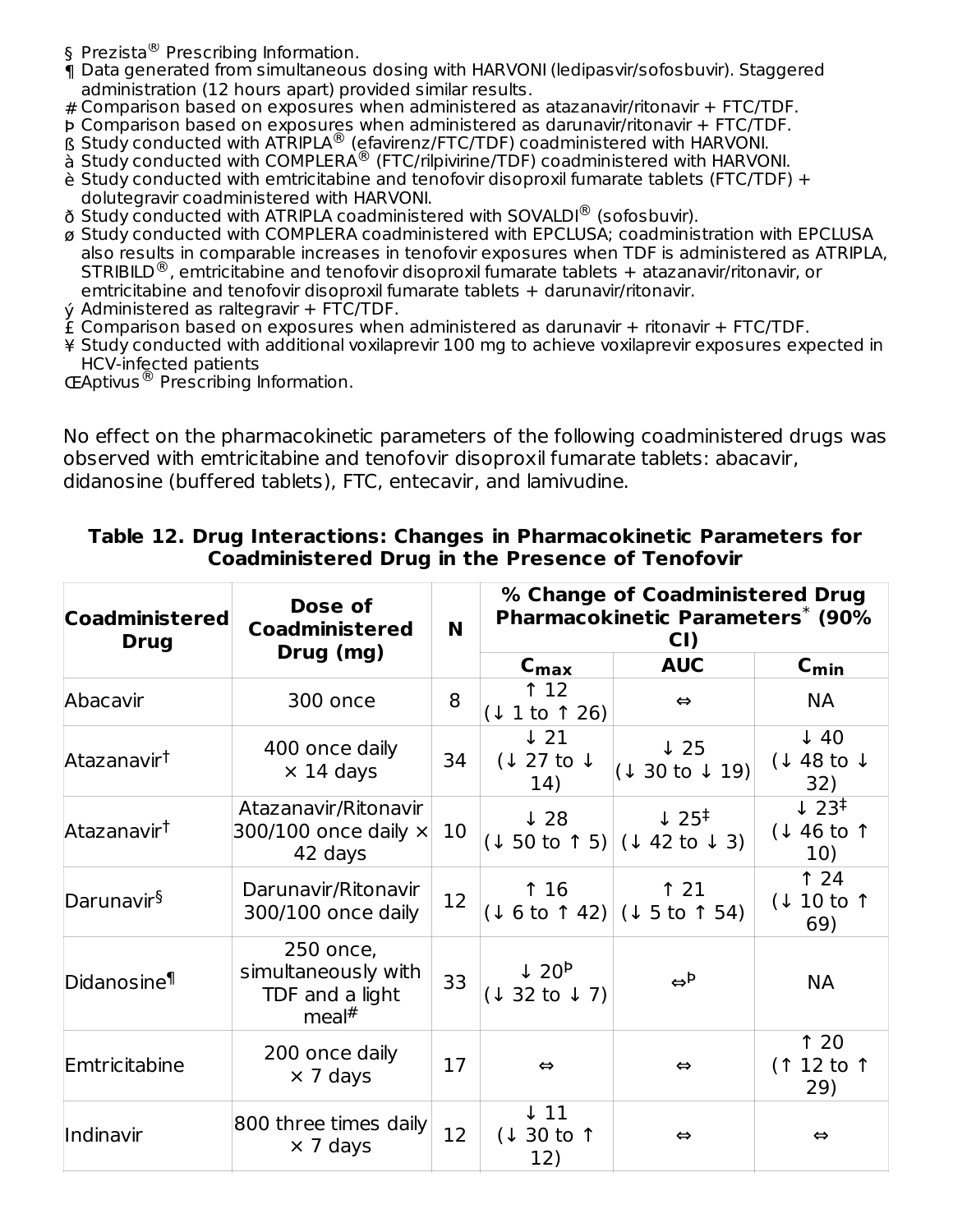| Entecavir               | 1 once daily $\times$ 10<br>days                               | 28 | $\Leftrightarrow$                               | ↑ 13<br>(11 to 115)                                       | $\Leftrightarrow$                               |
|-------------------------|----------------------------------------------------------------|----|-------------------------------------------------|-----------------------------------------------------------|-------------------------------------------------|
| Lamivudine              | 150 twice daily<br>$\times$ 7 days                             | 15 | $\downarrow$ 24<br>$(134 \text{ to } 1)$<br>12) | $\Leftrightarrow$                                         | $\Leftrightarrow$                               |
| Lopinavir<br>Ritonavir  | Lopinavir/Ritonavir<br>400/100 twice daily<br>$\times$ 14 days | 24 | $\Leftrightarrow$<br>$\Leftrightarrow$          | $\Leftrightarrow$<br>$\Leftrightarrow$                    | $\Leftrightarrow$<br>$\Leftrightarrow$          |
| Saquinavir              | Saquinavir/Ritonavir<br>1000/100 twice daily                   | 32 | 122                                             | 129 <sup>6</sup><br>$(16 \text{ to } 141)$ (1 12 to 1 48) | 147 <sup>6</sup><br>(123 to 1)<br>76)           |
| Ritonavir               | $\times$ 14 days                                               |    | $\Leftrightarrow$                               | $\Leftrightarrow$                                         | 123<br>(13 to 146)                              |
| Tacrolimus              | 0.05 mg/kg twice<br>daily $\times$ 7 days                      | 21 | $\Leftrightarrow$                               | $\Leftrightarrow$                                         | $\Leftrightarrow$                               |
|                         | Tipranavir/Ritonavir<br>500/100 twice daily                    | 22 | $\downarrow$ 17                                 | $\downarrow$ 18<br>$(1 26 to 1 6)$ $(1 25 to 1 9)$        | $\downarrow$ 21<br>$(130 \text{ to } 1)$<br>10) |
| Tipranavir <sup>à</sup> | Tipranavir/Ritonavir<br>750/200 twice daily<br>$(23$ doses)    | 20 | ↓ 11                                            | $\downarrow 9$<br>(1 16 t 0 1 4) (1 15 t 0 1 3)           | $\downarrow$ 12<br>(1 22 to 0)                  |

\* Increase = ↑; Decrease = ↓; No Effect = ⇔; NA = Not Applicable

† Reyataz Prescribing Information.

‡ In HIV-infected subjects, addition of TDF to atazanavir 300 mg plus ritonavir 100 mg resulted in AUC and C<sub>min</sub> values of atazanavir that were 2.3- and 4-fold higher than the respective values observed for atazanavir 400 mg when given alone.

- § Prezista Prescribing Information.
- ¶ Videx EC Prescribing Information. Subjects received didanosine enteric-coated capsules. When didanosine 250 mg enteric-coated capsules were administered with TDF, systemic exposures of didanosine were similar to those seen with the 400 mg enteric-coated capsules alone under fasted conditions.
- # 373 kcal, 8.2 g fat.

Þ Compared with didanosine (enteric-coated) 400 mg administered alone under fasting conditions.

- ${\tt B}$  Increases in AUC and C<sub>min</sub> are not expected to be clinically relevant; hence, no dose adjustments are required when TDF and ritonavir-boosted saquinavir are coadministered.
- à Aptivus Prescribing Information.

## **12.4 Microbiology**

### **Mechanism of Action**

### Emtricitabine

FTC, a synthetic nucleoside analog of cytidine, is phosphorylated by cellular enzymes to form emtricitabine 5'-triphosphate (FTC-TP), which inhibits the activity of the HIV-1 reverse transcriptase (RT) by competing with the natural substrate deoxycytidine 5' triphosphate and by being incorporated into nascent viral DNA which results in chain termination. FTC-TP is a weak inhibitor of mammalian DNA polymerases α, β, ε and mitochondrial DNA polymerase γ.

### Tenofovir Disoproxil Fumarate

TDF is an acyclic nucleoside phosphonate diester analog of adenosine monophosphate.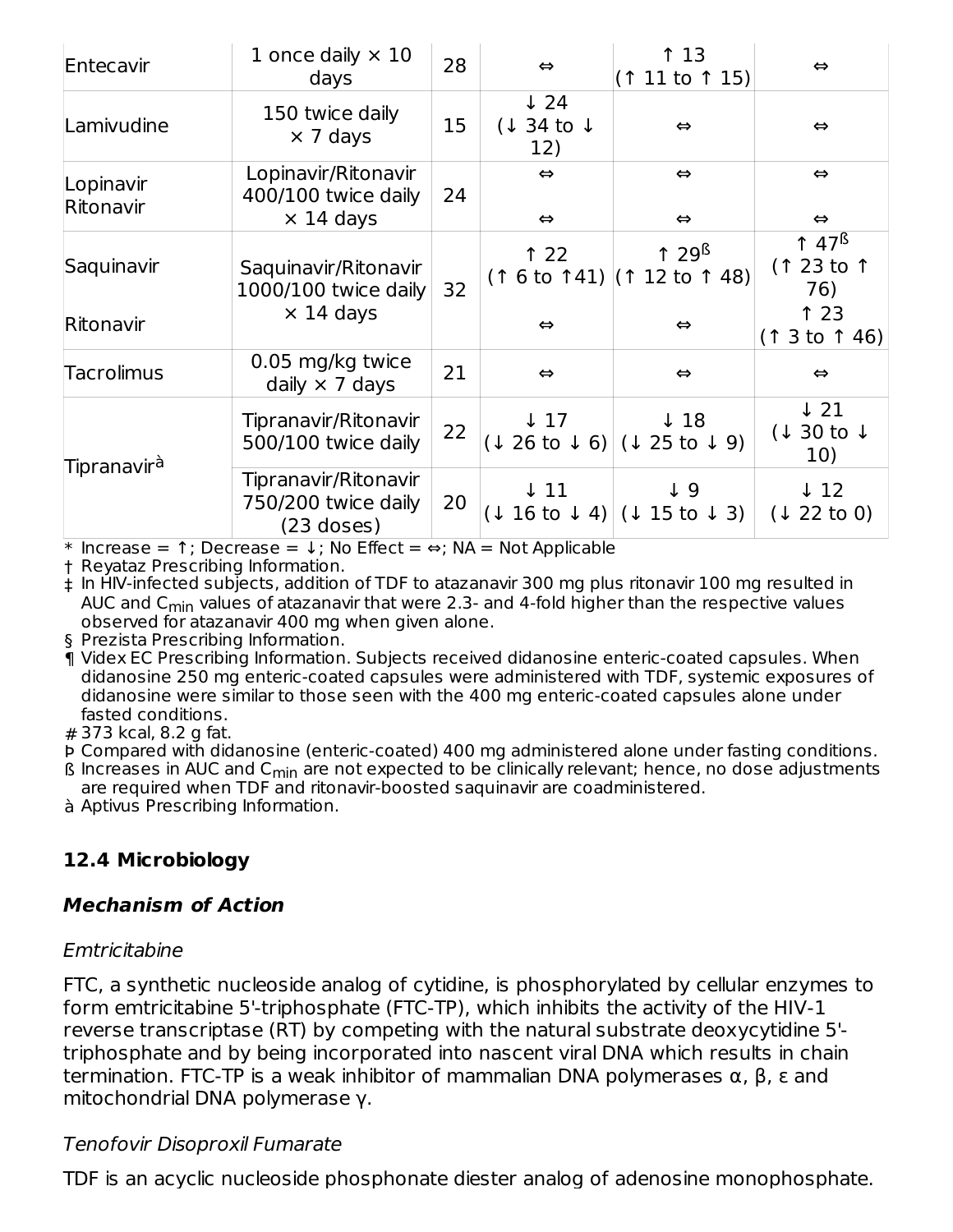TDF is an acyclic nucleoside phosphonate diester analog of adenosine monophosphate. TDF requires initial diester hydrolysis for conversion to tenofovir and subsequent phosphorylations by cellular enzymes to form tenofovir diphosphate (TFV-DP), which inhibits the activity of HIV-1 RT by competing with the natural substrate deoxyadenosine 5′-triphosphate and, after incorporation into DNA, by DNA chain termination. TFV-DP is a weak inhibitor of mammalian DNA polymerases  $\alpha$ ,  $\beta$ , and mitochondrial DNA polymerase γ.

# **Antiviral Activity**

# Emtricitabine and Tenofovir Disoproxil Fumarate

No antagonism was observed in combination studies evaluating the cell culture antiviral activity of FTC and tenofovir together.

# **Emtricitabine**

The antiviral activity of FTC against laboratory and clinical isolates of HIV-1 was assessed in lymphoblastoid cell lines, the MAGI-CCR5 cell line, and peripheral blood mononuclear cells. The 50% effective concentration (EC<sub>50</sub>) values for FTC were in the range of 0.0013-0.64 µM (0.0003-0.158 µg/mL). In drug combination studies of FTC with nucleoside RT inhibitors (abacavir, lamivudine, stavudine, zidovudine), non-nucleoside RT inhibitors (delavirdine, efavirenz, nevirapine), and protease inhibitors (amprenavir, nelfinavir, ritonavir, saquinavir), no antagonism was observed. Emtricitabine displayed antiviral activity in cell culture against HIV-1 clades A, B, C, D, E, F, and G (EC $_{50}$  values ranged from 0.007-0.075  $\mu$ M) and showed strain-specific activity against HIV-2 (EC $_{50}$ values ranged from 0.007-1.5  $\mu$ M).

## Tenofovir Disoproxil Fumarate

The antiviral activity of tenofovir against laboratory and clinical isolates of HIV-1 was assessed in lymphoblastoid cell lines, primary monocyte/macrophage cells, and peripheral blood lymphocytes. The  $\mathsf{EC}_{50}$  values for tenofovir were in the range of 0.04-8.5 µM. In drug combination studies of tenofovir with nucleoside RT inhibitors (abacavir, didanosine, lamivudine, stavudine, zidovudine), non-nucleoside RT inhibitors (delavirdine, efavirenz, nevirapine), and protease inhibitors (amprenavir, indinavir, nelfinavir, ritonavir, saquinavir), no antagonism was observed. Tenofovir displayed antiviral activity in cell culture against HIV-1 clades A, B, C, D, E, F, G, and O ( $\mathsf{EC}_{50}$  values ranged from 0.5-2.2  $\mu$ M) and showed strain-specific activity against HIV-2 (EC<sub>50</sub> values ranged from 1.6  $\mu$ M to  $5.5 \mu M$ ).

# **Prophylactic Activity in a Nonhuman Primate Model of HIV-1 Transmission**

# Emtricitabine and Tenofovir Disoproxil Fumarate

The prophylactic activity of the combination of daily oral FTC and TDF was evaluated in a controlled study of macaques inoculated once weekly for 14 weeks with SIV/HIV-1 chimeric virus (SHIV) applied to the rectal surface. Of the 18 control animals, 17 became infected after a median of 2 weeks. In contrast, 4 of the 6 animals treated daily with oral FTC and TDF remained uninfected and the two infections that did occur were significantly delayed until 9 and 12 weeks and exhibited reduced viremia. An M184Iexpressing FTC-resistant variant emerged in 1 of the 2 macaques after 3 weeks of continued drug exposure.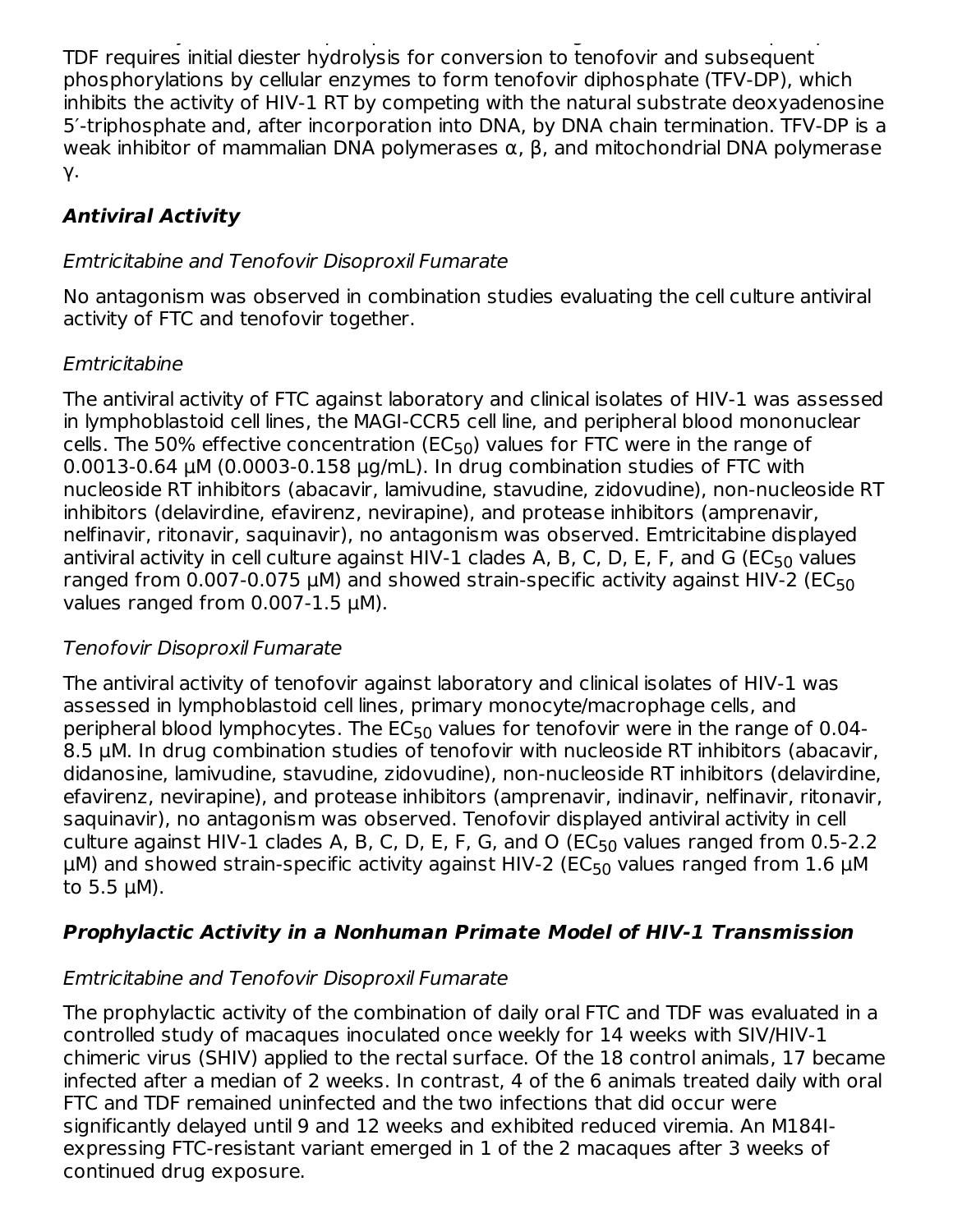## **Resistance**

## Emtricitabine and Tenofovir Disoproxil Fumarate

HIV-1 isolates with reduced susceptibility to the combination of FTC and tenofovir have been selected in cell culture. Genotypic analysis of these isolates identified the M184V/I and/or K65R amino acid substitutions in the viral RT. In addition, a K70E substitution in the HIV-1 RT has been selected by tenofovir and results in reduced susceptibility to tenofovir.

In Study 934, a clinical trial of treatment-naïve subjects [see Clinical Studies (14.2)], resistance analysis was performed on HIV-1 isolates from all confirmed virologic failure subjects with greater than 400 copies/mL of HIV-1 RNA at Week 144 or early discontinuation. Development of efavirenz resistance-associated substitutions occurred most frequently and was similar between the treatment arms. The M184V amino acid substitution, associated with resistance to FTC and lamivudine, was observed in 2/19 analyzed subject isolates in the FTC  $+$  TDF group and in 10/29 analyzed subject isolates in the zidovudine/lamivudine group. Through 144 weeks of Study 934, no subjects have developed a detectable K65R or K70E substitution in their HIV-1 as analyzed through standard genotypic analysis.

#### **Emtricitabine**

FTC-resistant isolates of HIV-1 have been selected in cell culture and in vivo. Genotypic analysis of these isolates showed that the reduced susceptibility to FTC was associated with a substitution in the HIV-1 RT gene at codon 184 which resulted in an amino acid substitution of methionine by valine or isoleucine (M184V/I).

### Tenofovir Disoproxil Fumarate

HIV-1 isolates with reduced susceptibility to tenofovir have been selected in cell culture. These viruses expressed a K65R substitution in RT and showed a 2- to 4-fold reduction in susceptibility to tenofovir.

In treatment-naïve subjects, isolates from 8/47 (17%) analyzed subjects developed the K65R substitution in the TDF arm through 144 weeks; 7 occurred in the first 48 weeks of treatment and 1 at Week 96. In treatment-experienced subjects, 14/304 (5%) isolates from subjects failing TDF through Week 96 showed greater than 1.4-fold (median 2.7) reduced susceptibility to tenofovir. Genotypic analysis of the resistant isolates showed a K65R amino acid substitution in the HIV-1 RT.

### iPrEx Trial

In the iPrEx trial, a clinical trial of HIV-1 seronegative adult subjects [see Clinical Studies (14.3)], no amino acid substitutions associated with resistance to FTC or TDF were detected at the time of seroconversion among 48 subjects in the emtricitabine and tenofovir disoproxil fumarate tablets group and 83 subjects in the placebo group who became infected with HIV-1 during the trial. Ten subjects were observed to be HIV-1 infected at time of enrollment. The M184V/I substitutions associated with resistance to FTC were observed in 3 of the 10 subjects (2 of 2 in the emtricitabine and tenofovir disoproxil fumarate tablets group and 1 of 8 in the placebo group). One of the two subjects in the emtricitabine and tenofovir disoproxil fumarate tablets group harbored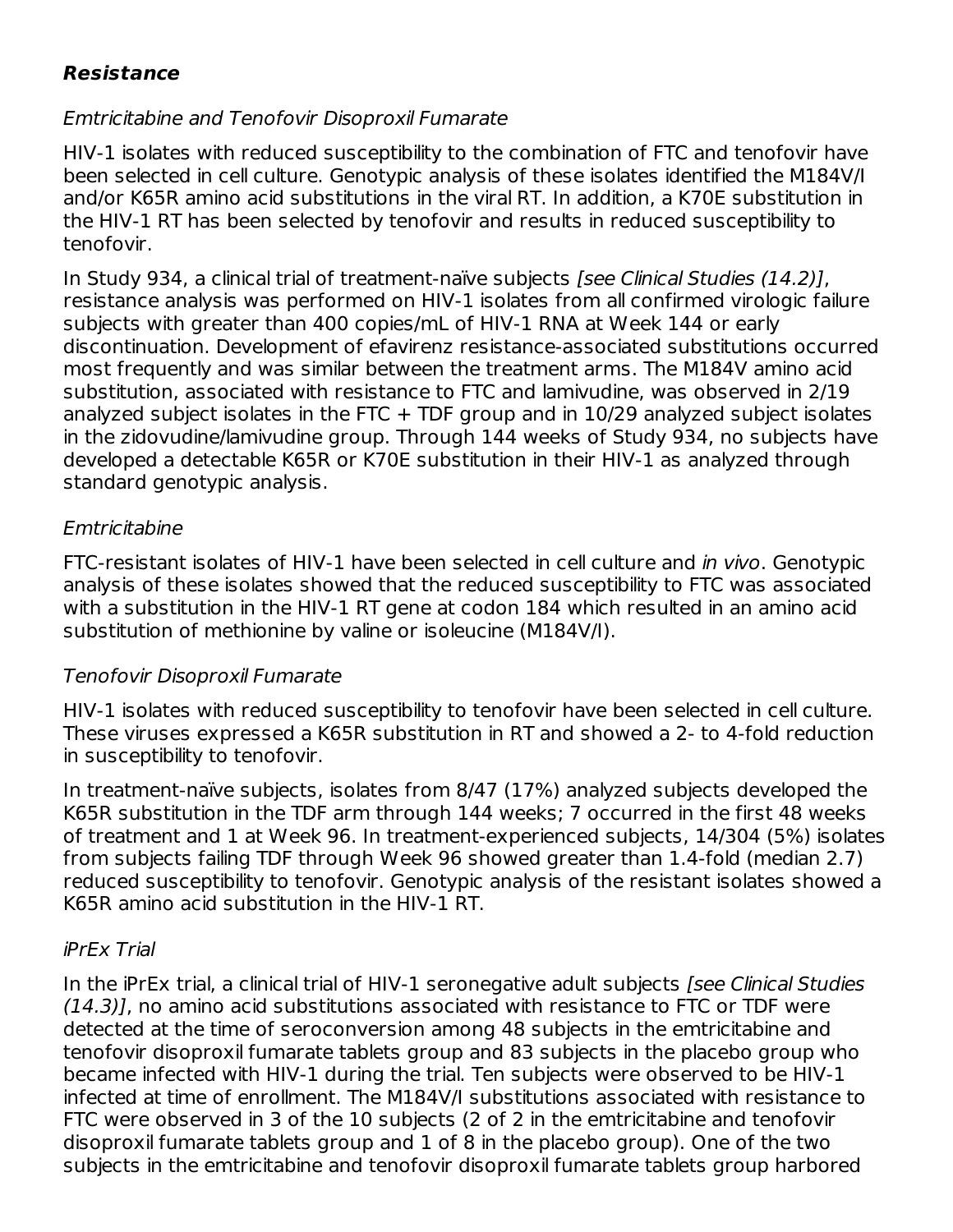wild type virus at enrollment and developed the M184V substitution 4 weeks after enrollment. The other subject had indeterminate resistance at enrollment but was found to have the M184I substitution 4 weeks after enrollment.

# Partners PrEP Trial

In the Partners PrEP trial, a clinical trial of HIV-1 seronegative adult subjects [see Clinical Studies (14.4)], no variants expressing amino acid substitutions associated with resistance to FTC or TDF were detected at the time of seroconversion among 12 subjects in the emtricitabine and tenofovir disoproxil fumarate tablets group, 15 subjects in the TDF group, and 51 subjects in the placebo group. Fourteen subjects were observed to be HIV-1 infected at the time of enrollment (3 in the emtricitabine and tenofovir disoproxil fumarate tablets group, 5 in the TDF group, and 6 in the placebo group). One of the three subjects in the emtricitabine and tenofovir disoproxil fumarate tablets group who was infected with wild type virus at enrollment selected an M184V expressing virus by Week 12. Two of the five subjects in the TDF group had tenofovirresistant viruses at the time of seroconversion; one subject infected with wild type virus at enrollment developed a K65R substitution by Week 16, while the second subject had virus expressing the combination of D67N and K70R substitutions upon seroconversion at Week 60, although baseline virus was not genotyped and it is unclear if the resistance emerged or was transmitted. Following enrollment, 4 subjects (2 in the TDF group, 1 in the emtricitabine and tenofovir disoproxil fumarate tablets group, and 1 in the placebo group) had virus expressing K103N or V106A substitutions, which confer high-level resistance to NNRTIs but have not been associated with FTC or TDF and may have been present in the infecting virus.

# ATN113 Trial

In ATN113, a clinical trial of HIV-1 seronegative adolescent subjects [see Use in Specific Populations (8.4)], no amino acid substitutions associated with resistance to FTC or TDF were detected at the time of seroconversion from any of the 3 subjects who became infected with HIV-1 during the trial. All 3 subjects who seroconverted were nonadherent to the recommended emtricitabine and tenofovir disoproxil fumarate tablet dosage.

# **Cross Resistance**

# Emtricitabine and Tenofovir Disoproxil Fumarate

Cross-resistance among certain NRTIs has been recognized. The M184V/I and/or K65R substitutions selected in cell culture by the combination of FTC and tenofovir are also observed in some HIV-1 isolates from subjects failing treatment with tenofovir in combination with either FTC or lamivudine, and either abacavir or didanosine. Therefore, cross-resistance among these drugs may occur in patients whose virus harbors either or both of these amino acid substitutions.

# **Emtricitabine**

FTC-resistant isolates (M184V/I) were cross-resistant to lamivudine but retained susceptibility in cell culture to the NRTIs didanosine, stavudine, tenofovir, and zidovudine, and to NNRTIs (delavirdine, efavirenz, and nevirapine). HIV-1 isolates containing the K65R substitution, selected in vivo by abacavir, didanosine, and tenofovir, demonstrated reduced susceptibility to inhibition by FTC. Viruses harboring substitutions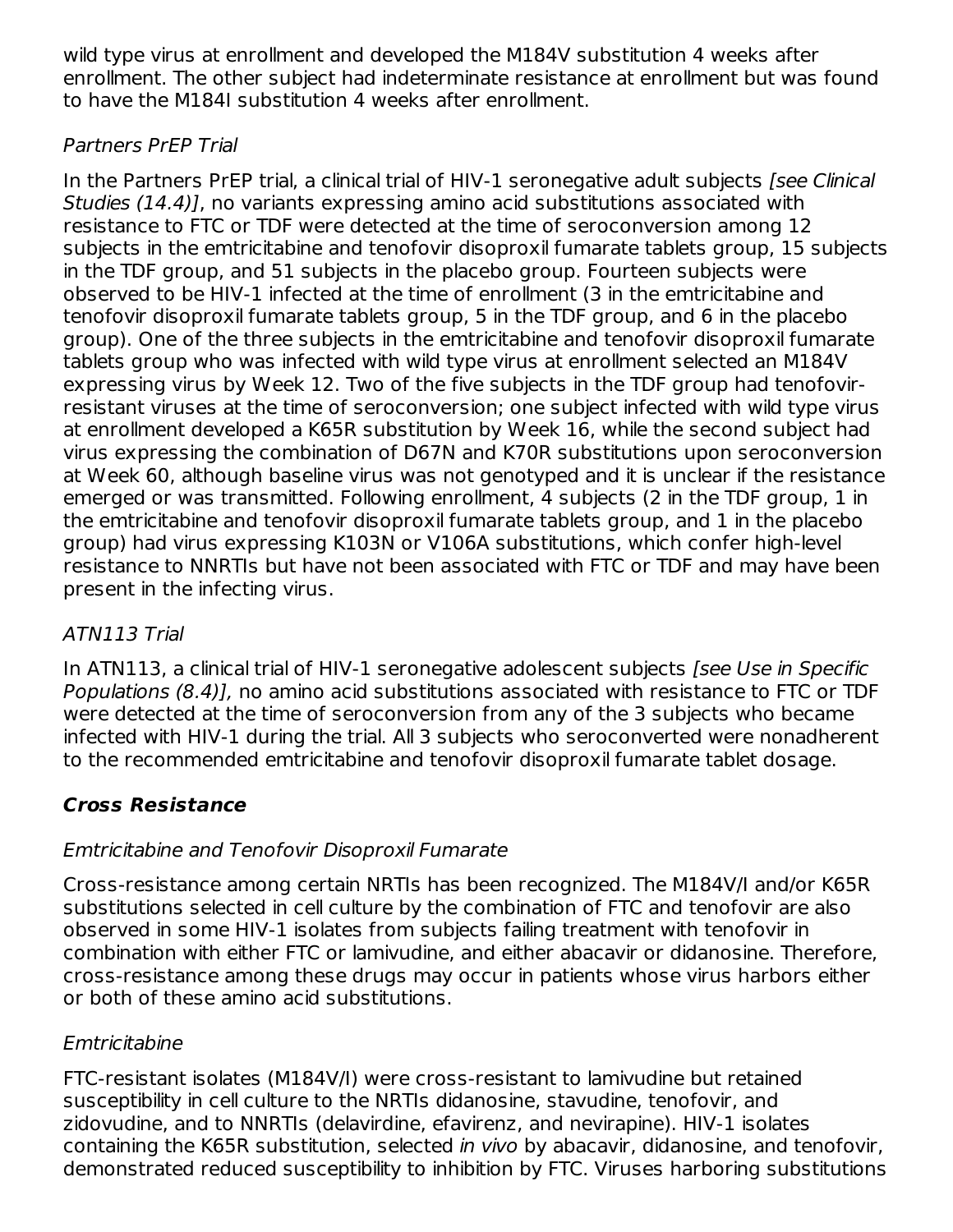conferring reduced susceptibility to stavudine and zidovudine (M41L, D67N, K70R, L210W, T215Y/F, K219Q/E), or didanosine (L74V) remained sensitive to FTC. HIV-1 containing the K103N substitution associated with resistance to NNRTIs was susceptible to FTC.

# Tenofovir Disoproxil Fumarate

The K65R and K70E substitutions selected by tenofovir are also selected in some HIV-1 infected patients treated with abacavir or didanosine. HIV-1 isolates with the K65R and K70E substitutions also showed reduced susceptibility to FTC and lamivudine. Therefore, cross-resistance among these NRTIs may occur in patients whose virus harbors the K65R or K70E substitutions. HIV-1 isolates from subjects ( $N = 20$ ) whose HIV-1 expressed a mean of 3 zidovudine-associated RT amino acid substitutions (M41L, D67N, K70R, L210W, T215Y/F, or K219Q/E/N) showed a 3.1-fold decrease in the susceptibility to tenofovir. Subjects whose virus expressed an L74V substitution without zidovudine resistance-associated substitutions ( $N = 8$ ) had reduced response to TDF. Limited data are available for patients whose virus expressed a Y115F substitution ( $N = 3$ ), Q151M substitution ( $N = 2$ ), or T69 insertion ( $N = 4$ ), all of whom had a reduced response.

# **13 NONCLINICAL TOXICOLOGY**

# **13.1 Carcinogenesis, Mutagenesis, Impairment of Fertility**

# **Emtricitabine**

In long-term oral carcinogenicity studies of FTC, no drug-related increases in tumor incidence were found in mice at doses up to 750 mg/kg/day (26 times the human systemic exposure at the therapeutic dose of 200 mg/day) or in rats at doses up to 600 mg/kg/day (31 times the human systemic exposure at the therapeutic dose).

FTC was not genotoxic in the reverse mutation bacterial test (Ames test), or the mouse lymphoma or mouse micronucleus assays.

FTC did not affect fertility in male rats at approximately 140-fold or in male and female mice at approximately 60-fold higher exposures (AUC) than in humans given the recommended 200 mg daily dose. Fertility was normal in the offspring of mice exposed daily from before birth (in utero) through sexual maturity at daily exposures (AUC) of approximately 60-fold higher than human exposures at the recommended 200 mg daily dose.

# **Tenofovir Disoproxil Fumarate**

Long-term oral carcinogenicity studies of TDF in mice and rats were carried out at exposures up to approximately 16 times (mice) and 5 times (rats) those observed in humans at the therapeutic dose for HIV-1 infection. At the high dose in female mice, liver adenomas were increased at exposures 16 times that in humans. In rats, the study was negative for carcinogenic findings at exposures up to 5 times that observed in humans at the therapeutic dose.

TDF was mutagenic in the *in vitro* mouse lymphoma assay and negative in an *in vitro* bacterial mutagenicity test (Ames test). In an in vivo mouse micronucleus assay, TDF was negative when administered to male mice.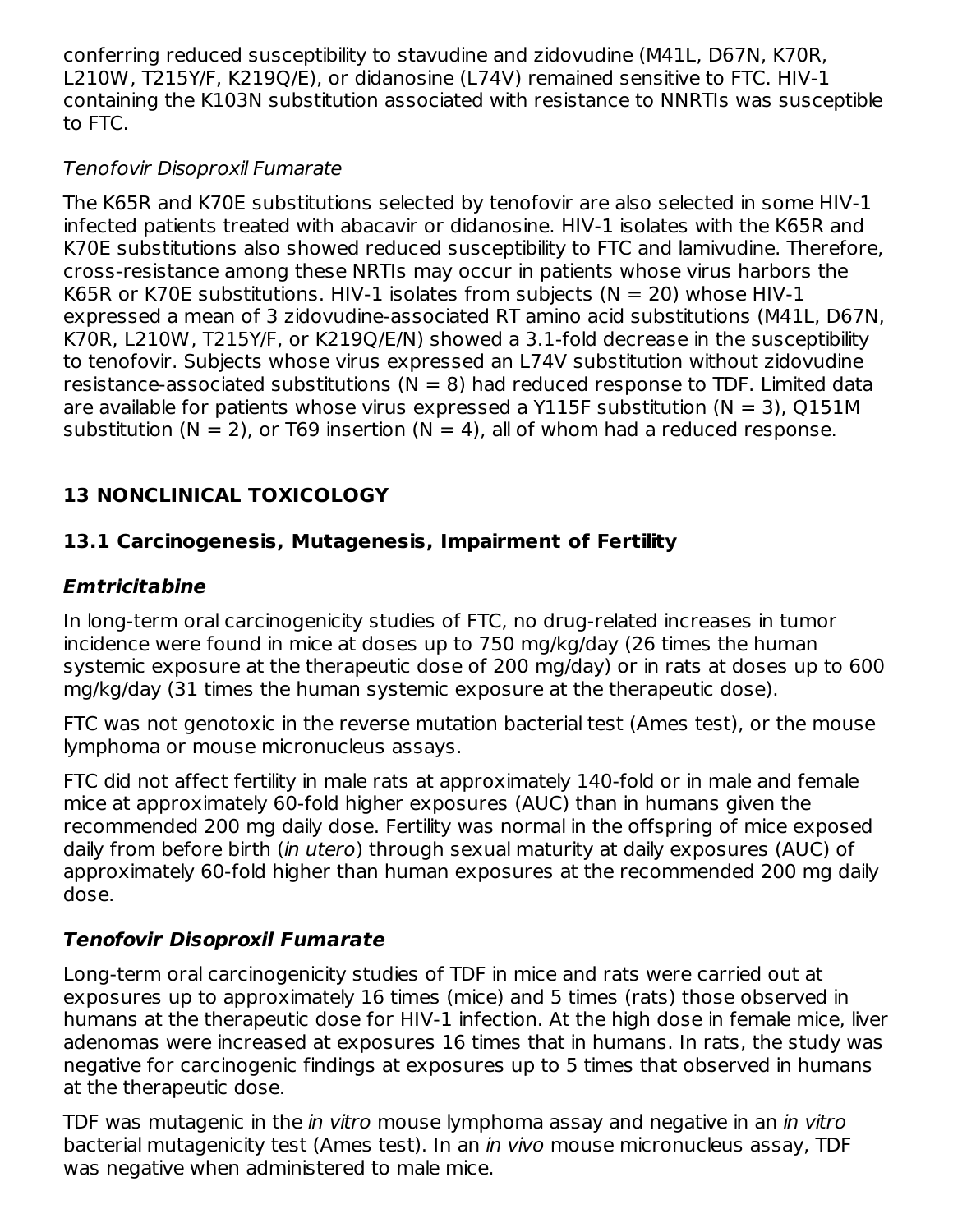There were no effects on fertility, mating performance, or early embryonic development when TDF was administered to male rats at a dose equivalent to 10 times the human dose based on body surface area comparisons for 28 days prior to mating and to female rats for 15 days prior to mating through day 7 of gestation. There was, however, an alteration of the estrous cycle in female rats.

## **13.2 Animal Toxicology and/or Pharmacology**

Tenofovir and TDF administered in toxicology studies to rats, dogs, and monkeys at exposures (based on AUCs) greater than or equal to 6-fold those observed in humans caused bone toxicity. In monkeys the bone toxicity was diagnosed as osteomalacia. Osteomalacia observed in monkeys appeared to be reversible upon dose reduction or discontinuation of tenofovir. In rats and dogs, the bone toxicity manifested as reduced bone mineral density. The mechanism(s) underlying bone toxicity is unknown.

Evidence of renal toxicity was noted in four animal species. Increases in serum creatinine, BUN, glycosuria, proteinuria, phosphaturia, and/or calciuria and decreases in serum phosphate were observed to varying degrees in these animals. These toxicities were noted at exposures (based on AUCs) 2-20 times higher than those observed in humans. The relationship of the renal abnormalities, particularly the phosphaturia, to the bone toxicity is not known.

# **14 CLINICAL STUDIES**

# **14.1 Overview of Clinical Trials**

The efficacy and safety of emtricitabine and tenofovir disoproxil fumarate tablets have been evaluated in the studies summarized in Table 13.

### **Table 13. Trials Conducted with Emtricitabine and Tenofovir Disoproxil Fumarate Tablets for HIV-1 Treatment and HIV-1 PrEP**

| <b>Trial</b>                                | <b>Population</b>                                                     | <b>Study Arms (N)*</b>                                                                   | <b>Timepoint</b>      |
|---------------------------------------------|-----------------------------------------------------------------------|------------------------------------------------------------------------------------------|-----------------------|
| Study 934 <sup>t</sup><br>(NCT00112047)     | HIV-infected,<br>treatment-naïve adults                               | FTC + TDF + efavirenz $(257)$<br>zidovudine/lamivudine +<br>efavirenz (254)              | 48 Weeks              |
| $iPrEx^{\ddagger}$<br>(NCT00458393)         | HIV-seronegative men<br>or transgender women<br>who have sex with men | Emtricitabine and tenofovir<br>disoproxil fumarate tablets<br>(1,251)<br>Placebo (1,248) | 4,237<br>person-years |
| Partners PrEP <sup>‡</sup><br>(NCT00557245) | HIV serodiscordant<br>heterosexual couples                            | Emtricitabine and tenofovir<br>disoproxil fumarate tablets<br>(1,583)<br>Placebo (1,586) | 7,827<br>person-years |

\* Randomized and dosed.

† Randomized, open label, active-controlled trial.

‡ Randomized, double-blind, placebo-controlled trial.

## **14.2 Clinical Trial Results for Treatment of HIV-1: Study 934**

Data through 144 weeks are reported for Study 934, a randomized, open-label, active-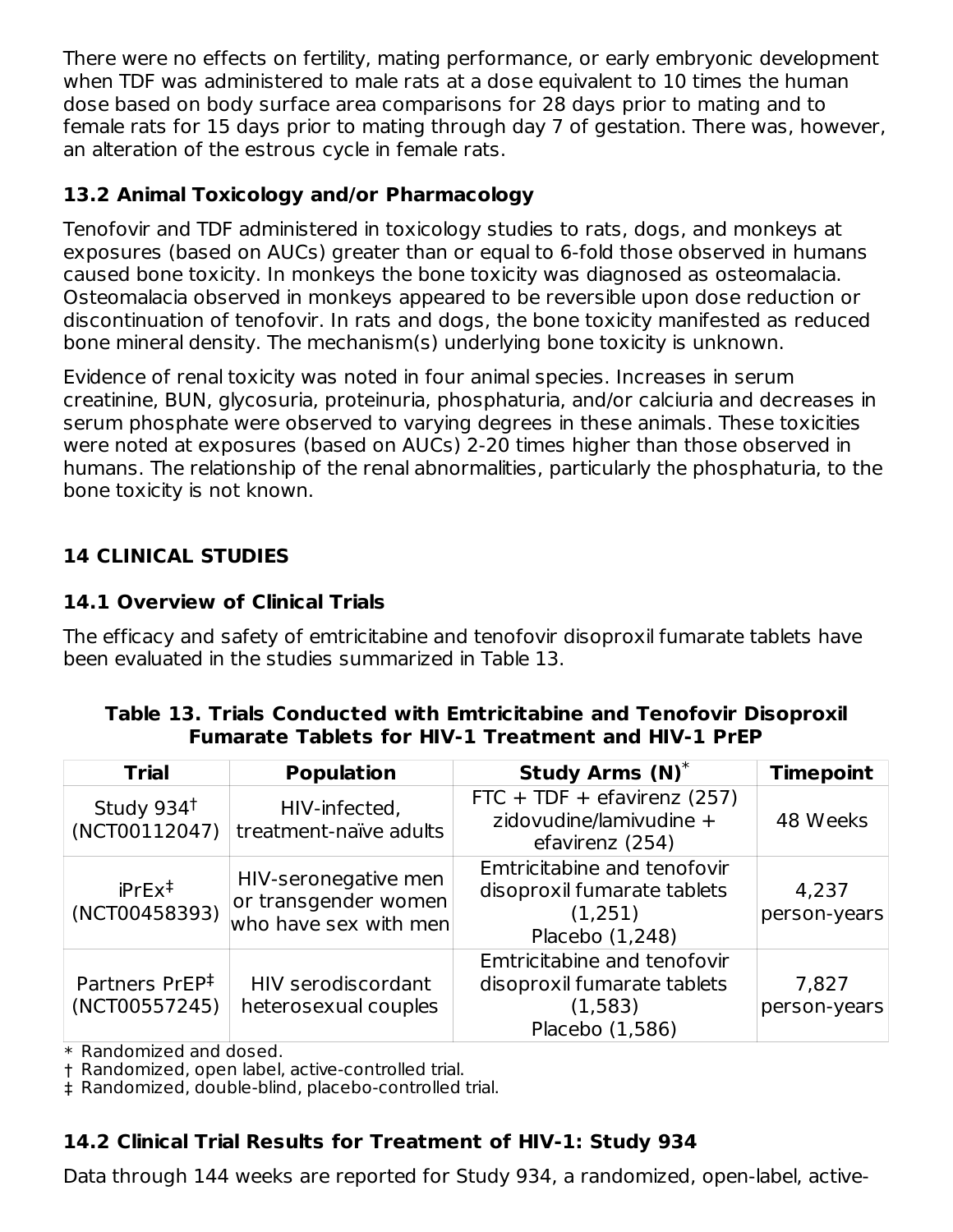controlled multicenter trial comparing FTC + TDF administered in combination with efavirenz (EFV) versus zidovudine (AZT)/lamivudine (3TC) fixed-dose combination administered in combination with EFV in 511 antiretroviral-naïve adult subjects. From Weeks 96 to 144 of the trial, subjects received emtricitabine and tenofovir disoproxil fumarate tablets with EFV in place of FTC  $+$  TDF with EFV. Subjects had a mean age of 38 years (range 18-80); 86% were male, 59% were Caucasian, and 23% were Black. The mean baseline CD4+ cell count was 245 cells/mm $^3$  (range 2-1,191) and median baseline plasma HIV-1 RNA was 5.01 log $_{10}$  copies/mL (range 3.56-6.54). Subjects were stratified by baseline CD4+ cell count (< or  $\geq 200$  cells/mm<sup>3</sup>); 41% had CD4+ cell counts < 200 cells/mm $^3$  and 51% of subjects had baseline viral loads  $>$  100,000 copies/mL. Treatment outcomes through 48 and 144 weeks for those subjects who did not have EFV resistance at baseline are presented in Table 14.

|                                             | At Week 48           |            | At Week 144                                                                                            |            |  |
|---------------------------------------------|----------------------|------------|--------------------------------------------------------------------------------------------------------|------------|--|
| <b>Outcomes</b>                             | + EFV<br>$(N = 244)$ | <b>EFV</b> | FTC + TDF $ AZT/3TC + FTC + TDF +  AZT/3TC +$<br><b>EFV</b><br>$(N = 243)$ $(N = 227)^*$ $(N = 229)^*$ | <b>EFV</b> |  |
| Responder <sup>†</sup>                      | 84%                  | 73%        | 71%                                                                                                    | 58%        |  |
| Virologic failure <sup>‡</sup>              | 2%                   | 4%         | 3%                                                                                                     | 6%         |  |
| Rebound                                     | $1\%$                | 3%         | 2%                                                                                                     | 5%         |  |
| Never suppressed                            | $0\%$                | $0\%$      | 0%                                                                                                     | $0\%$      |  |
| Change in antiretroviral regimen            | $1\%$                | $1\%$      | $1\%$                                                                                                  | $1\%$      |  |
| Death                                       | $< 1\%$              | $1\%$      | $1\%$                                                                                                  | $1\%$      |  |
| Discontinued due to adverse event           | 4%                   | 9%         | 5%                                                                                                     | 12%        |  |
| Discontinued for other reasons <sup>§</sup> | 10%                  | 14%        | 20%                                                                                                    | 22%        |  |

#### **Table 14. Virologic Outcomes of Randomized Treatment at Weeks 48 and 144 (Study 934)**

\* Subjects who were responders at Week 48 or Week 96 (HIV-1 RNA < 400 copies/mL) but did not consent to continue trial after Week 48 or Week 96 were excluded from analysis.

† Subjects achieved and maintained confirmed HIV-1 RNA < 400 copies/mL through Weeks 48 and 144.

‡ Includes confirmed viral rebound and failure to achieve confirmed < 400 copies/mL through Weeks 48 and 144.

§ Includes lost to follow-up, subject withdrawal, noncompliance, protocol violation, and other reasons.

Through Week 48, 84% and 73% of subjects in the FTC + TDF group and the AZT/3TC group, respectively, achieved and maintained HIV-1 RNA < 400 copies/mL (71% and 58% through Week 144). The difference in the proportion of subjects who achieved and maintained HIV-1 RNA < 400 copies/mL through 48 weeks is largely due to the higher number of discontinuations due to adverse events and other reasons in the AZT/3TC group in this open-label trial. In addition, 80% and 70% of subjects in the FTC + TDF group and the AZT/3TC group, respectively, achieved and maintained HIV-1 RNA < 50 copies/mL through Week 48 (64% and 56% through Week 144). The mean increase from baseline in CD4+ cell count was 190 cells/mm $^3$  in the FTC + TDF group and 158 cells/mm $^3$  in the AZT/3TC group at Week 48 (312 and 271 cells/mm $^3$  at Week 144).

Through 48 weeks, 7 subjects in the FTC + TDF group and 5 subjects in the AZT/3TC group experienced a new CDC Class C event (10 and 6 subjects through 144 weeks).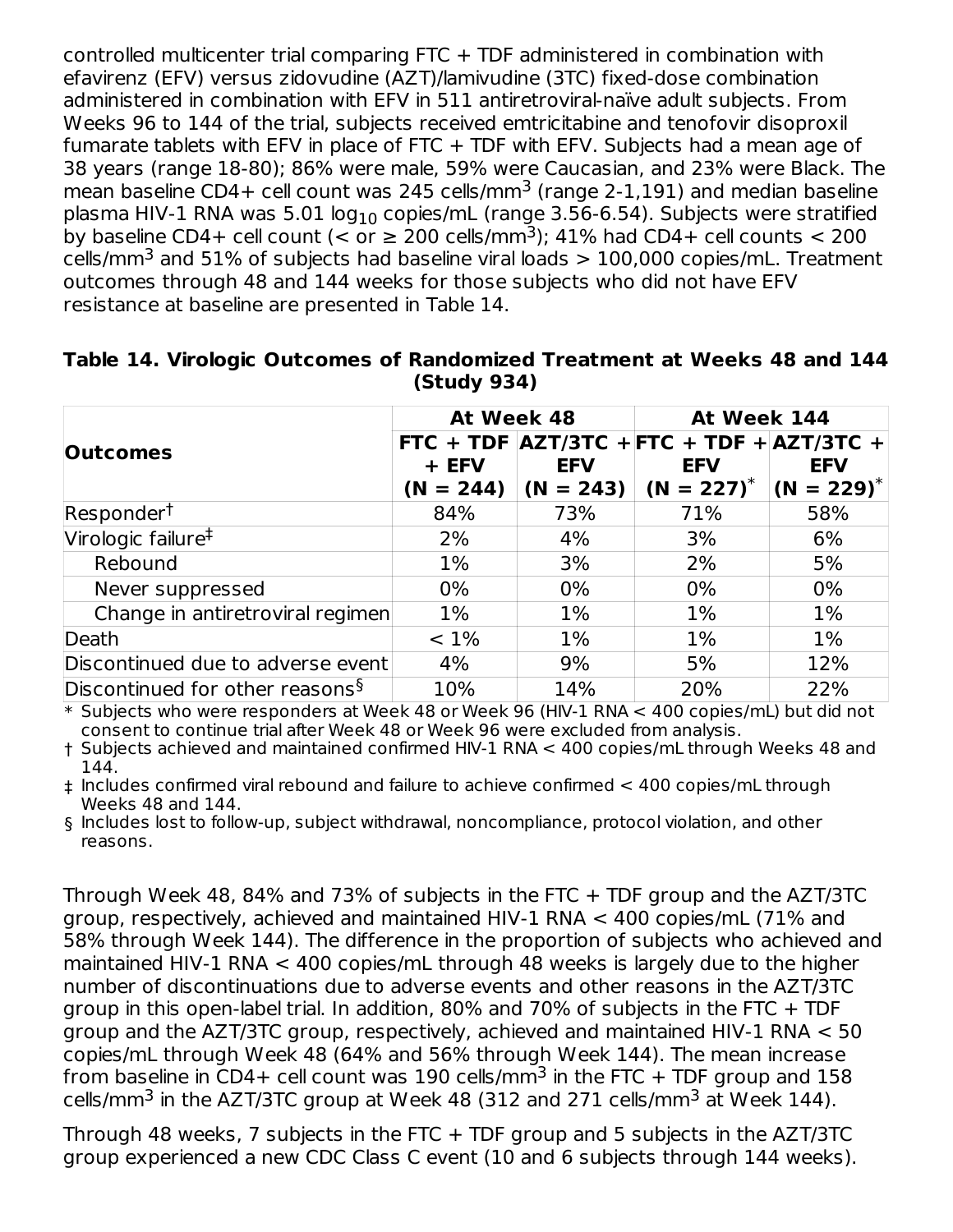# **14.3 Clinical Trial Results for HIV-1 PrEP: iPrEx**

The iPrEx trial was a randomized, double-blind, placebo-controlled multinational study evaluating emtricitabine and tenofovir disoproxil fumarate tablets in 2,499 HIVseronegative men or transgender women who have sex with men and with evidence of high-risk behavior for HIV-1 infection. Evidence of high-risk behavior included any one of the following reported to have occurred up to six months prior to study screening: no condom use during anal intercourse with an HIV-1 positive partner or a partner of unknown HIV status; anal intercourse with more than 3 sex partners; exchange of money, gifts, shelter, or drugs for anal sex; sex with male partner and diagnosis of sexually transmitted infection; no consistent use of condoms with sex partner known to be HIV-1 positive.

All subjects received monthly HIV-1 testing, risk-reduction counseling, condoms, and management of sexually transmitted infections. Of the 2,499 enrolled subjects, 1,251 received emtricitabine and tenofovir disoproxil fumarate tablets and 1,248 received placebo. The mean age of subjects was 27 years; 5% were Asian, 9% Black, 18% White, and 72% Hispanic/Latino.

Subjects were followed for 4,237 person-years. The primary outcome measure was the incidence of documented HIV seroconversion. At the end of treatment, emergent HIV-1 seroconversion was observed in 131 subjects, of which 48 occurred in the emtricitabine and tenofovir disoproxil fumarate tablets group and 83 occurred in the placebo group, indicating a 42% (95% CI: 18-60%) reduction in risk. Risk reduction was found to be higher (53%; 95% CI: 34-72%) among subjects who reported previous unprotected anal intercourse (URAI) at screening (732 and 753 subjects reported URAI within the last 12 weeks at screening in the emtricitabine and tenofovir disoproxil fumarate tablets and placebo groups, respectively). In a post-hoc case control study of plasma and intracellular drug levels in about 10% of study subjects, risk reduction appeared to be greatest in subjects with detectable intracellular tenofovir diphosphate concentrations. Efficacy was therefore strongly correlated with adherence.

## **14.4 Clinical Trial Results for HIV-1 PrEP: Partners PrEP**

The Partners PrEP trial was a randomized, double-blind, placebo-controlled 3-arm trial conducted in 4,758 HIV-1 serodiscordant heterosexual couples in Kenya and Uganda to evaluate the efficacy and safety of TDF ( $N = 1,589$ ) and FTC/TDF ( $N = 1,583$ ) versus (parallel comparison) placebo ( $N = 1,586$ ) in preventing HIV-1 acquisition by the uninfected partner.

All uninfected partner subjects received monthly HIV-1 testing, evaluation of adherence, assessment of sexual behavior, and safety evaluations. Women were also tested monthly for pregnancy. Women who became pregnant during the trial had study drug interrupted for the duration of the pregnancy and while breastfeeding. The uninfected partner subjects were predominantly male (61-64% across study drug groups) and had a mean age of 33-34 years.

Following 7,827 person-years of follow-up, 82 emergent HIV-1 seroconversions were reported, with an overall observed seroincidence rate of 1.05 per 100 person-years. Of the 82 seroconversions, 13 and 52 occurred in partner subjects randomized to emtricitabine and tenofovir disoproxil fumarate tablets and placebo, respectively. Two of the 13 seroconversions in the emtricitabine and tenofovir disoproxil fumarate tablets arm and 3 of the 52 seroconversions in the placebo arm occurred in women during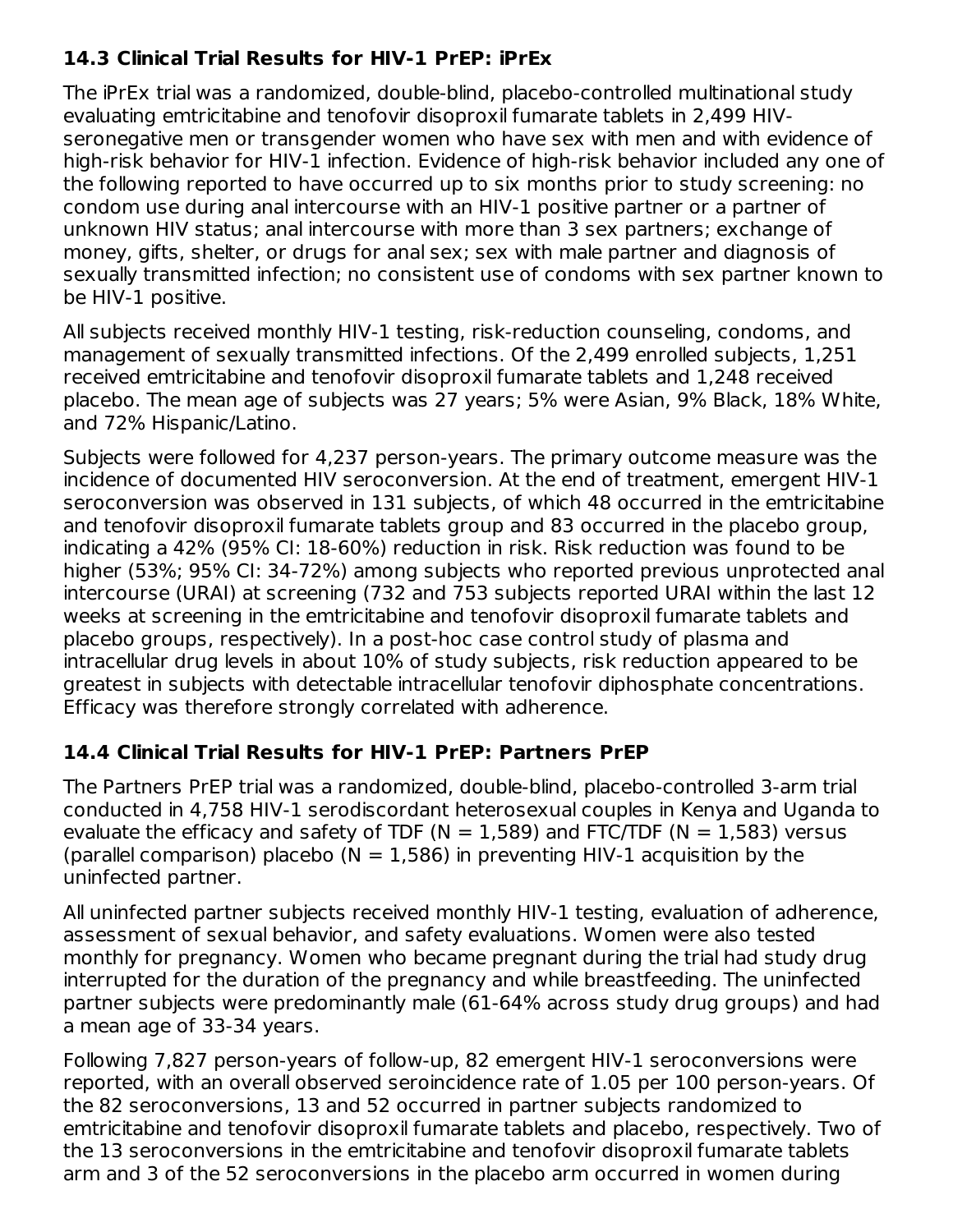treatment interruptions for pregnancy. The risk reduction for emtricitabine and tenofovir disoproxil fumarate tablets relative to placebo was 75% (95% CI: 55-87%). In a post-hoc case control study of plasma drug levels in about 10% of study subjects, risk reduction appeared to be greatest in subjects with detectable plasma tenofovir concentrations. Efficacy was therefore strongly correlated with adherence.

# **16 HOW SUPPLIED/STORAGE AND HANDLING**

Emtricitabine and Tenofovir Disoproxil Fumarate Tablets are available containing 200 mg of emtricitabine and 300 mg of tenofovir disoproxil fumarate, which is equivalent to 245 mg of tenofovir disoproxil.

The 200 mg/300 mg tablets are light green, film-coated, capsule shaped, unscored tablets debossed with **M** on one side of the tablet and **ET 23** on the other side. They are available as follows:

NDC 0378-1930-93 bottles of 30 tablets

NDC 0378-1930-77 bottles of 90 tablets

NDC 0378-1930-05 bottles of 500 tablets

# **Store at 20° to 25°C (68° to 77°F). [See USP Controlled Room Temperature.]**

- Keep container tightly closed.
- **Bottles of 30 Tablets and Bottles of 90 Tablets:** Dispense only in original container.
- **Bottles of 500 Tablets:** Dispense in a tight, light-resistant container as defined in the USP using a child-resistant closure.

**PHARMACIST:** Dispense a Medication Guide with each prescription.

# **17 PATIENT COUNSELING INFORMATION**

Advise the patient to read the FDA-approved patient labeling (Medication Guide).

**Important Information for Uninfected Individuals Taking Emtricitabine and Tenofovir Disoproxil Fumarate Tablets for HIV-1 PrEP:** Advise HIV-uninfected individuals about the following [see Warnings and Precautions (5.2)]:

- The need to confirm that they are HIV-negative before starting to take emtricitabine and tenofovir disoproxil fumarate tablets to reduce the risk of acquiring HIV-1.
- That HIV-1 resistance substitutions may emerge in individuals with undetected HIV-1 infection who are taking emtricitabine and tenofovir disoproxil fumarate tablets, because emtricitabine and tenofovir disoproxil fumarate tablets alone do not constitute a complete regimen for HIV-1 treatment.
- The importance of taking emtricitabine and tenofovir disoproxil fumarate tablets on a regular dosing schedule and strict adherence to the recommended dosing schedule to reduce the risk of acquiring HIV-1. Uninfected individuals who miss doses are at greater risk of acquiring HIV-1 than those who do not miss doses.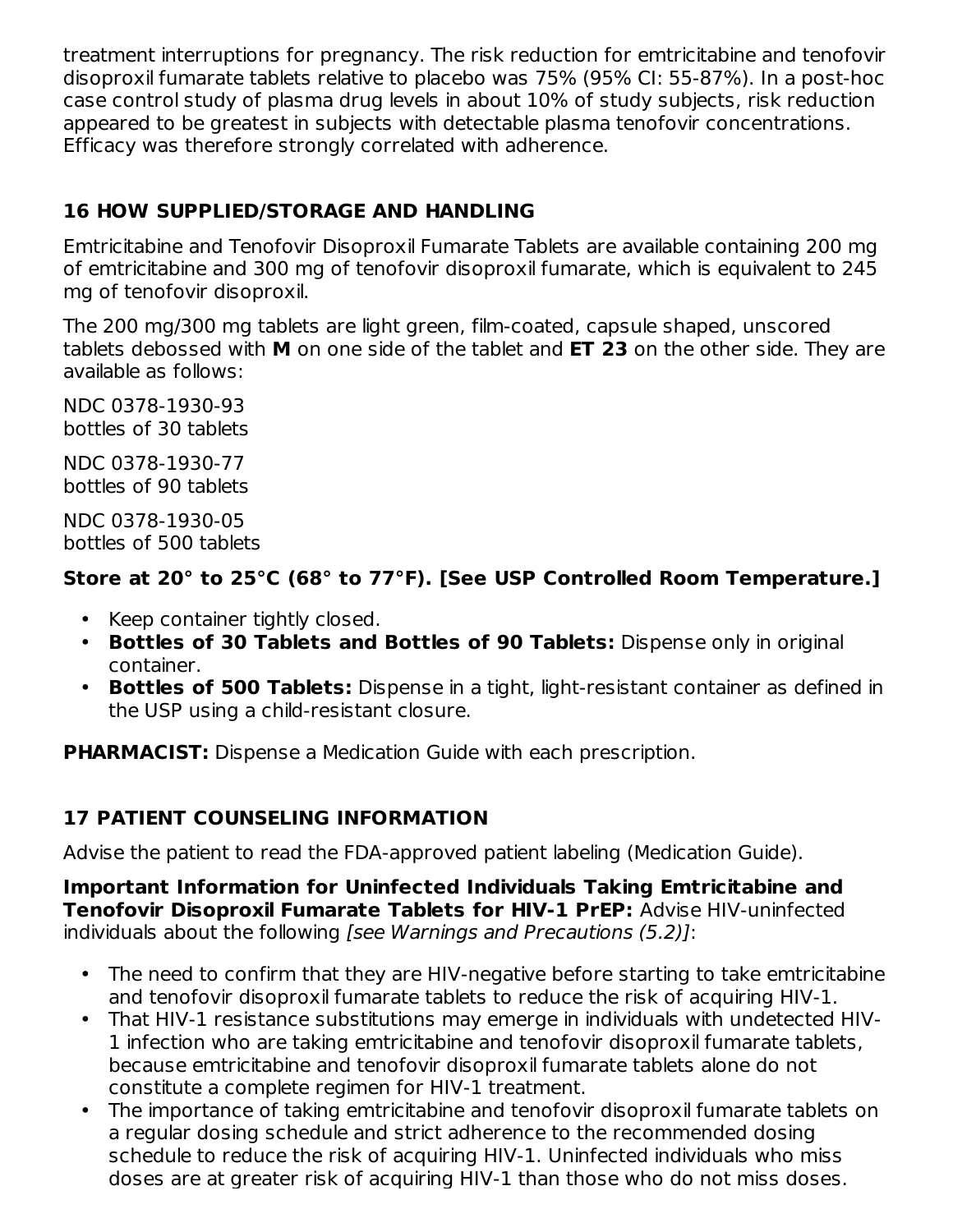- doses are at greater risk of acquiring HIV-1 than those who do not miss doses. That emtricitabine and tenofovir disoproxil fumarate tablets do not prevent other sexually acquired infections and should only be used as part of a complete prevention strategy including other prevention measures.
- To use condoms consistently and correctly to lower the chances of sexual contact with any body fluids such as semen, vaginal secretions, or blood.
- The importance of knowing their HIV-1 status and the HIV-1 status of their partner(s).
- The importance of virologic suppression in their partner(s) with HIV-1.
- The need to get tested regularly for HIV-1 (at least every 3 months, or more frequently for some individuals such as adolescents) and to ask their partner(s) to get tested as well.
- To report any symptoms of acute HIV-1 infection (flu-like symptoms) to their healthcare provider immediately.
- That the signs and symptoms of acute infection include fever, headache, fatigue, arthralgia, vomiting, myalgia, diarrhea, pharyngitis, rash, night sweats, and adenopathy (cervical and inguinal).
- To get tested for other sexually transmitted infections, such as syphilis, chlamydia, and gonorrhea, that may facilitate HIV-1 transmission.
- To assess their sexual risk behavior and get support to help reduce sexual risk behavior.

# **Severe Acute Exacerbation of Hepatitis B in Patients Infected with**

**HBV:** Inform individuals that severe acute exacerbations of hepatitis B have been reported in patients who are infected with HBV and have discontinued emtricitabine and tenofovir disoproxil fumarate tablets [see Warnings and Precautions (5.1)]. Advise HBVinfected individuals to not discontinue emtricitabine and tenofovir disoproxil fumarate tablets without first informing their healthcare provider.

**New Onset or Worsening Renal Impairment:** Inform HIV-1 infected patients and uninfected individuals that renal impairment, including cases of acute renal failure and Fanconi syndrome, has been reported in association with the use of TDF, a component of emtricitabine and tenofovir disoproxil fumarate tablets. Advise patients to avoid emtricitabine and tenofovir disoproxil fumarate tablets with concurrent or recent use of a nephrotoxic agent (e.g., high-dose or multiple NSAIDs) [see Warnings and Precautions (5.3)]. The dosing interval of emtricitabine and tenofovir disoproxil fumarate tablets may need adjustment in HIV-1 infected patients with renal impairment. Emtricitabine and tenofovir disoproxil fumarate tablets for HIV-1 PrEP should not be used in HIV-1 uninfected individuals if estimated creatinine clearance is less than 60 mL/min. If a decrease in estimated creatinine clearance is observed in uninfected individuals while using emtricitabine and tenofovir disoproxil fumarate tablets for HIV-1 PrEP, evaluate potential causes and re-assess potential risks and benefits of continued use [see Dosage and Administration (2.6)].

**Immune Reconstitution Syndrome:** Inform HIV-1 infected patients that in some patients with advanced HIV infection (AIDS), signs and symptoms of inflammation from previous infections may occur soon after anti-HIV treatment is started. It is believed that these symptoms are due to an improvement in the body's immune response, enabling the body to fight infections that may have been present with no obvious symptoms. Advise patients to inform their healthcare provider immediately of any symptoms of infection [see Warnings and Precautions (5.4)].

**Bone Loss and Mineralization Defects:** Inform patients that decreases in bone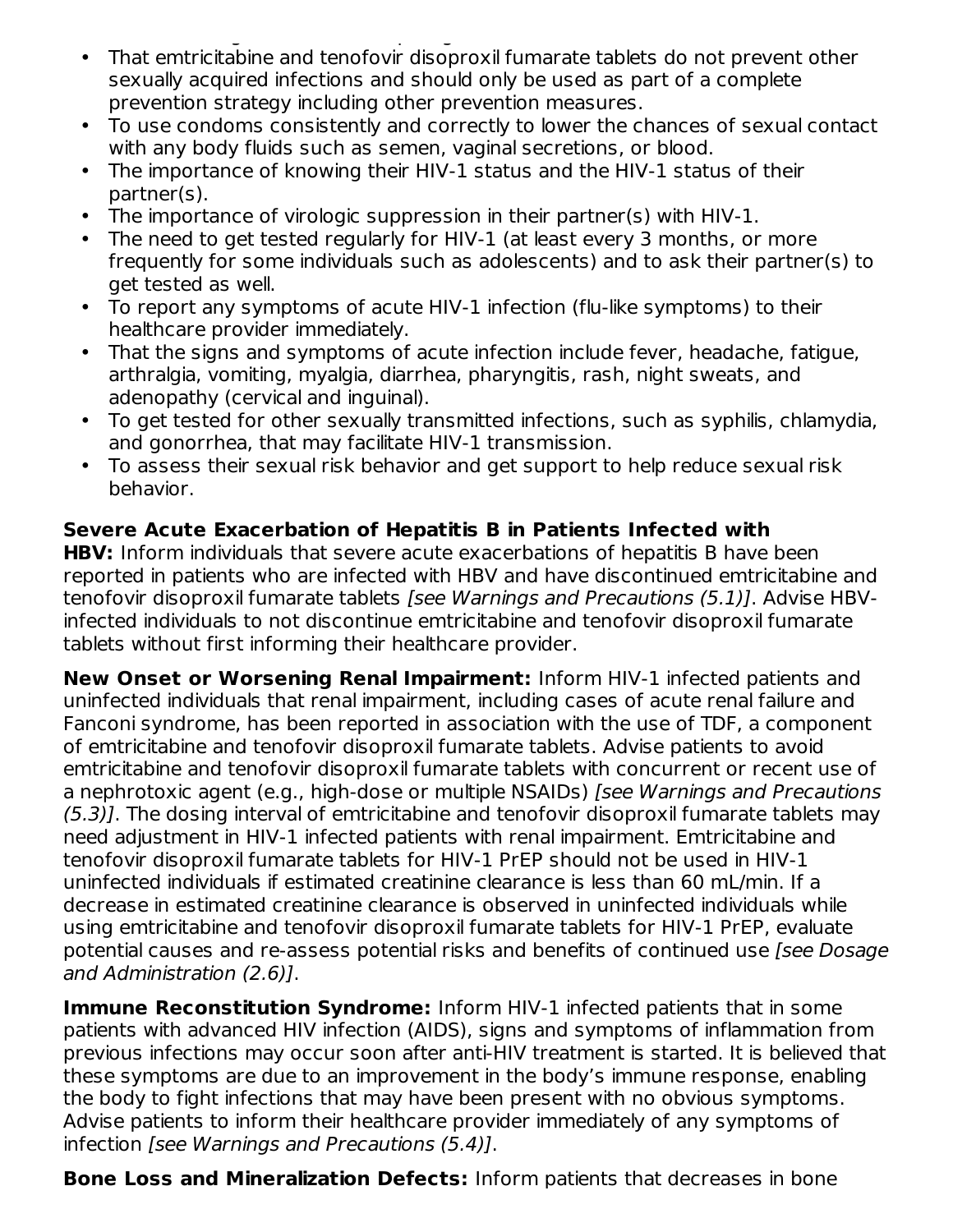**Bone Loss and Mineralization Defects:** Inform patients that decreases in bone mineral density have been observed with the use of TDF or emtricitabine and tenofovir disoproxil fumarate tablets. Consider bone monitoring in patients and uninfected individuals who have a history of pathologic bone fracture or at risk for osteopenia [see Warnings and Precautions (5.5)].

**Lactic Acidosis and Severe Hepatomegaly:** Inform HIV-1 infected patients and uninfected individuals that lactic acidosis and severe hepatomegaly with steatosis, including fatal cases, have been reported. Treatment with emtricitabine and tenofovir disoproxil fumarate tablets should be suspended in any person who develops clinical symptoms suggestive of lactic acidosis or pronounced hepatotoxicity (see Warnings and Precautions (5.6)].

**Drug Interactions:** Advise individuals that emtricitabine and tenofovir disoproxil fumarate tablets may interact with many drugs; therefore, advise individuals to report to their healthcare provider the use of any other medication, including other HIV drugs and drugs for treatment of hepatitis C virus [see Warnings and Precautions (5.7) and Drug Interactions (7)].

**Dosage Recommendations for Treatment of HIV-1 Infection:** Inform HIV-1 infected patients that it is important to take emtricitabine and tenofovir disoproxil fumarate tablets with other antiretroviral drugs for the treatment of HIV-1 on a regular dosing schedule with or without food and to avoid missing doses as it can result in development of resistance.

**Pregnancy Registry:** Inform individuals using emtricitabine and tenofovir disoproxil fumarate tablets for HIV-1 treatment or HIV-1 PrEP that there is an antiretroviral pregnancy registry to monitor fetal outcomes of pregnant women exposed to emtricitabine and tenofovir disoproxil fumarate tablets [see Use in Specific Populations  $(8.1)$ .

**Lactation:** Instruct mothers not to breastfeed if they are taking emtricitabine and tenofovir disoproxil fumarate tablets for the treatment of HIV-1 infection or if acute HIV-1 infection is suspected in a mother taking emtricitabine and tenofovir disoproxil fumarate tablets for HIV-1 PrEP because of the risk of passing the HIV-1 virus to the baby. In HIV-uninfected women, the benefits and risks of emtricitabine and tenofovir disoproxil fumarate tablets while breastfeeding should be evaluated, including the risk of HIV-1 acquisition due to medication nonadherence and subsequent mother to child transmission [see Use in Specific Populations (8.2)].

The brands listed are trademarks of their respective owners.

## **Medication Guide**

**Emtricitabine and Tenofovir Disoproxil Fumarate Tablets (emʺ trye syeʹ ta been ten ofʹ oh vir dyeʺ soe proxʹ il fueʹ ma rate)**

Read this Medication Guide before you start taking emtricitabine and tenofovir disoproxil fumarate tablets and each time you get a refill. There may be new information. This information does not take the place of talking to your healthcare provider about your medical condition or your treatment.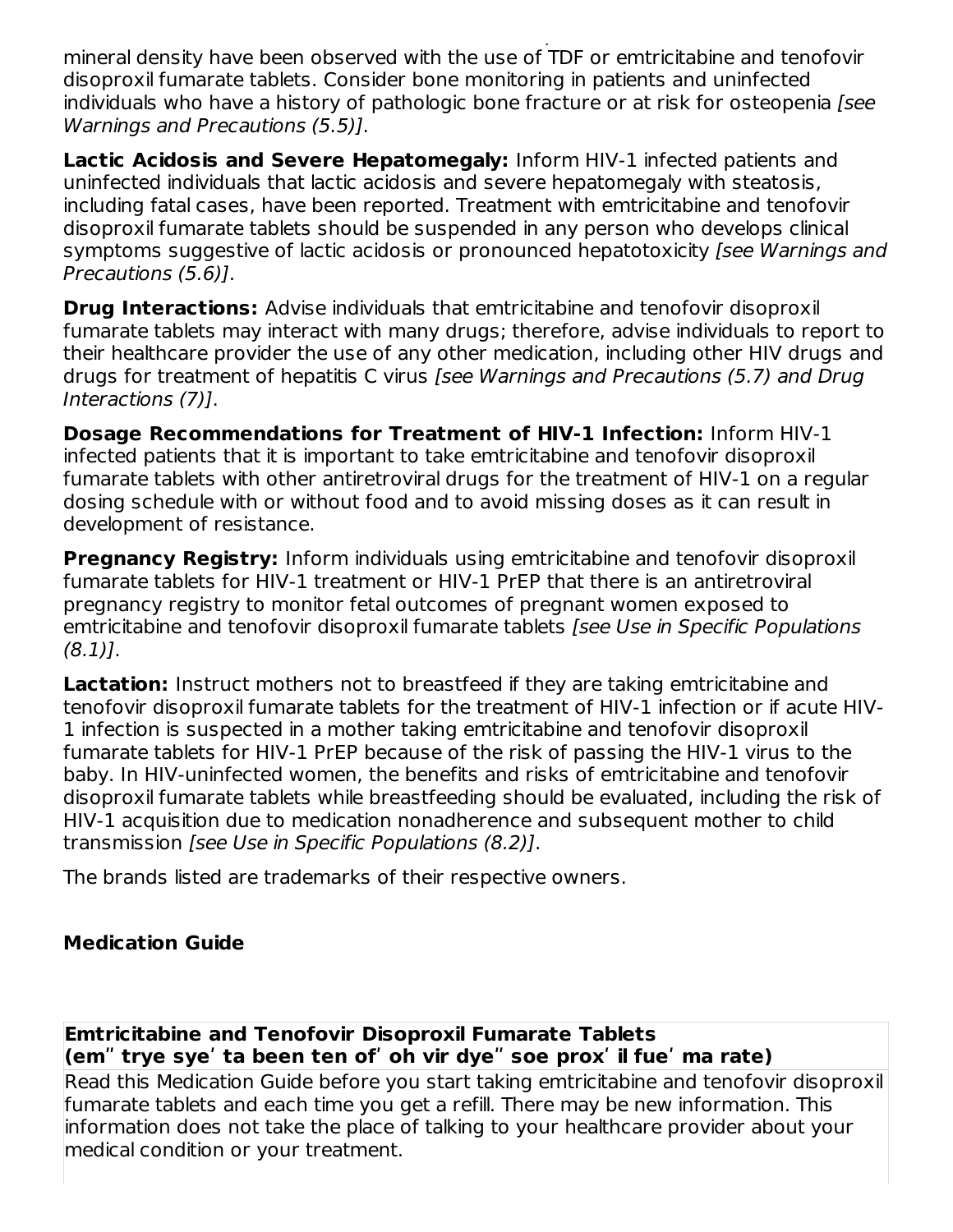This Medication Guide provides information about **two different ways** that emtricitabine and tenofovir disoproxil fumarate tablets may be used. See the section **"What are emtricitabine and tenofovir disoproxil fumarate tablets?"** for detailed information about how emtricitabine and tenofovir disoproxil fumarate tablets may be used.

**What is the most important information I should know about emtricitabine and tenofovir disoproxil fumarate tablets?**

**Emtricitabine and tenofovir disoproxil fumarate tablets can cause serious side effects, including:**

- **Worsening of hepatitis B virus infection (HBV). Your healthcare provider will test you for HBV before start or when you start treatment with emtricitabine and tenofovir disoproxil fumarate tablets. If you have HBV infection and take emtricitabine and tenofovir disoproxil fumarate tablets, your HBV may get worse (flare-up) if you stop taking emtricitabine and tenofovir disoproxil fumarate tablets. A "flare-up" is when your HBV infection suddenly returns in a worse way than before.**
	- Do not run out of emtricitabine and tenofovir disoproxil fumarate tablets. Refill your prescription or talk to your healthcare provider before your emtricitabine and tenofovir disoproxil fumarate tablets are all gone.
	- Do not stop taking emtricitabine and tenofovir disoproxil fumarate tablets without first talking to your healthcare provider.
	- If you stop taking emtricitabine and tenofovir disoproxil fumarate tablets, your healthcare provider will need to check your health often and do blood tests regularly for several months to check your HBV infection, or give you a medicine to treat hepatitis B. Tell your healthcare provider about any new or unusual symptoms you may have after you stop taking emtricitabine and tenofovir disoproxil fumarate tablets.

**For more information about side effects, see the section "What are the possible side effects of emtricitabine and tenofovir disoproxil fumarate tablets?".**

**Other important information for people who take emtricitabine and tenofovir disoproxil fumarate tablets to help reduce their risk of getting human immunodeficiency virus-1 (HIV-1) infection, also called pre-exposure prophylaxis or "PrEP":**

**Before taking emtricitabine and tenofovir disoproxil fumarate tablets to reduce your risk of getting HIV-1:**

- **You must be HIV-1 negative to start emtricitabine and tenofovir disoproxil fumarate tablets. You must get tested to make sure that you do not already have HIV-1 infection.**
- **Do not take emtricitabine and tenofovir disoproxil fumarate tablets for HIV-1 PrEP unless you are confirmed to be HIV-1 negative.**
- Some HIV-1 tests can miss HIV-1 infection in a person who has recently become infected. If you have flu-like symptoms, you could have recently become infected with HIV-1. Tell your healthcare provider if you had a flu-like illness within the last month before starting emtricitabine and tenofovir disoproxil fumarate tablets or at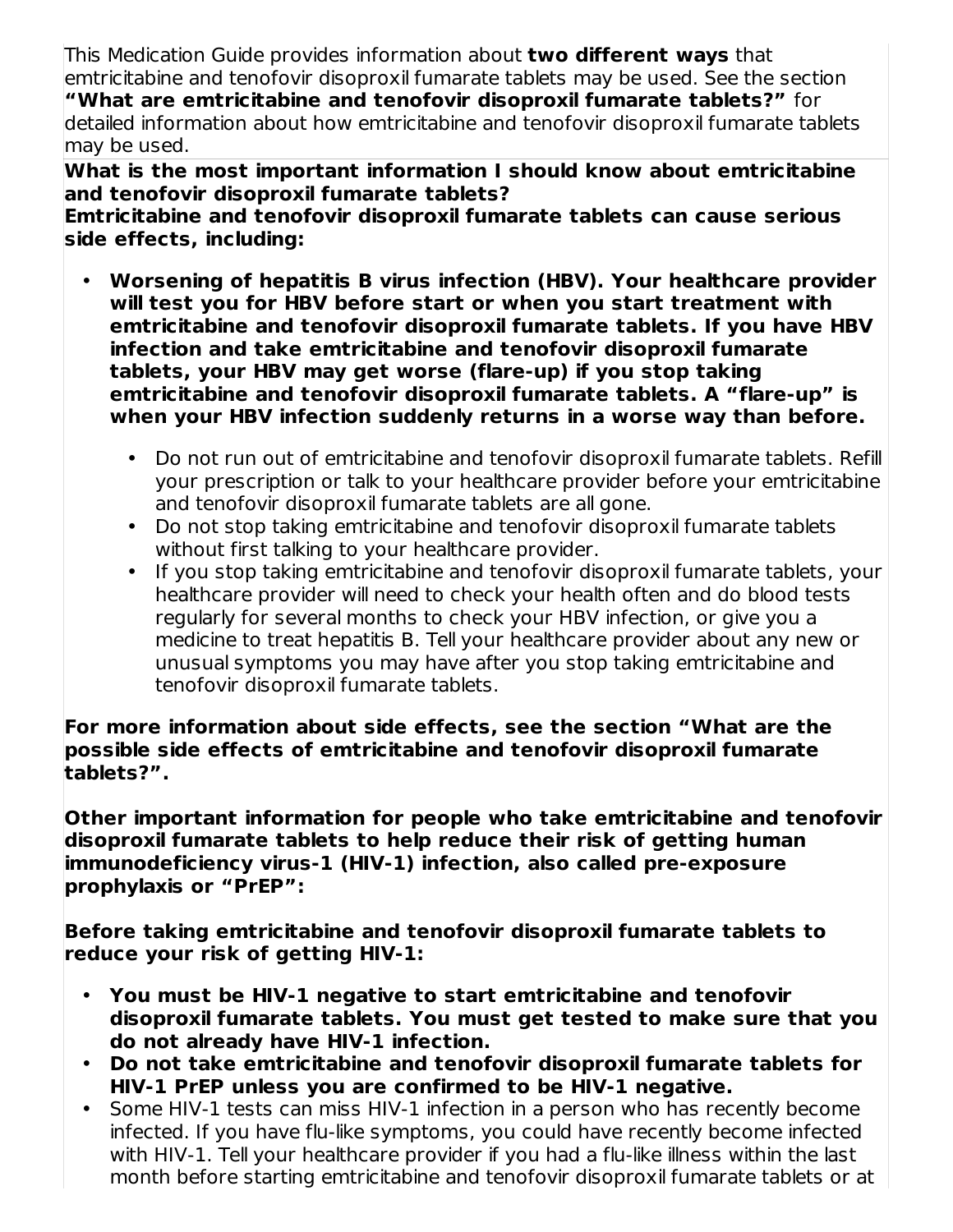any time while taking emtricitabine and tenofovir disoproxil fumarate tablets. Symptoms of new HIV-1 infection include:

- tiredness
- fever
- joint or muscle aches
- headache
- sore throat
- vomiting or diarrhea
- rash
- night sweats
- enlarged lymph nodes in the neck or groin

## **While you are taking emtricitabine and tenofovir disoproxil fumarate tablets for HIV-1 PrEP:**

- **Emtricitabine and tenofovir disoproxil fumarate tablets do not prevent other sexually transmitted infections (STIs). Practice safer sex by using a latex or polyurethane condom to reduce the risk of getting STIs.**
- **You must stay HIV-negative to keep taking emtricitabine and tenofovir disoproxil fumarate tablets for HIV-1 PrEP.**
	- Know your HIV-1 status and the HIV-1 status of your partners.
	- Ask your partners with HIV-1 if they are taking anti-HIV-1 medicines and have an undetectable viral load. An undetectable viral load is when the amount of virus in the blood is too low to be measured in a lab test. To maintain an undetectable viral load, your partners must keep taking HIV-1 medicines every day. Your risk of getting HIV-1 is lower if your partners with HIV-1 are taking effective treatment.
	- Get tested for HIV-1 at least every 3 months or when your healthcare provider tells you.
	- Get tested for other STIs such as syphilis, chlamydia, and gonorrhea. These infections make it easier for HIV-1 to infect you.
	- If you think you were exposed to HIV-1, tell your healthcare provider right away. They may want to do more tests to be sure you are still HIV-1 negative.
	- Get information and support to help reduce sexual risk behaviors.
	- Do not miss any doses of emtricitabine and tenofovir disoproxil fumarate tablets. Missing doses increases your risk of getting HIV-1 infection.
	- If you do become HIV-1 positive, you need more medicine than emtricitabine and tenofovir disoproxil fumarate tablets alone to treat HIV-1. Emtricitabine and tenofovir disoproxil fumarate tablets by themselves are not a complete treatment for HIV-1.

#### **If you have HIV-1 and take only emtricitabine and tenofovir disoproxil fumarate tablets, over time your HIV-1 may become harder to treat. What are emtricitabine and tenofovir disoproxil fumarate tablets?**

Emtricitabine and tenofovir disoproxil fumarate tablets are a prescription medicine that may be used in two different ways. Emtricitabine and tenofovir disoproxil fumarate tablets are used:

- to treat HIV-1 infection when used with other anti-HIV-1 medicines in adults and children who weigh at least 37 pounds (at least 17 kg).
- for HIV-1 PrEP to reduce the risk of getting HIV-1 infection in adults and adolescents who weigh at least 77 pounds (at least 35 kg).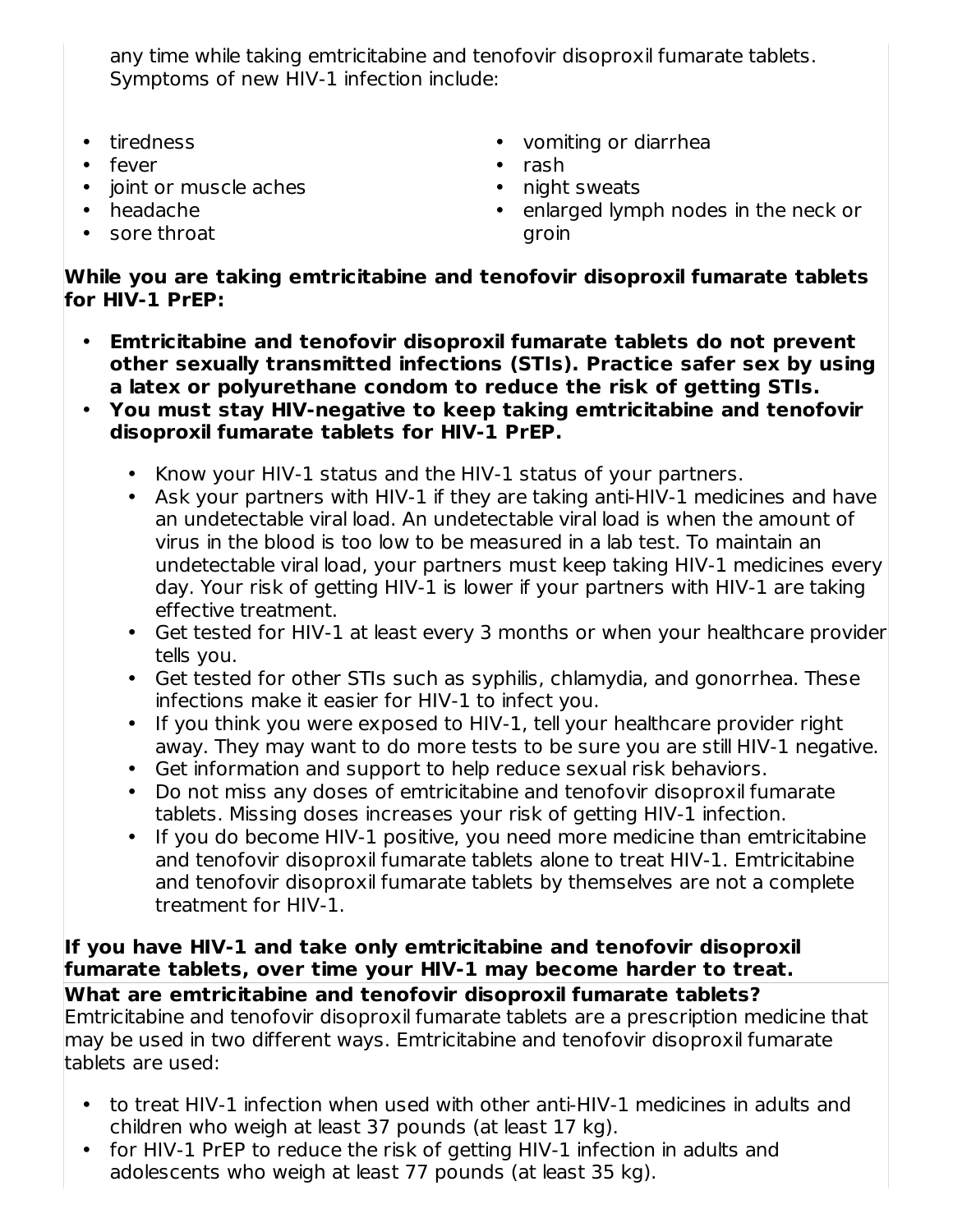HIV-1 is the virus that causes Acquired Immune Deficiency Syndrome (AIDS).

Emtricitabine and tenofovir disoproxil fumarate tablets contain the prescription medicines emtricitabine and tenofovir disoproxil fumarate.

It is not known if emtricitabine and tenofovir disoproxil fumarate tablets for treatment of HIV-1 infection are safe and effective in children who weigh less than 37 pounds (17 kg).

It is not known if emtricitabine and tenofovir disoproxil fumarate tablets are safe and effective in reducing the risk of HIV-1 infection in people who weigh less than 77 pounds (35 kg).

**For people taking emtricitabine and tenofovir disoproxil fumarate tablets for HIV-1 PrEP:**

**Do not take emtricitabine and tenofovir disoproxil fumarate tablets for HIV-1 PrEP if:**

- **you already have HIV-1 infection.** If you are HIV-1 positive, you need to take other medicines with emtricitabine and tenofovir disoproxil fumarate tablets to treat HIV-1. Emtricitabine and tenofovir disoproxil fumarate tablets by themselves are not a complete treatment for HIV-1.
- **you do not know your HIV-1 infection status.** You may already be HIV-1 positive. You need to take other HIV-1 medicines with emtricitabine and tenofovir disoproxil fumarate tablets to treat HIV-1.

Emtricitabine and tenofovir disoproxil fumarate tablets can only help reduce your risk of getting HIV-1 **before** you are infected.

**What should I tell my healthcare provider before taking emtricitabine and tenofovir disoproxil fumarate tablets?**

**Before taking emtricitabine and tenofovir disoproxil fumarate tablets, tell your healthcare provider about all of your medical conditions, including if you:**

- have liver problems, including HBV infection
- have kidney problems or receive kidney dialysis treatment
- $\bullet$ have bone problems
- are pregnant or plan to become pregnant. It is not known if emtricitabine and tenofovir disoproxil fumarate tablets can harm your unborn baby. Tell your healthcare provider if you become pregnant during treatment with emtricitabine and tenofovir disoproxil fumarate tablets.

**Pregnancy Registry:** There is a pregnancy registry for people who take emtricitabine and tenofovir disoproxil fumarate tablets during pregnancy. The purpose of this registry is to collect information about the health of you and your baby. Talk with your healthcare provider about how you can take part in this registry.

• are breastfeeding or plan to breastfeed. Emtricitabine and tenofovir can pass to your baby in your breast milk.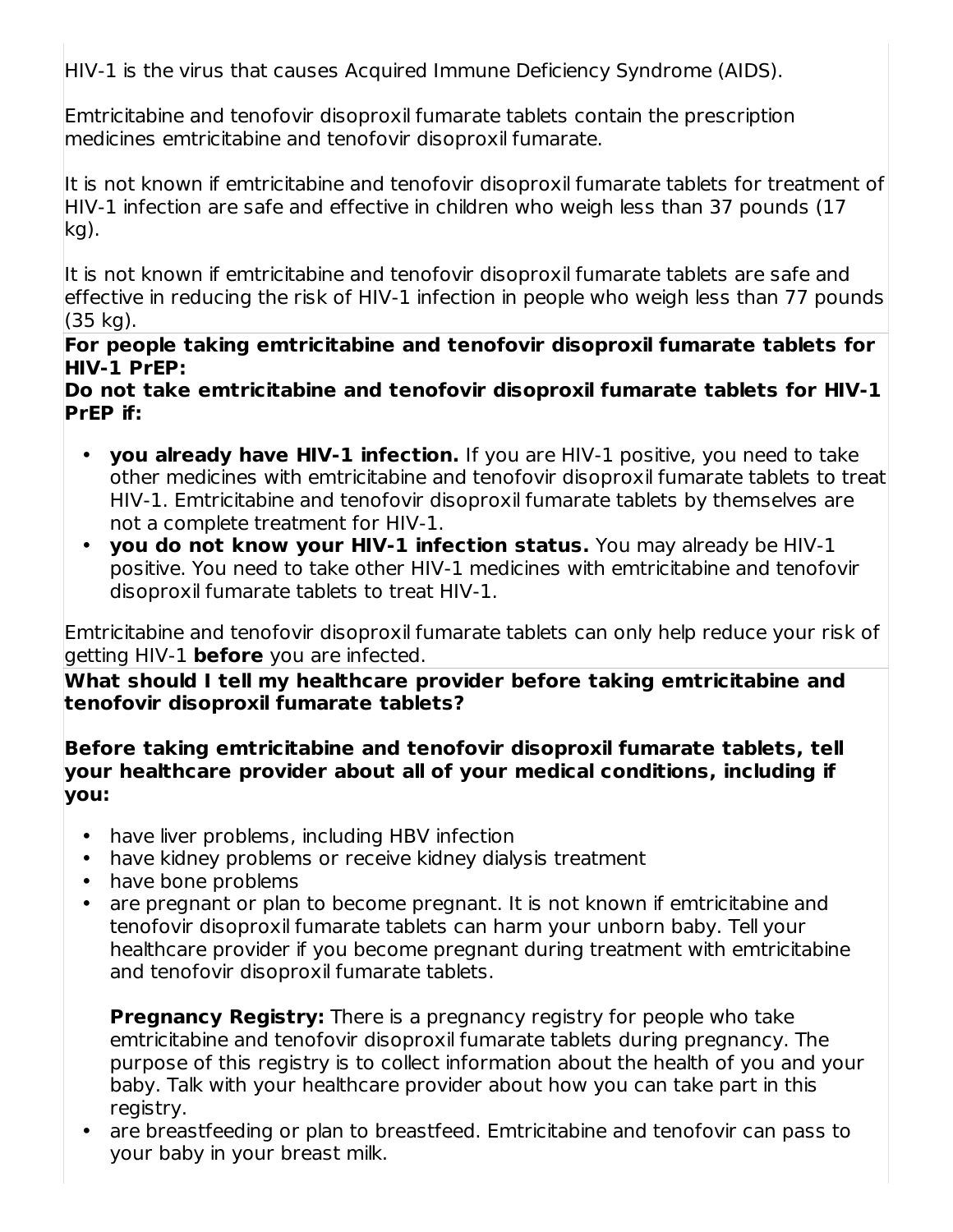- Do not breastfeed if you have HIV-1 or if you think you have recently become infected with HIV-1 because of the risk of passing HIV-1 to your baby.
- If you take emtricitabine and tenofovir disoproxil fumarate tablets for HIV-1 PrEP, talk with your healthcare provider about the best way to feed your baby.

**Tell your healthcare provider about all the medicines you take,** including prescription and over-the-counter medicines, vitamins, and herbal supplements.

Some medicines may interact with emtricitabine and tenofovir disoproxil fumarate tablets. Keep a list of your medicines and show it to your healthcare provider and pharmacist when you get a new medicine.

- You can ask your healthcare provider or pharmacist for a list of medicines that interact with emtricitabine and tenofovir disoproxil fumarate tablets.
- **Do not start a new medicine without telling your healthcare provider.** Your healthcare provider can tell you if it is safe to take emtricitabine and tenofovir disoproxil fumarate tablets with other medicines.

## **How should I take emtricitabine and tenofovir disoproxil fumarate tablets?**

- Take emtricitabine and tenofovir disoproxil fumarate tablets exactly as your healthcare provider tells you to take them. If you take emtricitabine and tenofovir disoproxil fumarate tablets to treat HIV-1 infection, you need to take other HIV-1 medicines. Your healthcare provider will tell you what medicines to take and how to take them.
- $\bullet$ Take emtricitabine and tenofovir disoproxil fumarate tablets 1 time each day with or without food.
- Children who take emtricitabine and tenofovir disoproxil fumarate tablets are prescribed a lower strength tablet than adults. Children should swallow the emtricitabine and tenofovir disoproxil fumarate tablet. Tell your healthcare provider if your child cannot swallow the tablet, because they may need a different HIV-1 medicine.
	- Your healthcare provider will change the dose of emtricitabine and tenofovir disoproxil fumarate tablets as needed based on your child's weight.
- Do not change your dose or stop taking emtricitabine and tenofovir disoproxil fumarate tablets without first talking with your healthcare provider. Stay under a healthcare provider's care when taking emtricitabine and tenofovir disoproxil fumarate tablets. Do not miss a dose of emtricitabine and tenofovir disoproxil fumarate tablets.
- If you take too many emtricitabine and tenofovir disoproxil fumarate tablets, call your healthcare provider or go to the nearest hospital emergency room right away.
- When your emtricitabine and tenofovir disoproxil fumarate tablet supply starts to run low, get more from your healthcare provider or pharmacy.
	- If you are taking emtricitabine and tenofovir disoproxil fumarate tablets for treatment of HIV-1, the amount of virus in your blood may increase if the medicine is stopped for even a short time. The virus may develop resistance to emtricitabine and tenofovir disoproxil fumarate tablets and become harder to treat.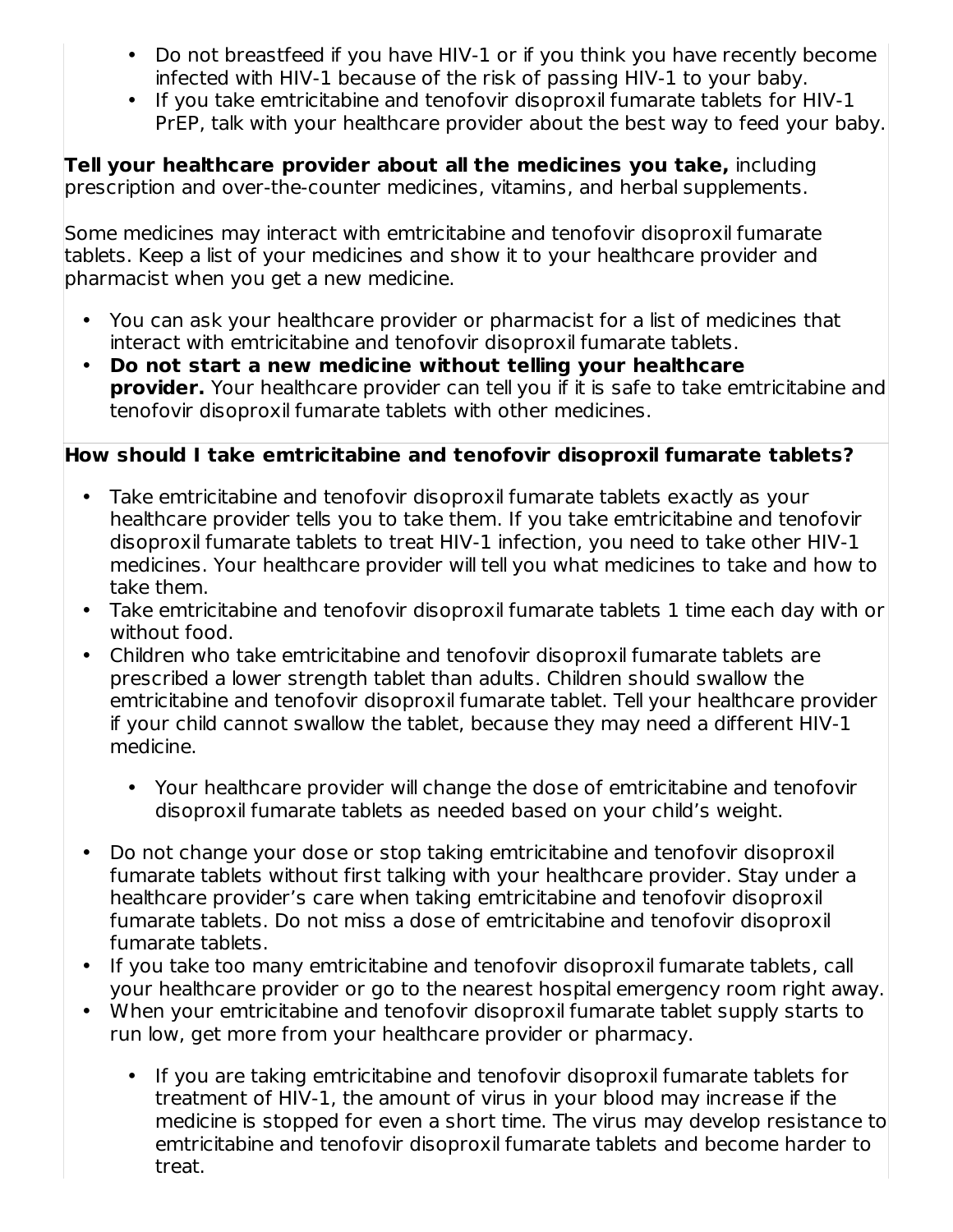• If you are taking emtricitabine and tenofovir disoproxil fumarate tablets for HIV-1 PrEP, missing doses increases your risk of getting HIV-1 infection.

**What are the possible side effects of emtricitabine and tenofovir disoproxil fumarate tablets?**

**Emtricitabine and tenofovir disoproxil fumarate tablets may cause serious side effects, including:**

- **See "What is the most important information I should know about emtricitabine and tenofovir disoproxil fumarate tablets?"**
- **New or worse kidney problems, including kidney failure.** Your healthcare provider should do blood and urine tests to check your kidneys before you start and during treatment with emtricitabine and tenofovir disoproxil fumarate tablets. Your healthcare provider may tell you to take emtricitabine and tenofovir disoproxil fumarate tablets less often, or to stop taking emtricitabine and tenofovir disoproxil fumarate tablets if you get new or worse kidney problems.
- **Changes in your immune system (Immune Reconstitution Syndrome)** can happen when taking medicines to treat HIV-1 infection. Your immune system may get stronger and begin to fight infections that have been hidden in your body for a long time. Tell your healthcare provider right away if you start having any new symptoms after starting your HIV-1 medicine.
- **Bone problems** can happen in some people who take emtricitabine and tenofovir disoproxil fumarate tablets. Bone problems include bone pain, or softening or thinning of bones, which may lead to fractures. Your healthcare provider may need to do tests to check your bones.
- **Too much lactic acid in your blood (lactic acidosis).** Too much lactic acid is a serious but rare medical emergency that can lead to death. Tell your healthcare provider right away if you get these symptoms: weakness or being more tired than usual, unusual muscle pain, being short of breath or fast breathing, stomach pain with nausea and vomiting, cold or blue hands and feet, feel dizzy or lightheaded, or a fast or abnormal heartbeat.
- **Severe liver problems.** In rare cases, severe liver problems can happen that can lead to death. Tell your healthcare provider right away if you get these symptoms: skin or the white part of your eyes turns yellow, dark "tea-colored" urine, lightcolored stools, loss of appetite for several days or longer, nausea, or stomach-area pain.

The most common side effects of emtricitabine and tenofovir disoproxil fumarate tablets for treatment of HIV-1 include:

- diarrhea
- nausea
- tiredness
- headache
- dizziness
- depression
- problems sleeping
- abnormal dreams
- rash

Common side effects in people who take emtricitabine and tenofovir disoproxil fumarate tablets for HIV-1 PrEP include:

- 
- headache stomach-area (abdomen) pain decreased weight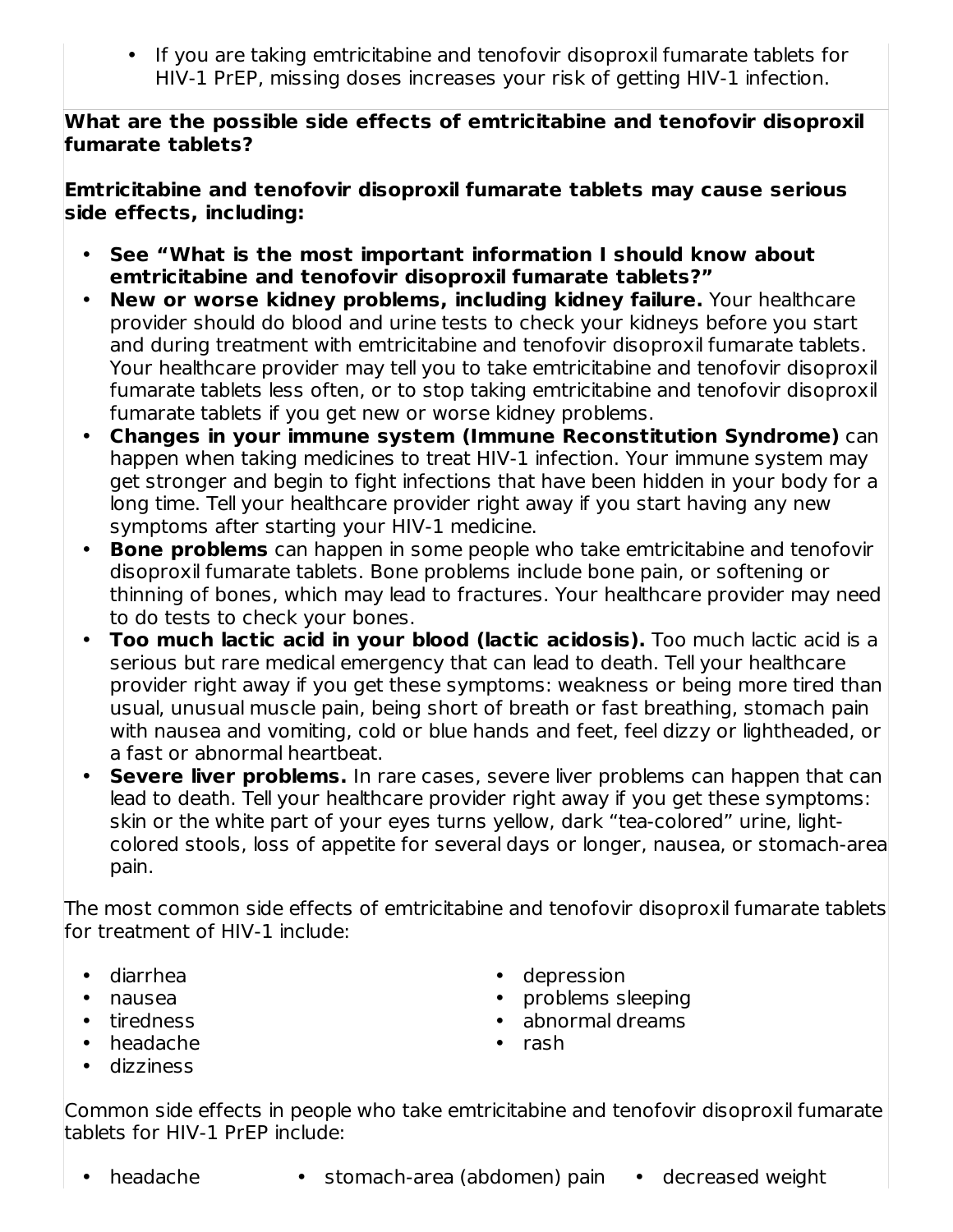These are not all the possible side effects of emtricitabine and tenofovir disoproxil fumarate tablets.

### **Call your doctor for medical advice about side effects. You may report side effects to FDA at 1-800-FDA-1088.**

## **How should I store emtricitabine and tenofovir disoproxil fumarate tablets?**

- Store emtricitabine and tenofovir disoproxil fumarate tablets at room temperature between 20° to 25°C (68° to 77°F).
- Keep emtricitabine and tenofovir disoproxil fumarate tablets in their original container.
- Keep the container tightly closed.
- Do not use emtricitabine and tenofovir disoproxil fumarate tablets if seal over bottle opening is broken or missing.

### **Keep emtricitabine and tenofovir disoproxil fumarate tablets and all other medicines out of reach of children.**

### **General information about emtricitabine and tenofovir disoproxil fumarate tablets.**

Medicines are sometimes prescribed for purposes other than those listed in a Medication Guide. Do not use emtricitabine and tenofovir disoproxil fumarate tablets for a condition for which they were not prescribed. Do not give emtricitabine and tenofovir disoproxil fumarate tablets to other people, even if they have the same symptoms you have. They may harm them. You can ask your healthcare provider or pharmacist for information about emtricitabine and tenofovir disoproxil fumarate tablets that is written for health professionals.

### **What are the ingredients in emtricitabine and tenofovir disoproxil fumarate tablets?**

**Active ingredients:** emtricitabine and tenofovir disoproxil fumarate.

**Inactive ingredients:** croscarmellose sodium, FD&C Blue No. 1 Aluminum Lake, hypromellose, lactose monohydrate, magnesium stearate, microcrystalline cellulose, titanium dioxide, triacetin and yellow iron oxide.

**Manufactured for:** Mylan Pharmaceuticals Inc., Morgantown, WV 26505 U.S.A. **Manufactured by:** Mylan Laboratories Limited, Hyderabad — 500 096, India

For more information, call Mylan at 1-877-446-3679 (1-877-4-INFO-RX).

This Medication Guide has been approved by the U.S. Food and Drug Administration.

Manufactured for: **Mylan Pharmaceuticals Inc.** Morgantown, WV 26505 U.S.A.

Manufactured by: **Mylan Laboratories Limited** Hyderabad — 500 096, India

75058571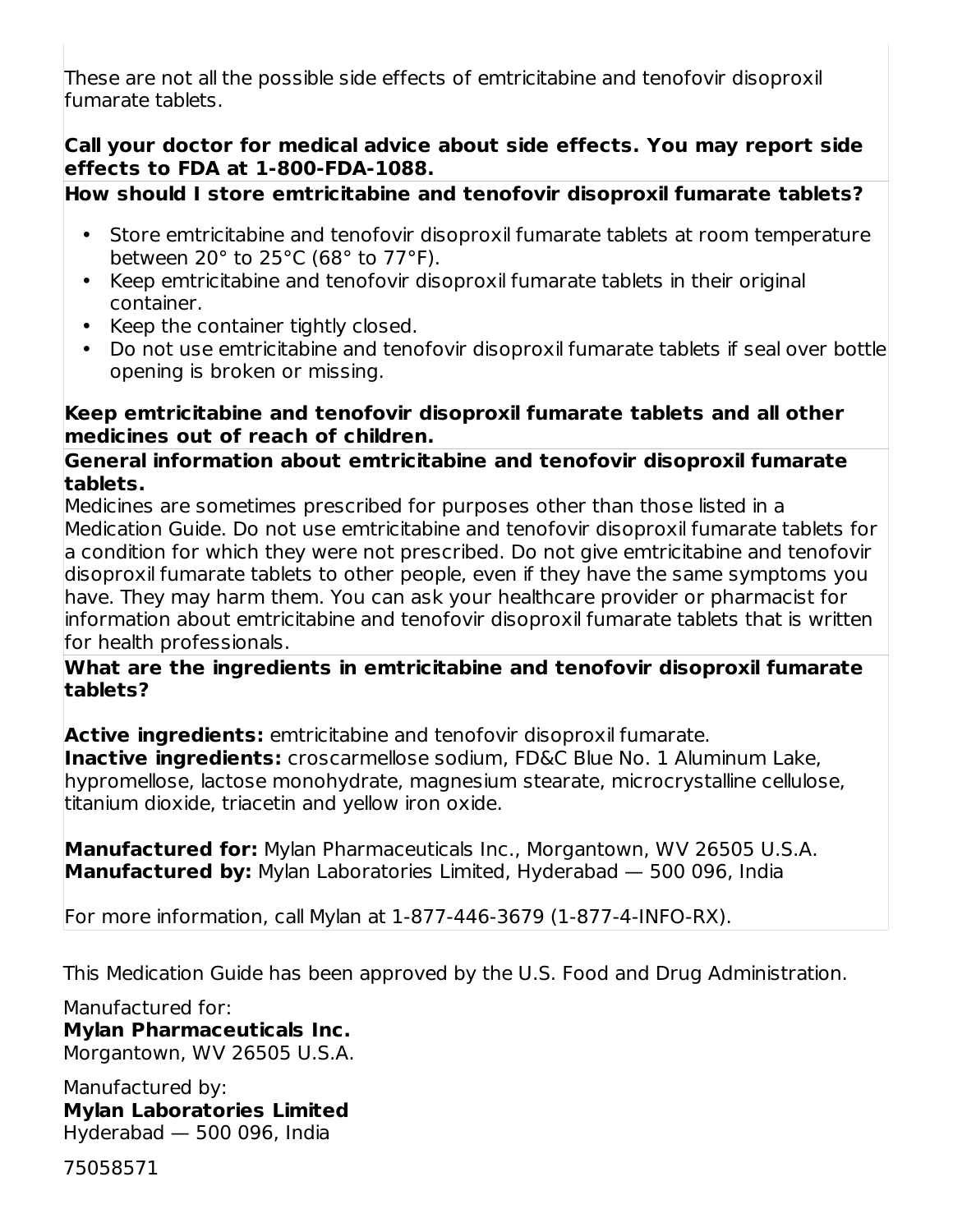## **PRINCIPAL DISPLAY PANEL 200 mg/300 mg**

#### **NDC 0378-1930-93**

**Emtricitabine and Tenofovir Disoproxil Fumarate Tablets 200 mg/300 mg**

#### **PHARMACIST: Dispense the accompanying Medication Guide to each patient.**

#### **Rx only 30 Tablets**

Each film-coated tablet contains 200 mg of emtricitabine and 300 mg of tenofovir disoproxil fumarate equivalent to 245 mg of tenofovir disoproxil.

**Usual Dosage:** See accompanying prescribing information.

**Keep this and all medication out of the reach of children.**

#### **Store at 20° to 25°C (68° to 77°F). [See USP Controlled Room Temperature.]**

Manufactured for: **Mylan Pharmaceuticals Inc.** Morgantown, WV 26505 U.S.A.

Made in India

#### **Mylan.com**

## **RMXA1930H**

Dispense only in original container.

Keep container tightly closed.

Code No.: MH/DRUGS/AD/089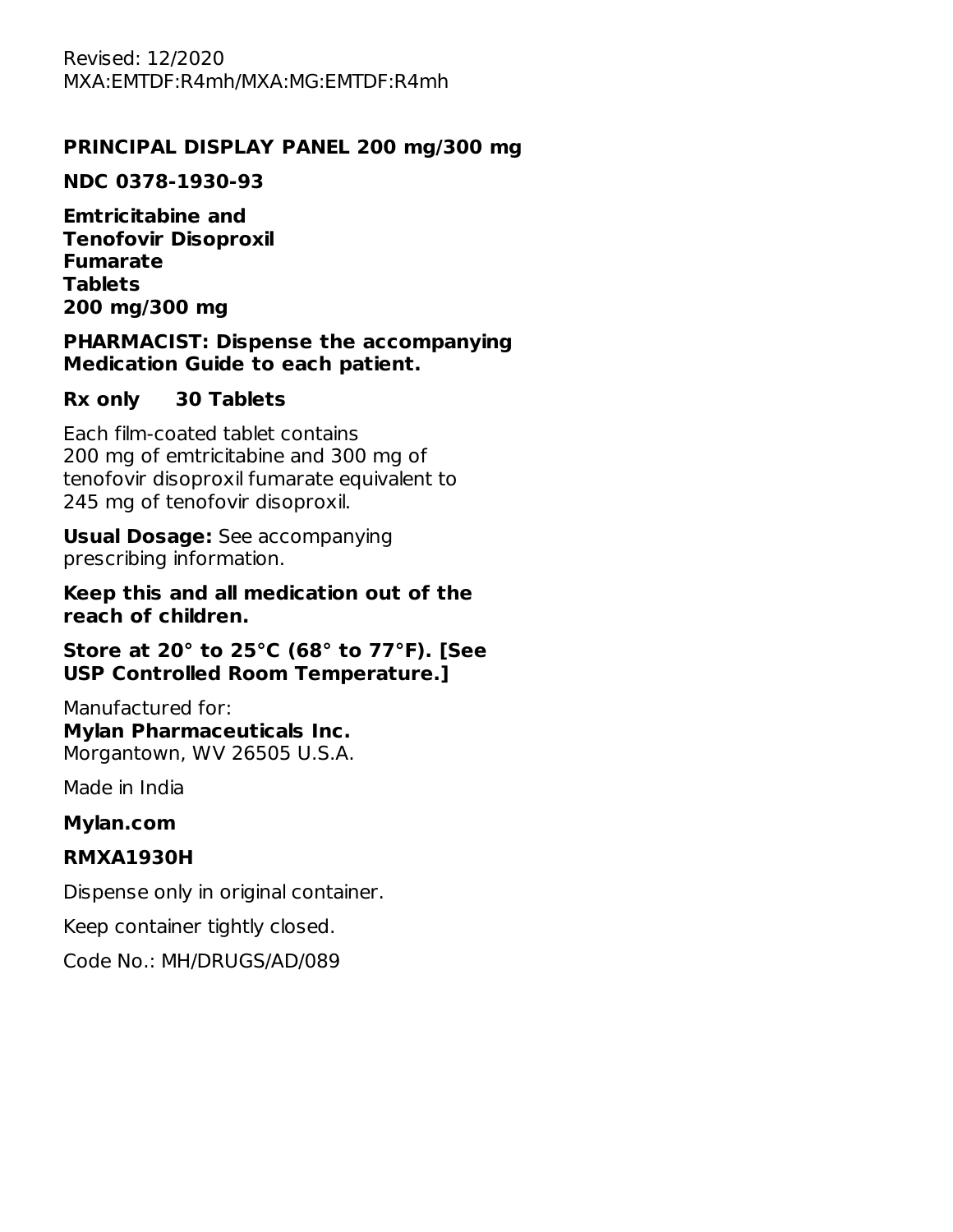

# **EMTRICITABINE AND TENOFOVIR DISOPROXIL FUMARATE** emtricitabine and tenofovir disoproxil fumarate tablet, film coated **Product Information Product Type** HUMAN PRESCRIPTION DRUG **Item Code (Source)** NDC:0378-1930 **Route of Administration** ORAL

| <b>Active Ingredient/Active Moiety</b>                                                              |                                                |                 |
|-----------------------------------------------------------------------------------------------------|------------------------------------------------|-----------------|
| <b>Ingredient Name</b>                                                                              | <b>Basis of Strength</b>                       | <b>Strength</b> |
| <b>EMTRICITABINE</b> (UNII: G70B4ETF4S) (EMTRICITABINE - UNII:G70B4ETF4S)                           | <b>EMTRICITABINE</b>                           | 200 mg          |
| <b>TENOFOVIR DISOPROXIL FUMARATE (UNII: OTT9179001) (TENOFOVIR</b><br>ANHYDROUS - UNII: W4HFE001U5) | <b>TENOFOVIR DISOPROXIL</b><br><b>FUMARATE</b> | 300 mg          |
|                                                                                                     |                                                |                 |

**Inactive Ingredients**

| <b>THESHE HIGH CHICHLS</b>                           |                 |  |  |  |  |  |
|------------------------------------------------------|-----------------|--|--|--|--|--|
| <b>Ingredient Name</b>                               | <b>Strength</b> |  |  |  |  |  |
| <b>CROSCARMELLOSE SODIUM (UNII: M280L1HH48)</b>      |                 |  |  |  |  |  |
| <b>FD&amp;C BLUE NO. 1 (UNII: H3R47K3TBD)</b>        |                 |  |  |  |  |  |
| <b>HYPROMELLOSE, UNSPECIFIED (UNII: 3NXW29V3WO)</b>  |                 |  |  |  |  |  |
| <b>LACTOSE MONOHYDRATE (UNII: EWO5708I5X)</b>        |                 |  |  |  |  |  |
| <b>MAGNESIUM STEARATE (UNII: 70097M6I30)</b>         |                 |  |  |  |  |  |
| <b>MICROCRYSTALLINE CELLULOSE (UNII: OP1R32D61U)</b> |                 |  |  |  |  |  |
| <b>TITANIUM DIOXIDE (UNII: 15FIX9V2IP)</b>           |                 |  |  |  |  |  |
| <b>TRIACETIN</b> (UNII: XHX3C3X673)                  |                 |  |  |  |  |  |
| <b>FERRIC OXIDE YELLOW (UNII: EX43802MRT)</b>        |                 |  |  |  |  |  |
|                                                      |                 |  |  |  |  |  |